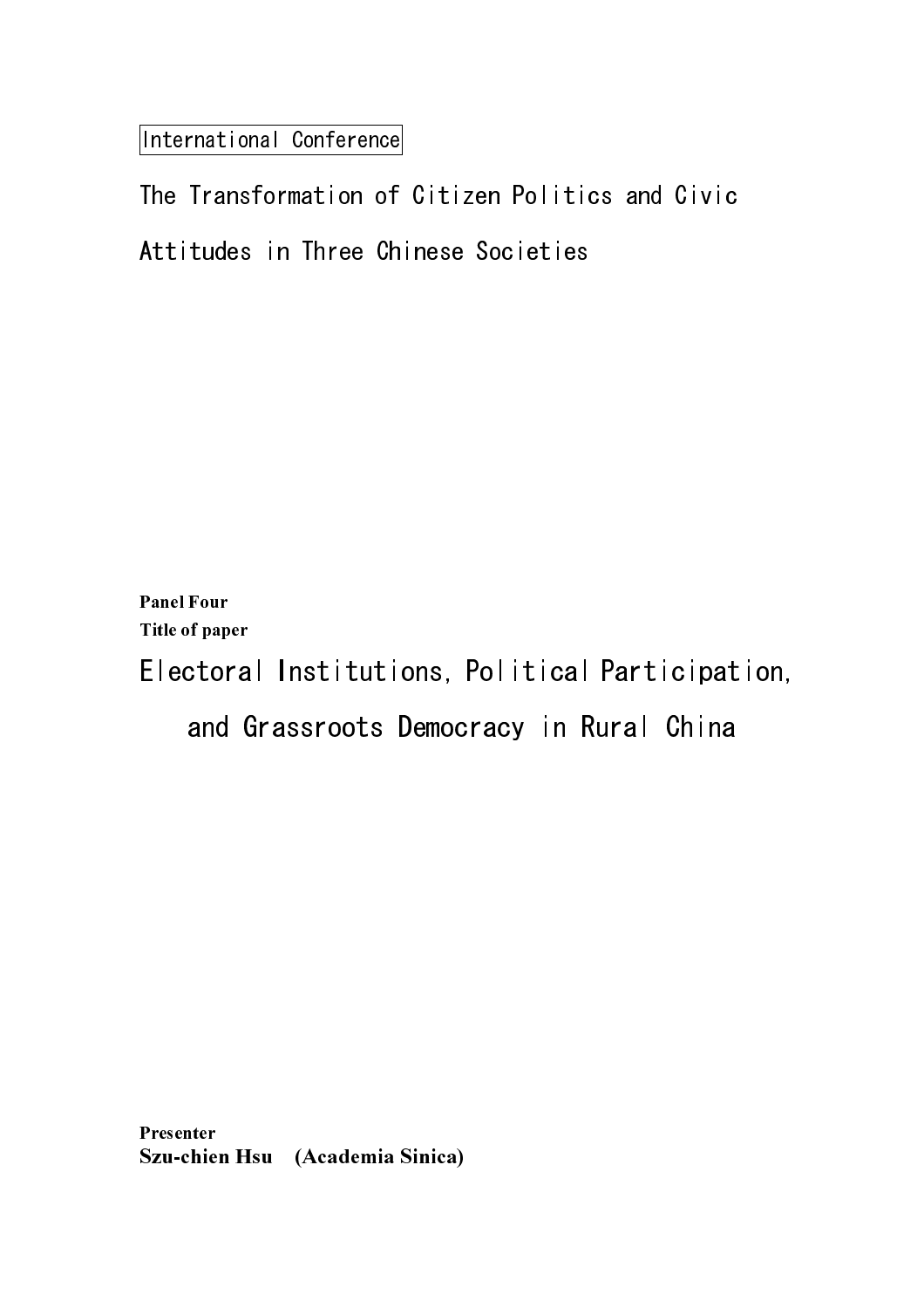My current academic interests focus on three issues. First, I focus on studying the nature of the current political regime in China. In a book I coauthored with several<br>other Taiwaraes echolars politicaled recoulty, we used "degenerative total<br>attainations for the orient CUP regime. My second focus is to nature of the current political regime in China. In a book I coauthored with several other Taiwanese scholars published recently, we used "degenerative totalitarium<br>in describe the main feature of the current CCP regime. My second focus is to study<br>the current control are concerned the current CCP regime. other Taiwanese scholars published recently, we used "degenerative totalitarianism" to describe the main feature of the current CCP regime. My second focus is to study<br>the rote of local government in economic development in coastal (Thin . By<br>contining the concepts of "developmental state" and "ortherren to describe the main feature of the current CCP regime. My second focus is to study the role of local government in economic development in exactal China. By<br>combining the concepts of "redevelopmental state" and "surrespreading that is to study in the current CP regime.<br>That is the electronal institution the role of local government in economic development in coastal China. By combining the concepts of "developmental state" and "entrepreneurial state,<br>"market state capitalism" as an analytical concept for this issue. The third for the decoral institutions generated from the grassmons democracy i combining the concepts of "developmental state" and "entrepreneurial state," I raise "market state capitalism" as an analytical concept for this issue. The third focus is or<br>"market state concinal institutions, generated from the grassmust democracy in rural China. By<br>the clear institutions,  $\alpha$  is the el "market state capitalism" as an analytical concept for this issue. The third focus is on the electoral institutions generated from the grassroots democracy in rural China. By<br>tracing the evolution of the electoral institutions, I try to explain the logic of this<br>evolution, and probe its democratic implication. the electoral institutions generated from the grassroots democracy in rural China. By tracing the evolution of the electoral institutions, I try to explain the logic of this<br>evolution, and probe its democratic implication.<br>By the grass of the grass of the grass of the grass of the grass of the grass<br>of the tracing the evolution of the electoral institutions, I try to explain the logic of this traction, and probe its democratic implication. evolution, and probe its democratic implication. evolution, and probe its democratic implication.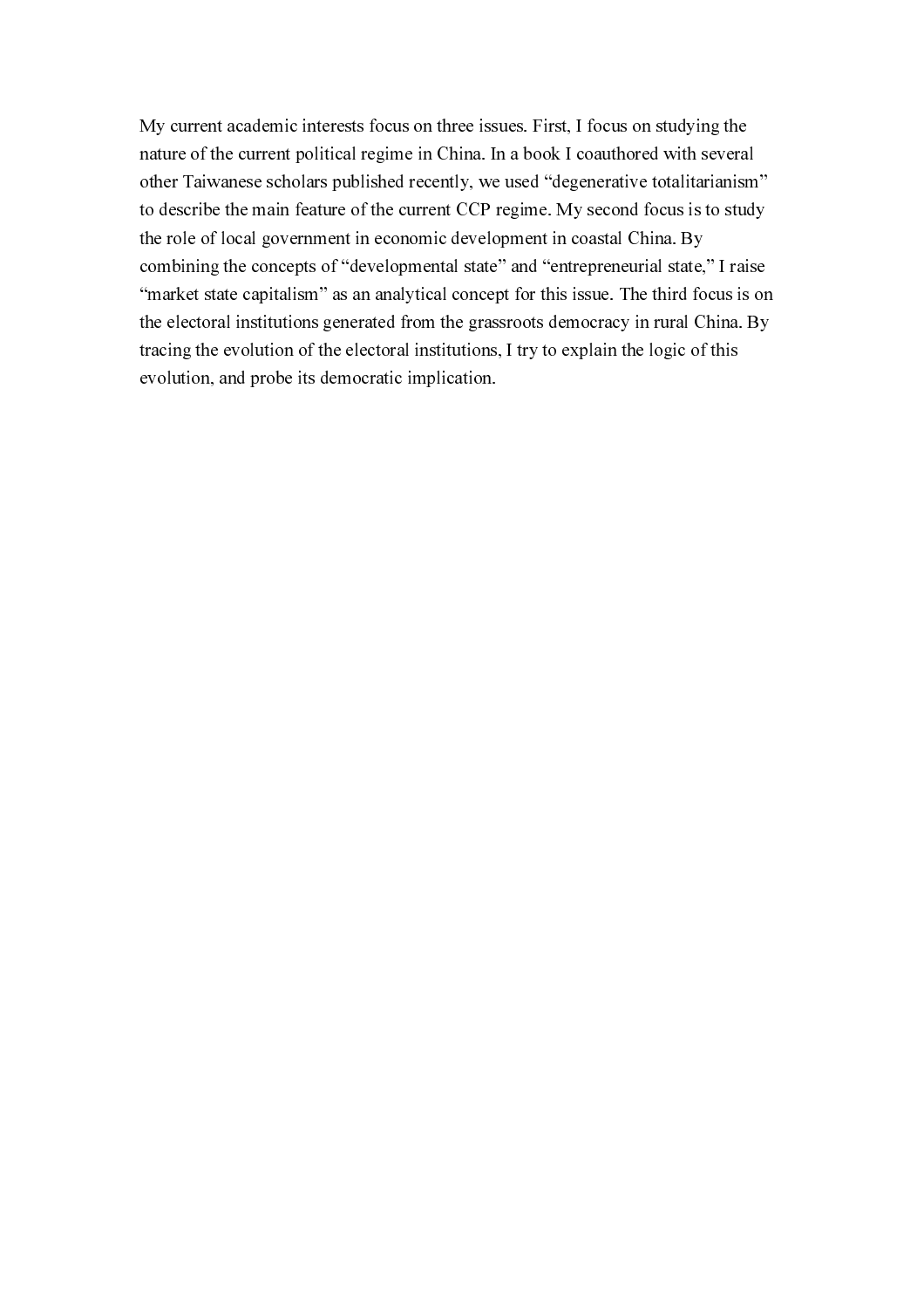## **Electoral Institutions, Political Participation, and Grassroots Democracy in Rural China**

Szu-chien Hsu Assistant Research Fellow Institute of Political Science, Academia Sinica

## **Paper presented at the international conference of "The Transformation of Citizen Politics and Civic Attitudes in Three Chinese Societies"**

**November 19-20, 2004 Taipei** 

**Organizer** 

Institute of Political Science, Academia Sinica **Co-sponsored by**  The Asian Barometer Survey Project, National Taiwan University **Venue**  International Conference Room, Institute of European and American Studies, Academia Sinica

(Conference version. Please do not cite.)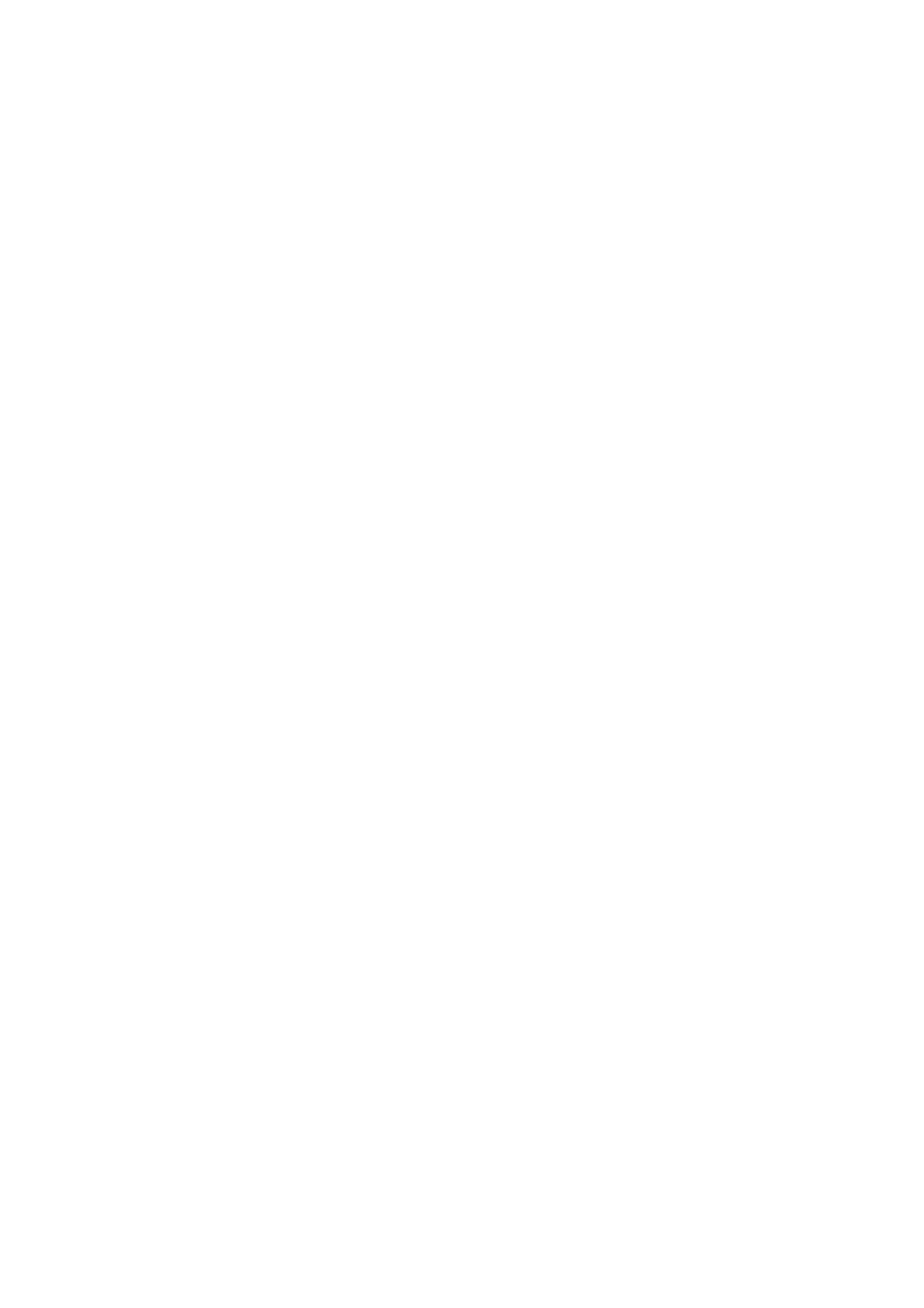# **Electoral Institutions, Political Participation, and Grassroots Democracy in Rural China**

Szu-chien Hsu Assistant Research Fellow Institute of Political Science, Academia Sinica

### **I. Introduction**

 $\overline{a}$ 

Village committee election in rural China has been held for more than twenty years. It has laid a solid foundation for China's future democratization. The practice of village committee election has created a lot of new methods in nominating candidates and other electoral procedures. In general these new methods of electoral procedures have pushed the village electoral institutions to evolve toward a more democratic direction. However, there still exist many uncertainties, problems, and limitations of the village committee election. It is controversial that, first, whether the practice of China's village committee election has been competitive and democratic, and second, whether China's village committee election contributes to China's democratization in general. These are the important contexts of discussing China's village committee election in recent years.

These questions are not only theoretically but also politically important. This paper intends to address these questions in both manners. By using the data from a nationwide survey,<sup>1</sup> this paper focuses on the following questions in China's village committee election. First, do democratic electoral institutions affect villagers' behavior of voting and pre-voting political participation? Do democratic electoral institutions prompt villagers to vote the candidates nominated by the villagers? Do democratic electoral institutions increase villagers' perception of the fairness of the election? Second, how do the village electoral institution affect the relationship between village committee and village party branch, or the "two-committee relationship" (*liangwei guanxi*, 兩委關係) as Chinese scholars call it. Third, how do the village electoral institutions and the "two-committee relationship" affect the governance of the village? Lastly, what are the implications of the practice of village

I would like to thank Dr. Lin, Tse-min and Dr. Wu, Chin-en for their advices. I would also like to thank Mr. Shih Yi-ren for his assistance on statistic analysis.

<sup>1</sup> Please refer to Appendix I for the data source of the survey. There are two sets of data. One is the individual data and another village data. Individual data is based on questionnaire interviewing individuals to acquire individual opinions and attitudes. Village data is based on questionnaire interviewing village cadres to acquire various aggregate features of the village.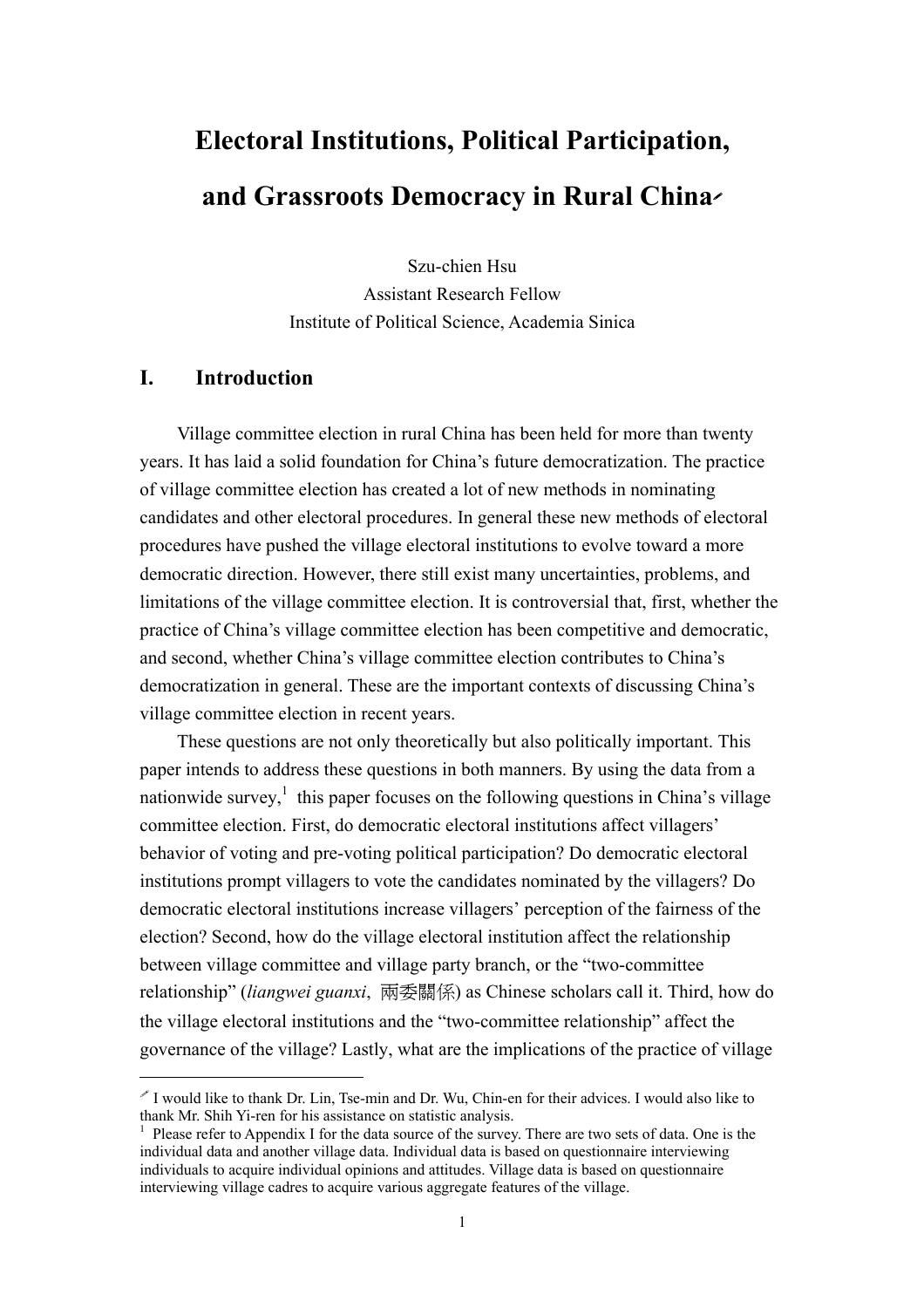election for China's democratization in general?

### **II. Achievements and problems of village committee election**

#### **Achievements**

Since the revision of Article 111 of the "Constitution of People's Republic of China" in 1982, it has been more than twenty years when the foundation for the village committee election and self-governance was laid. It has been seventeen years since 1987 when the "Organic Law of Village Committee of PRC (Trial Version)" was passed. In 1996, all the provinces, autonomous regions, and municipalities under central government started to hold village committee elections together, some for the first time, and seventeen of them had already achieved three rounds by then. In year 2000, the "Organic Law of Village Committee of PRC" was formally put into practice. The past 22 years of practice of village committee election has at least accomplished the following achievements:

- 1. A firm legal foundation for village committee self-governance and election has been laid.
- 2. Legal concepts for village committee election among the villagers have basically been laid among the villagers. Villagers' consciousness of voting as a political right has strengthened as village committee elections were held constantly every four years. The concept that village cadres gain their legitimate authority from villagers' votes has taken roots in ordinary villagers' mind. Many villagers are more and more familiar with their rights under the law and are willing to defend those rights by protesting, submitting petitions and going to court.<sup>2</sup>
- 3. Democratic electoral institutions such as "open nominations," "secret ballots," "more candidates than posts," and "open vote tallying" have been basically assured in the procedure of village committee election, at least as legal principles.<sup>3</sup>
- 4. A team of local cadres and officials that are familiar with the practices of election has already been trained within villages. The most important is the fact that officials from the "Civic Affairs Office" of the provincial government have been

<sup>&</sup>lt;sup>2</sup> See Elizabeth Dugan, "Report of International Republican Institute to the US Congressional Executive Committee on China, Roundtable Discussion on Village Election on China," July 8, 2002. <http://www.iri.org/7-8-02-asia-ld.asp>. This report states that "…Chinese villagers are more and more familiar with their rights under the law and are willing to defend those rights by protesting, submitting petitions and going to court."<br> $\frac{3}{3}$  Ibid

Ibid.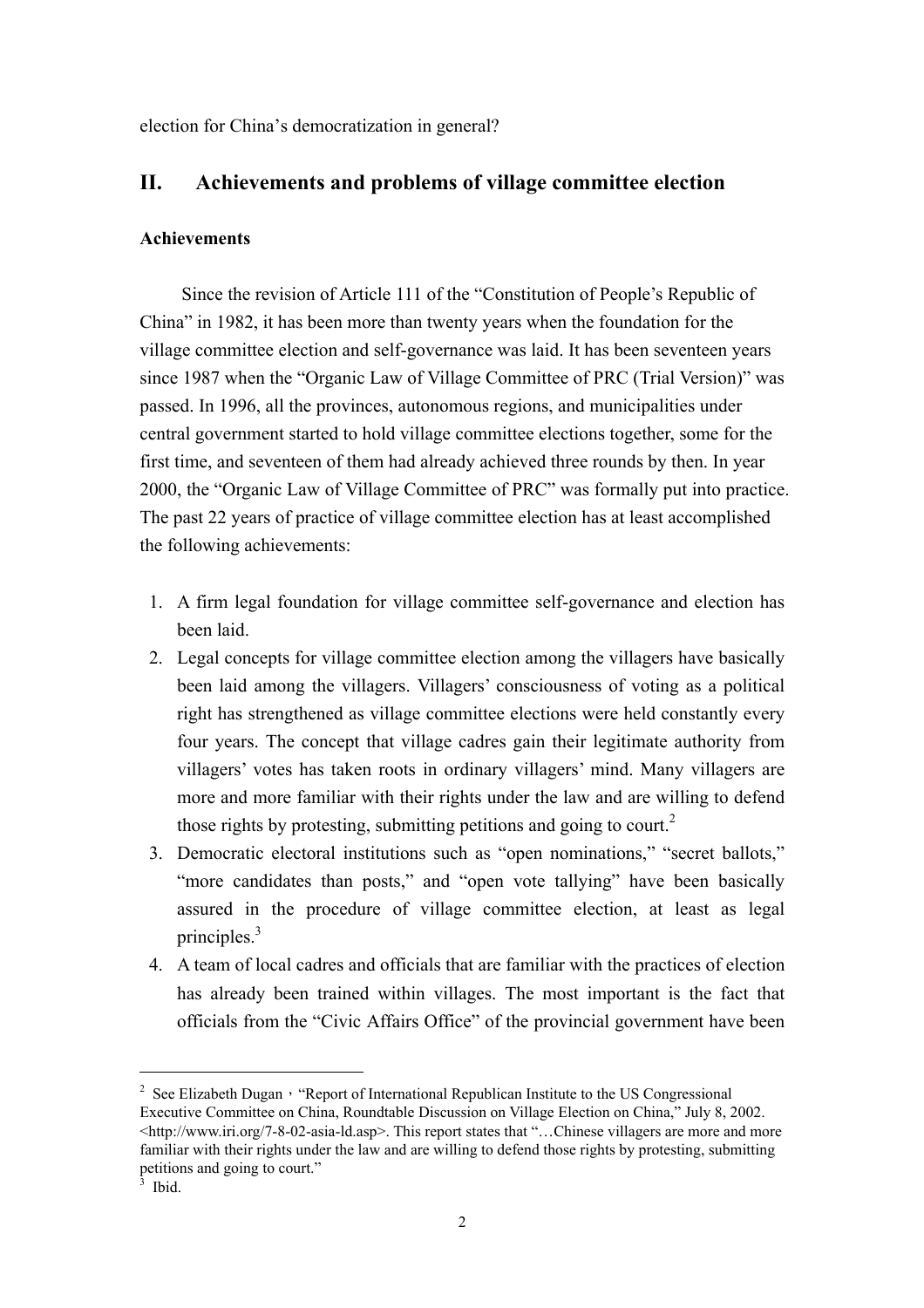well trained and experienced in terms of knowledge and skills in managing the electoral administration. These provincial-level officials have been a stable and strong back-bone for promoting village committee election all over the country.

- 5. Competitive elections have taken places in villages in many provinces. Self-nomination or villagers' nomination have become more and more common to replace the old method of "negotiation" in creating the candidates.
- 6. The village committee election has prompted some villages to accommodate the participation of villagers in the process of election of the village party branch cadres. According to the "Constitution of the Chinese Communist Party," the leading cadres of the village party branch are supposed to be elected by the party members in the village and ratified by the township level party committee. Accordingly, ordinary villagers are not allowed to participate in the process of party branch cadre election. However, due to the fact that village committee cadres are already elected by all the villagers, some of the village party branch cadres have felt pressures to accommodate the villagers' participation. For example, in Suizhou (Precinct-level) City, village party branches have adopted the "Two-vote System" to elect the party branch secretary. The first vote is actually a "confidence vote" from the ordinary villagers to the party members in the village. The preliminary candidates for party branch secretary are decided according to the votes all the village party members get. In short, the two party members who get the highest votes shall become the candidates. Then the village party members shall cast their vote to elect the party branch secretary among the candidates.<sup>4</sup>
- 7. The village committee election has also the effect of speeding up the experiment of direct election for not only township head but also more democratic election for township party secretary. Since the most famous case of direct election for township head in Buyun Township, Sichuan Province, there have been more than ten cases of this kind of experiment of direct election for township head.<sup>5</sup> In recent years, there have also been some cases in which more democratic electoral institutions are introduced to the election of township party secretary. In most of these cases the nominations were opened to ordinary party members, and open

<sup>4</sup> Wang, Xuejiang, "Two-vote system and the direct election of village party branch secretary," *China Elections and Governance*, June 25, 2004, <http://www.chinaelections.org/readnews.asp?newsid= {C07AC805-CD82-4CA9-AD72-7D2810D25836}>。

<sup>&</sup>lt;sup>5</sup> Shi, Weimin (2000), *Public Election and Direct Election: Studies of Township Head Direct Electoral Institutions* (公選與直選:鄉鎮長人大選舉制度研究), Beijing: Zhongguo Shehui Kexue Chubanshe; Li, Fan (2003), *Ride with the Wind: My Experiences with the Direct Election*  (乘風而來-我所經歷的步雲鄉直選), Xian: Xibei Daxue Chubanshe; Huang, Weiping, & Zou, Shubin (2003), *Reform of Township Direct Election: Case Studies* (鄉鎮長選舉方式改革:案例研 究), Beijing: Shehui Kexue Wenxian Chubanshe.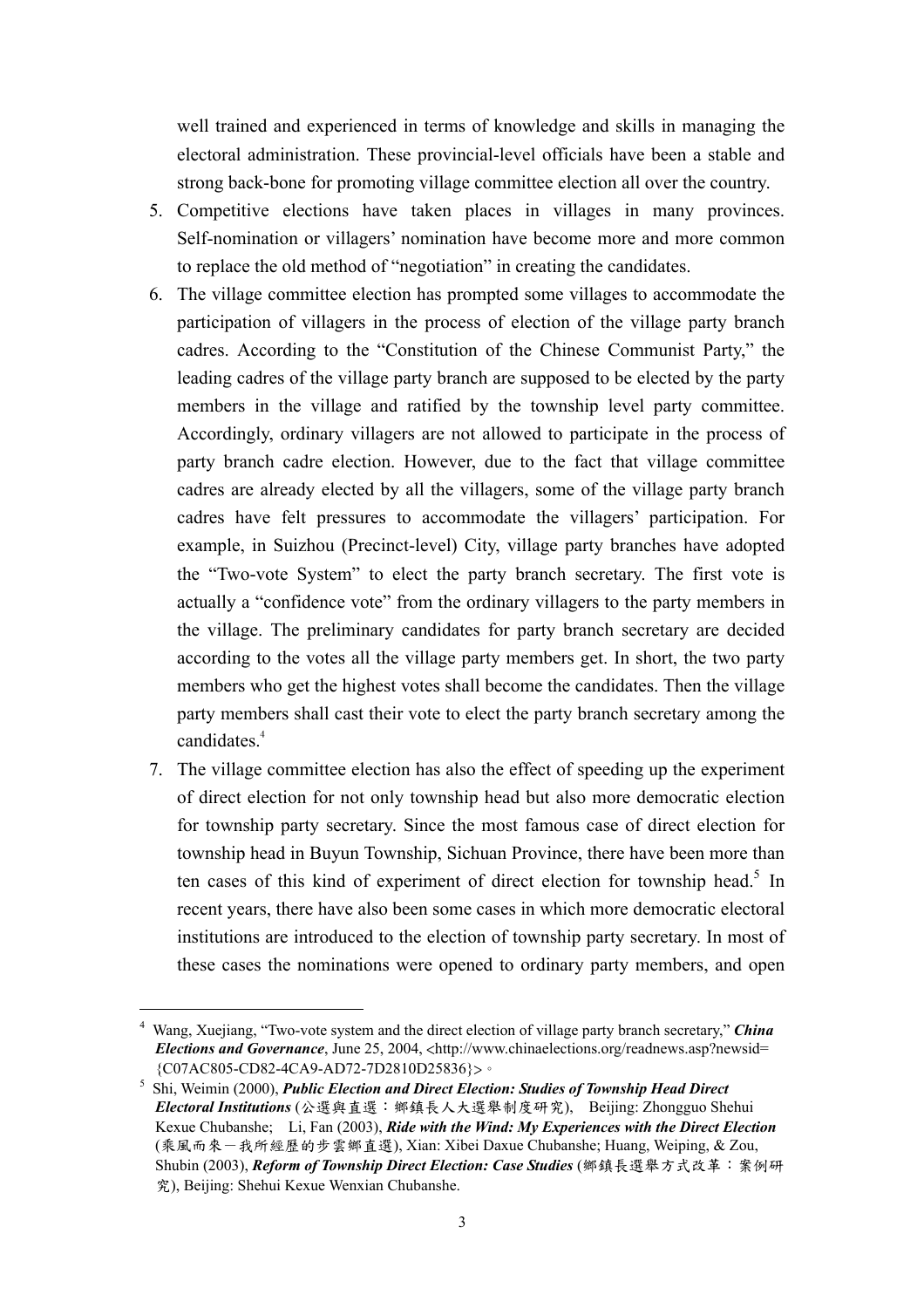electoral process within the party was introduced for voting the party secretary. Cases in Chengdu City of Sichua Province in  $2003<sup>6</sup>$  and Rushan City of Shangdong Prvovince in 2004 are two examples among many.<sup>7</sup>

#### **Problems**

 $\overline{a}$ 

However, there still exist many uncertainties and problems of the village committee election. First, the "Organic Law of Village Committee of PRC" has not made strict regulation on many electoral procedures. It allows certain flexibility on many concrete procedures. Article 14 of the Law makes the following general regulations on electoral institutions:

The electoral committee for village committee election governs the administration of the village committee election. The members of the electoral committee for village committee election shall be created by villagers' meeting or the villagers' representatives' meeting. (Organic Law of Village Committee of PRC, Article 13)

In the election of the village committee, the villagers shall directly nominate the candidates for village committee member. The number of the candidates should be more than the number of the elected seats. The election is not valid unless more than half of the eligible villager electorates cast their votes. A candidate is not elected unless he or she gets more than half of the cast votes. The votes should be cast with anonymous ballot and counted openly. The result of the election should be publicized immediately. The votes should be cast in a secret booth. Concrete measures of village committee election should be created by the People's Congress of the provinces, autonomous regions, and municipalities under central government. (Organic Law of Village Committee of PRC, Article 14)

Second, it is still not fully implemented throughout the country. According to a report by the US government, the PRC government estimated that one-third of all elections had serious procedural flaws.<sup>8</sup>

<sup>&</sup>lt;sup>6</sup> "Direct election for township party secretary in Chengdu City sets fresh example for the country," *China Elections and Governance*, December 9, 2003, <http://www.chinaelections.org/readnews.asp? newsid={C6046CF3-CA57-43E4-81AB-0CA2501CFE29}j>.<br><sup>7</sup> "The first directly-elected township party secretary was created in Rushan City in Shandong

Province," *China Elections and Governance*, May 14, 2004, <http://www.chinaelections.org/ readnews.asp?newsid={6FAFD54F-FC57-46C4-A36A-D52E3B68EC37}>.

<sup>&</sup>lt;sup>8</sup> Bureau of Democracy, Human Rights, and Labor, USA State Department, "Country Reports on Human Rights Practices 2003: China", February 25, 2004, <http://www.state.gov/g/drl/rls/hrrpt/2003/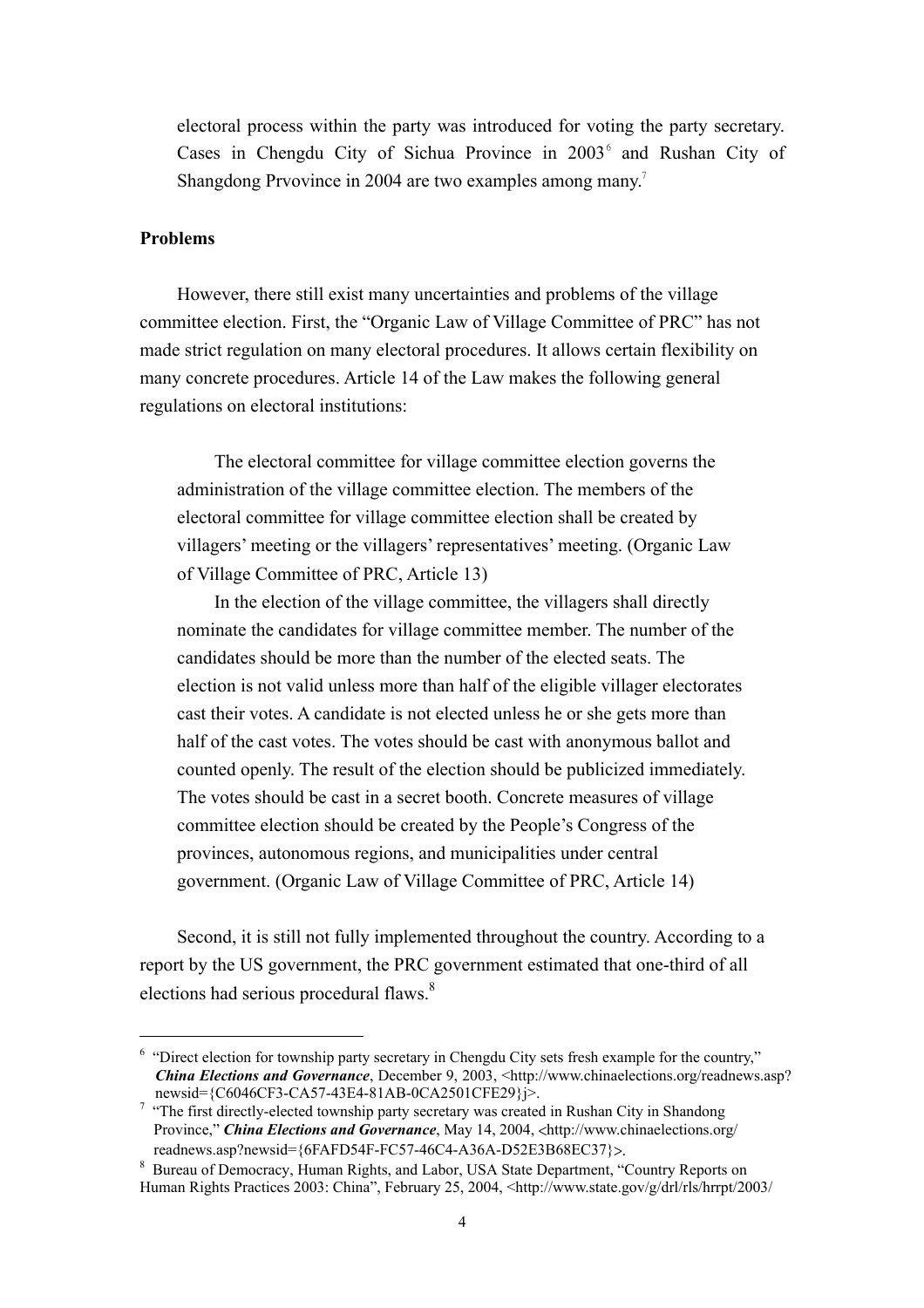Third, in some villages where democratic village committee elections are put into practice, frustrations have taken place from the tension between village committee and village party branch, and from the intervention of the townships. Foreigners have also reached similar observations.<sup>9</sup>

Fourth, after the practice of village committee election for more than twenty years, serious social tensions are still growing in rural areas in recent years. There are thus opinions casting doubts and positing challenges to the democratic implication of village committee election toward China's democratization and rural governance.

#### **III. Literature review and research questions**

#### **Village committee election and Voting in PRC: Empirical Studies**

Many works have examined villagers' voting as political participation in China's village committee election. Manion pointed out that village leaders are responsive to villagers as a result of the village committee election. As a result of the village electoral process, village leaders' attitude toward the role of the state in economy has become more congruent with the villagers. In other words, the village committee election has produced a democratic effect of making the village leaders to become responsive to the villagers, vis-à-vis their old attitude to be only responsive to the officials at their higher administrative hierarchy.<sup>10</sup>

The study of Jennings sheds light on how village committee election as a contextual variable affects villagers' political participation in general. His study with a survey sample drawn from four countryside counties shows villagers were strategic in utilizing particular mode for particular problem areas. What is more relevant to this study is his finding that more vibrant village and township elections as aggregate variable do have an effect on individual villagers' political participation.<sup>11</sup>

Shi's study is probably the only work that used nationwide data to study village committee election in China. Shi focuses on what causes voters to vote and not to vote in various types of elections in China's limited-choice election. His study finds that rather than waiting for elections to become fully democratic to vote, voters in China vote in these imperfect elections to punish corrupt leaders and to facilitate political

<sup>27768.</sup>htm>.

<sup>&</sup>lt;sup>9</sup> Edward Cody, "Elections Make Inroads in China: Many Head to the Polls, but Vote's Impact Is

Limited in Yunnan Province", *Washington Post*, May 2, 2004.<br><sup>10</sup> Manion, Melanie (1996), "The Electoral Connection in the Chinese Countryside", *American Political Science Review*. Vol. 90. No. 4. pp. 736-748.

<sup>&</sup>lt;sup>11</sup> Jennings, M. Kent (1997), "Political Participation in the Chinese Countryside", *American Political Science Review*, Vol. 91, No. 2, pp. 361-372.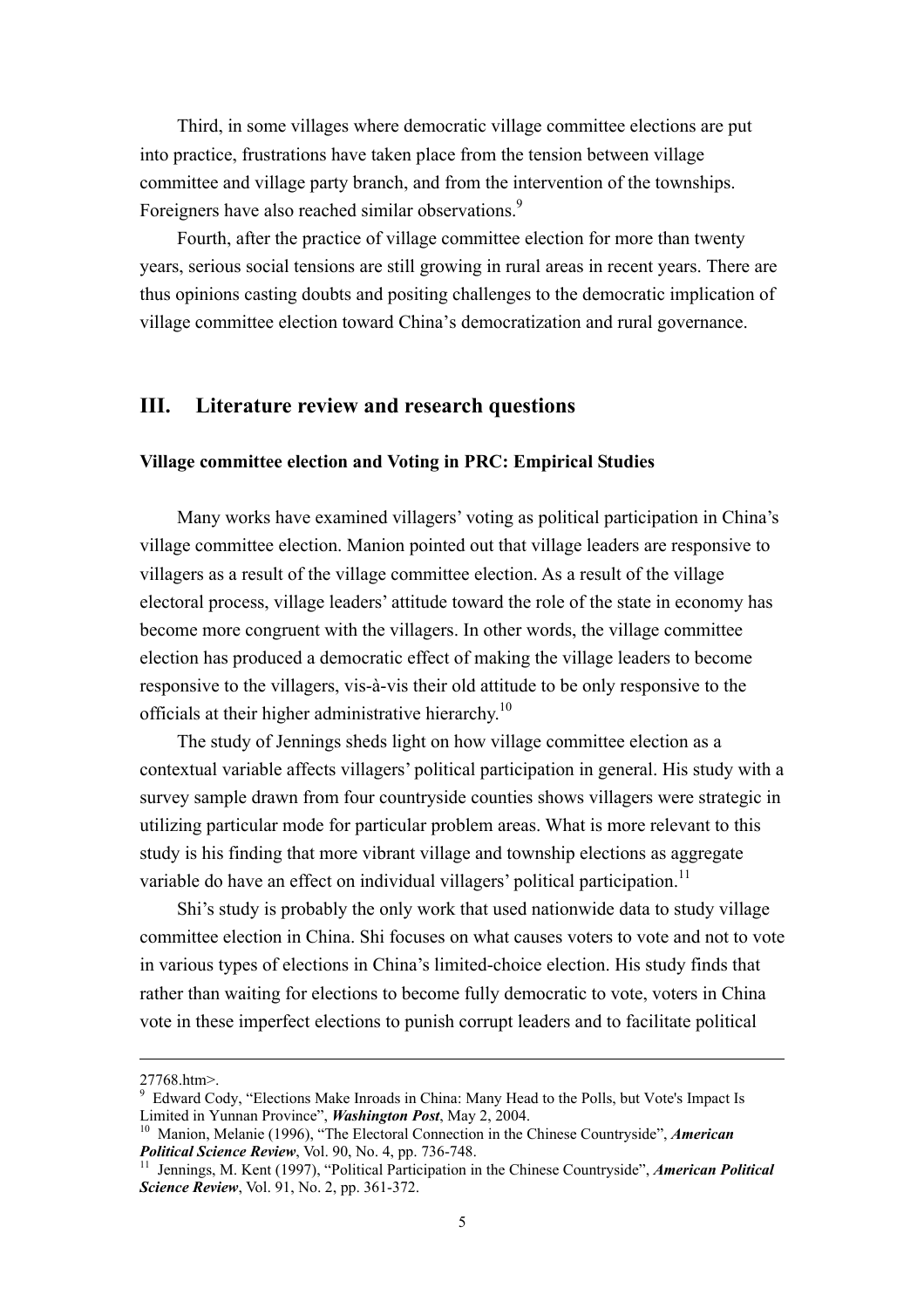development. Even a little change in electoral rules would change people's cost-benefit calculations, which in turn would alter their voting behavior. In general, in agreeing with Manion, Shi suggests that introduction of competitive elections in Chinese villages has had a significant impact on the political processes in Chinese society.<sup>12</sup>

Based on a sample drawn from 12 counties in southern Jiangsu in year 2000, the study of Zhong & Chen also focused on what subjective factors caused villagers to vote and not to vote in the village committee election. The result of their study was quite counter-intuitive. Their finding defied Shi's observation in that they found dissatisfaction with corruption did not play a role in prompting the villagers to vote in the village committee election. Furthermore, in contrary to what theories would drive us to expect, they found villagers with lower levels of internal efficacy tend to vote. The only finding they did not surprise the readers was that voting was related to democratic values and high levels of life satisfaction and interests in state and local public affairs. They concluded that the reason why villagers with higher levels of internal efficacy and democratic values stayed away from village committee elections was due to the institutional constraints on the village committee elections. Accordingly, they question the competitiveness and democratic nature of Chinese village committee elections.<sup>13</sup>

Kennedy's study is probably the one most relevant to the topic of this paper. He focuses on how electoral institution, namely, nomination methods in the village committee election in 34 villages in Shaanxi Province in year 2000, affects villagers' attitudes toward satisfaction with the electoral process and local economy, and the result of the election, namely, the party membership of the elected. His conclusion was that electoral institution does affect the party membership of the elected village leaders. Villager-nominated leaders tend to be non-party members. Party-branch nominated leaders are not always party members, but a significant number are wealthy compared to their village constituents. And the large majority of township-nominated leaders are party members. Furthermore, in villages with more open nomination of candidates, villagers tend to be more satisfied with the electoral process even though they may be dissatisfied with their economic conditions.<sup>14</sup>

#### **Literatures by Chinese Scholars**

<sup>&</sup>lt;sup>12</sup> Shi, Tianiian (1999), "Voting and Nonvoting in China: Voting Behavior in Plebiscitary and Limited-Choice Elections," **The Journal of Politics**, Vol. 61, No. 4, pp. 1115-39.<br><sup>13</sup> Zhong, Yang and Chen Jie (2002), "To Vote or Not-An Analysis of Peasant's Participation in

Chinese Village Elections", *Comparative Political Studies*, Vol. 35, No. 6, pp. 686-712. 14 Kennedy, John James (2002), "The Face of Grassroots Democracy in Rural China", *Asian Survey*, Vol. 42, No. 3, pp. 456-482.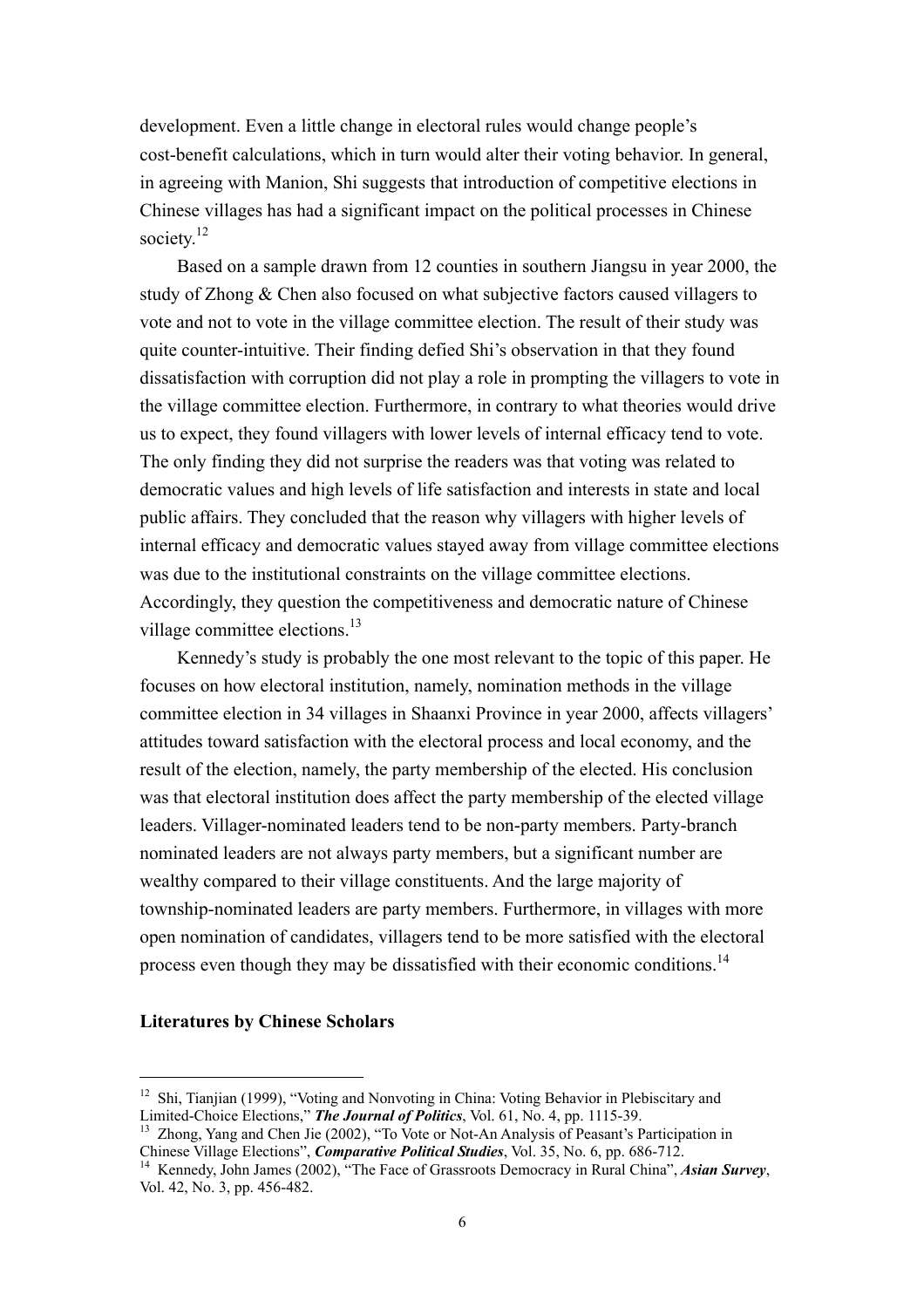#### 1. On the conflict between village committee and village party branch

Chinese scholars and media have paid a lot of attention to the problem of the conflict between village committee and village party branch. The origin of the problem lies on Article 3 of the Organic Law of Village Committee. It stipulates that the party branch be the "leading core" of the village. When the village committee has clear definition of its power according to the law, this article gives unspecified but highly symbolic position to the village party branch. It does not settle the already existing conflict between the village committee and party branch before the law was enacted in 1998, it on the contrary has fueled the controversy.<sup>15</sup>

In mid 90s, Organization Department of Hubei Province surveyed on 111 villages, and found that in 11.8% of them there was tension between the village committee and village party branch.<sup>16</sup> He Xuefeng once visited more than 50 villages in Hubei and Jiangxi in 2000, and found that the percentage was actually higher. He found less than 60% of the villages he visited had a cooperative relationship between the village committee and village party branch.17 Mao Junji and Chen Yuanzhang's research on 500 villages in Hunan and Chen Shiqian's research in Fujian also expressed similar observations.18

2. On the importance of "nomination" and "selecting formal candidates"

Chinese scholars have written a lot on village committee self-governance and election. Many focus on electoral institutions. Bai and Zhao (2001) argued that in China's direct democracy such as village election, there are two core issues to decide the democratic quality of the election: first, how the preliminary candidates are nominated, and second, how formal candidates are selected.<sup>19</sup> They raised five types of nomination: (1) nominated by five or ten villagers (or households) collectively; (2) nominated by the party branch; (3) nominated by village small groups or villagers' representatives; (4) nominated by the candidates themselves seconded by ten villagers;

<sup>&</sup>lt;sup>15</sup> Guo, Zhenglin (2002), "Village committee and party branch after village direct election: current conditions and adjustments" (「村民直選後的村委會與黨支部:現狀與調適」), from Li,.Fan ed. (2002), *A Report on the Development of China's Grassroots Democracy* (中國基層民主發展報告 2000-2001), Beijing: Dongfang Publisher.<br><sup>16</sup> Ren, Xudong, and Shu, Jun (2003), "A study of the conflict between village committee and party

branch under the village self-governance," *People's Daily Online*, Aug. 19, 2003,

<sup>&</sup>lt;http://www.people.com.cn/GB/14576/28320/29243/29246/2025233.html>. 17 He, Xuefeng (2000), "Face, Interests and the Nature of Village" (「面子、利益與村莊的性質」 ), <http://www.snzg.net/shownews.asp?newsid=2167>.

 $18$  Ren & Shu (2003).

<sup>19</sup> Bai, Gang, and Zhao, Shouxing (2001), *Election and Governance: Studies on Chinese Village Self-Governance* (選舉與治理: 中國村民自治研究), Beijing: Chinese Social Science Publisher, p.120.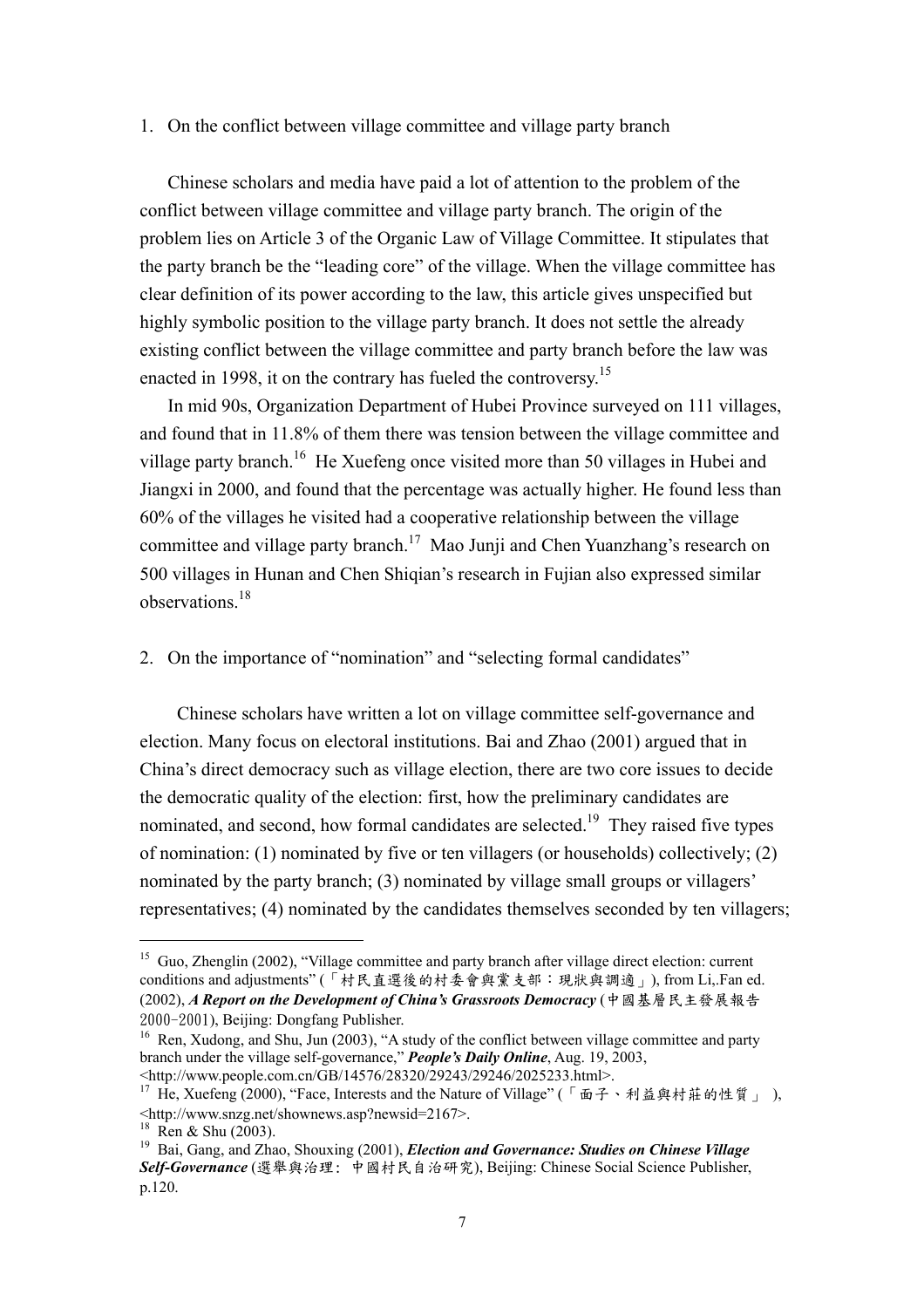(5) nominated directly by villagers, such as the "Hai Xuan" in Jinlin. As for the "selection of formal candidates," they raise two types: (1) through discussion with village small groups hosted by village electoral leading group; (2) through preliminary voting cast by villagers. They criticized that the first type is easy to generate controversies and to allow intervention from local cadres and officials.<sup>20</sup> Similar observation on the importance of these two electoral procedures has been made by other scholars studying elections for representatives of People's Congress (PC). In a nationwide survey research with 1950 samples on peoples' representative election conducted in 2000, it was found that when the interviewees were asked which electoral institutions need to reformed most, 50% said "nomination" and almost 19% said "method of selecting formal candidates," which were the first and second most important issues.<sup>21</sup> On nomination, it was found that although voters' collective nomination is allowed, it was actually not the dominant one, and the party-nomination is found to be lacking transparency. On the "selection of formal candidates," 32% of the interviewees were not satisfied, and the main reason was that it lacks transparency and allows intervention. There were 34.41% of the interviewees thought there existed "leadership's will" in the process of "selection of formal candidates," and almost 15% thought the process is a "black box."<sup>22</sup>

#### **Some Reflections**

The English literatures of Chinese village committee election studies share some common characteristics in comparison with the studies of Chinese scholars. First, the English literatures based on survey data tend to focus on the individual behaviors and draw implications of village committee election accordingly. Second, except for Kennedy, most scholars focus also on individual level variables as explanatory factors. Third, none of the English literature studies the conflict between the popular elected village committee and the powerful village party branch. The English literatures may run the risk of drawing democratic implication of the village committee election without taking into consideration the actual institutional context in the Chinese villages. The fact that the village committee election has democratic impact on individual villagers' behavior is one thing, but whether the village committee election as an institution may have democratic implication on Chinese political system as a whole is quite another. It may be sometimes too natural for scholars studying Chinese

<sup>20</sup> Ibid., pp. 122.

<sup>&</sup>lt;sup>21</sup> Chen, Sixi, "Reality and Ideal: A Survey Report on Reforming the Electoral Procedures," in Tsai, Dingjian, ed. (2002), *Reports on China's Electoral Conditions* (中國選狀況的報告), Beijing: Legal Publisher, p. 322.

<sup>22</sup> Ibid., pp. 333-334.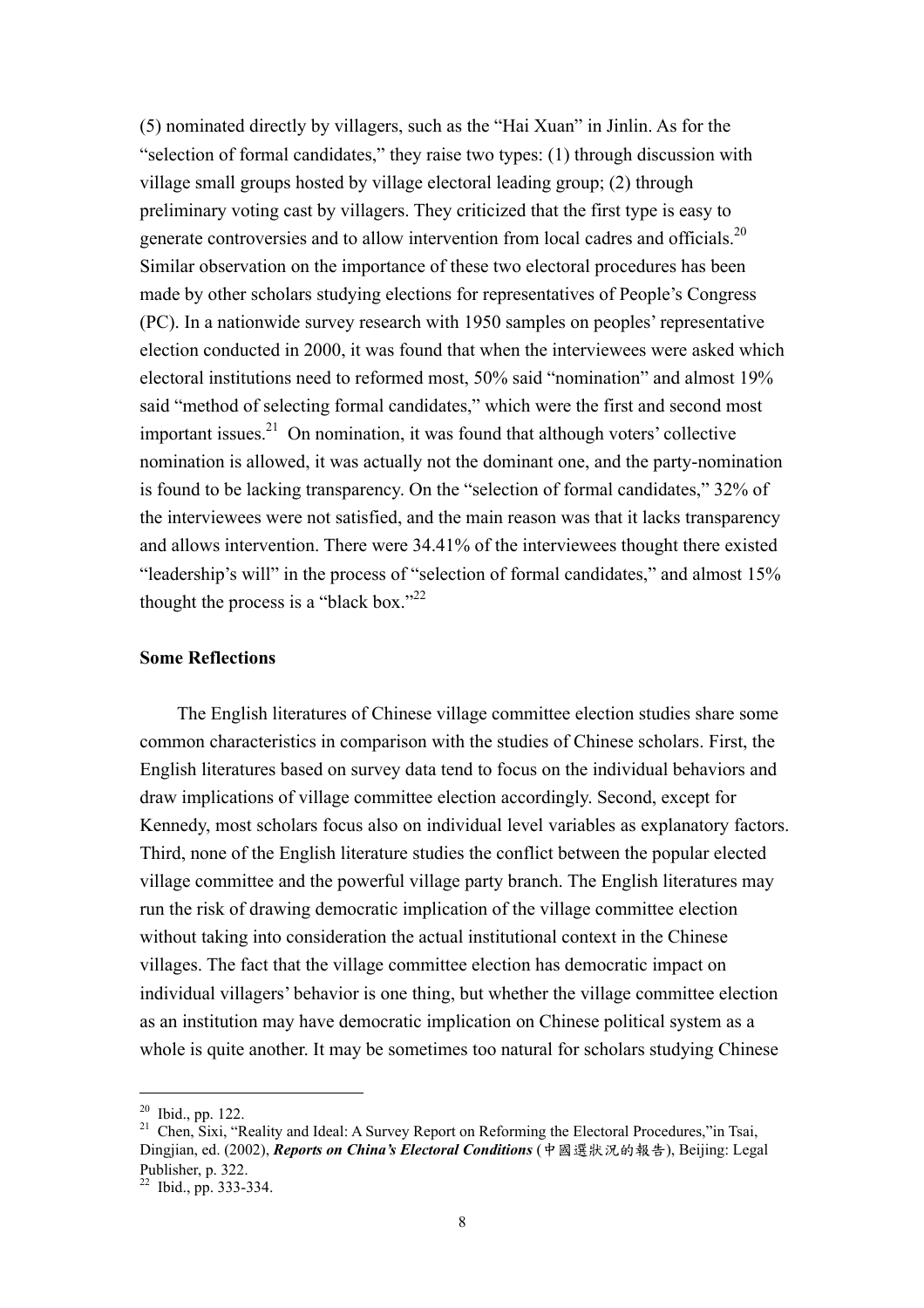politics to reach an implication on the systematic level with data from the individualistic level. Institution as an intervening variable or independent variable has constantly been neglected.

In light of this, this paper intends to focus on the effects of institutional variables: the electoral institutions of village committee election and village party branch election as independent variables, and the relationship between village committee and village party branch as the intervening variable.

## **IV.** Frameworks, variables<sup>23</sup>, and hypotheses

#### **Framework I**

 $\overline{a}$ 

There are two groups of research questions in this paper. The first research question focuses on how the electoral institutions affect the practice and outcome of villagers' voting. It is addressed as "Do electoral institutions affect voting, pre-voting political participation, whom villagers vote for, and villagers' perception of the fairness of the election?" It is actually composed of three hypotheses as follows. (Figure 1 depicts the framework I):

- Hypothesis 1.1: The more democratic the electoral institutions of the village committee election, the more active the villagers' pre-voting political participation.
- Hypothesis 1.2: The more democratic the electoral institutions of the village committee election, the more likely villagers would vote..
- Hypothesis 1.3: The more democratic the electoral institutions of the village committee election, the more likely the villagers would vote for the villager-nominated candidates instead the official-nominated candidates.
- Hypothesis 1.4: The more democratic the electoral institutions, the more likely the villagers tend to feel the village committee election to be fair.

[Figure 1 here]

<sup>&</sup>lt;sup>23</sup> The recoding processes from the original questions of the variables are illustrated in Appendix 2.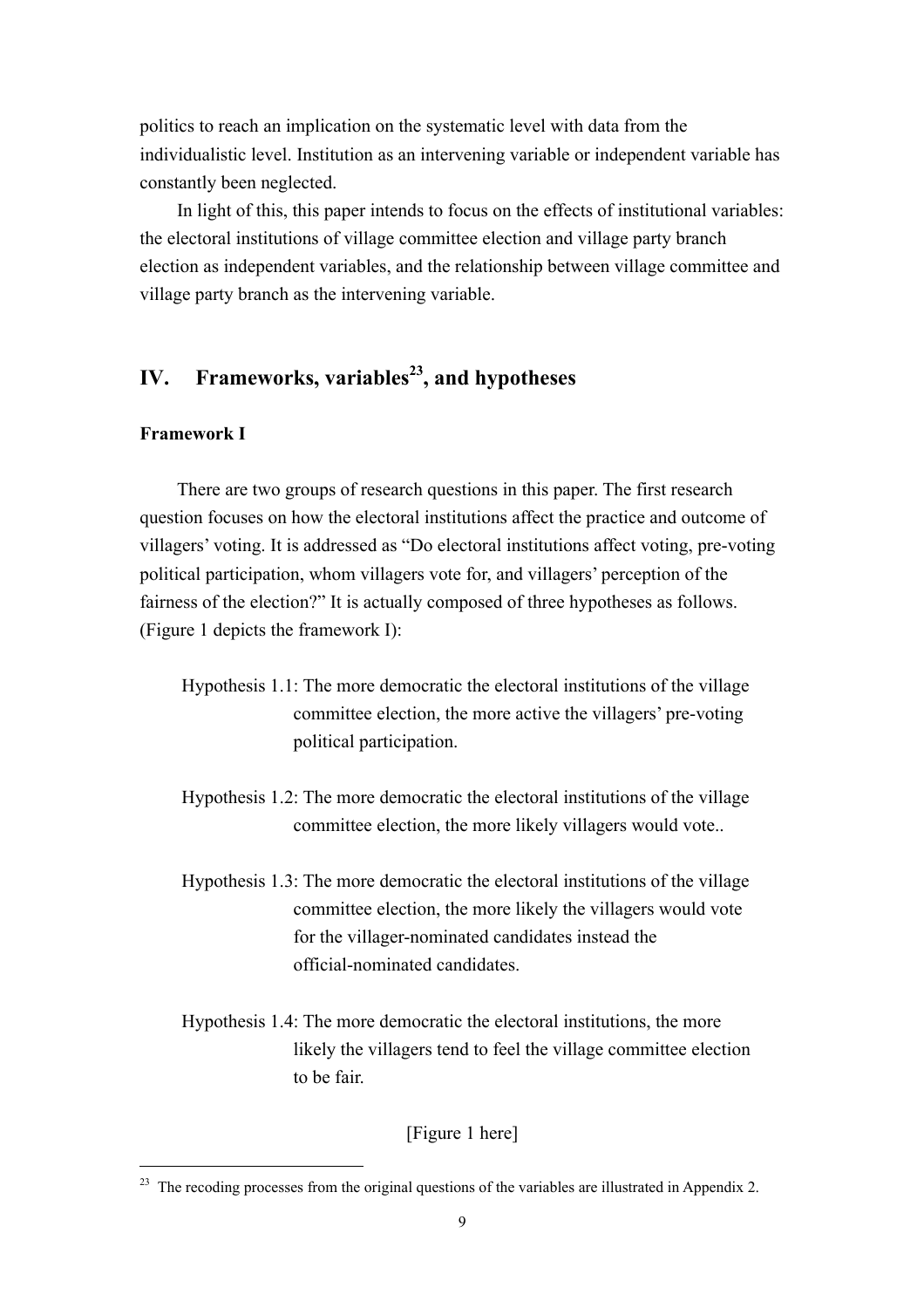In the first group of research question, there are one independent variable "the electoral institutions of the village committee election" and four dependent variables: "voting", "pre-voting political participation," "whom to vote," and "fairness of the election." The major independent variable is the "electoral institutions of the village committee election." There are also some control variables, namely, "party membership," "gender," "age," "income," and "education."

The independent variable "the electoral institutions of the village committee election" is actually composed of a sequence of electoral institutions: (1) how was the administrative committee for village committee election created, (2) how the preliminary candidates are nominated, and (3) how the formal candidate is selected. The distribution of the frequency and percentage of the values of these variables are as follows.

The first institution "how was the administrative committee (leading group) for village committee election created" was measured in the following way. The responses to whether "leading group of village committee elections are generated by villager's meetings" (M1) and whether "leading group of village committee elections are generated by villagers' representatives meeting" (M2) are merged as a new variable "electoral administration". When the responses to both these two questions are no, then the value of the "electoral administration" is coded "0," and others are recoded as "1." According to Article 13 of the Organic Law, it should be created by either of these two meetings. Therefore "0" implies it was not created according to the law, whereas "1" represented it was. Table 1 shows the result. It is worth noticing that in the individual data, there were 23.25% of the villagers reported that their villages did not create the village "electoral administration" according to the law.

#### [Table 1 here]

The second institution "how the preliminary candidates are nominated" was measured in the following way. The response to whether "to take direction election as the method for nominating the preliminary candidates for village committee" (N11), whether "to take villagers' joint nomination as the method for nominating the preliminary candidates for village committee" (N12), and whether "to take villagers' group or villager's representative meeting as the method for nominating the formal candidates for village committee" (N15) are merged as a new variable "nomination." The coding of the new variable "nomination" from the three old variable N11, N12, and N15 is shown in the following table 2. When the responses to the three questions are all "no," then the "nomination" is coded as "0," representing that the preliminary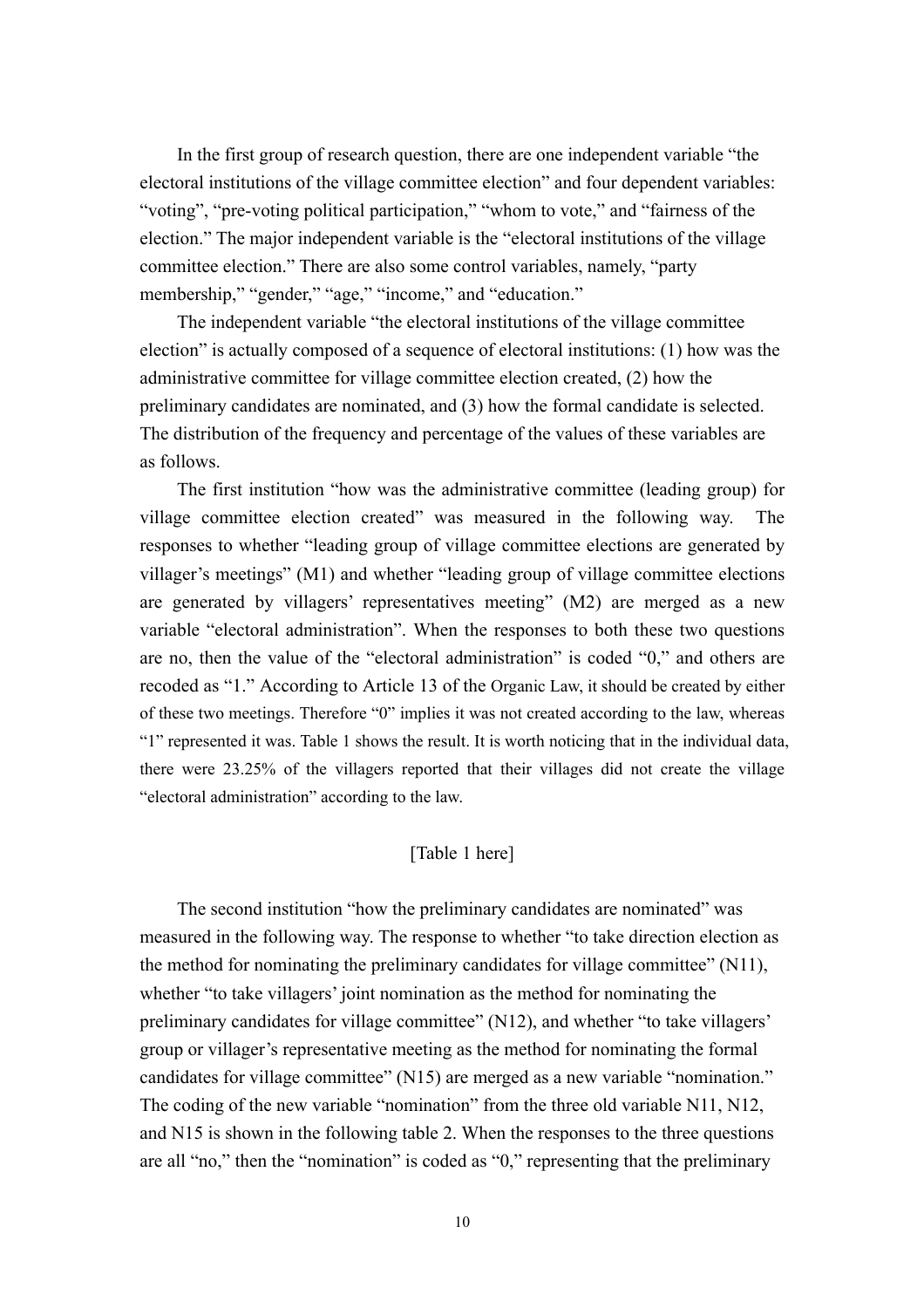candidates were nominated in a non-democratic method (about 16.7%). When the response to N11 is "no," that is, not through direct election, but either of the other two questions is "yes," then it is coded as "1," representing the preliminary candidates were nominated in a median democratic method (42.8%). As long as the response to N11 is yes, then "nomination" is coded as "2," representing the preliminary candidates were nominated in a most democratic method (40.5%).

#### [Table 2 here]

The third institution "how the formal candidate is selected" was measured in the following way. The response to whether "to take preliminary election as the method for determining the formal candidates for village committee" (N22) and to whether "to take votes by villager representatives' meeting as the method for determining the formal candidates for village committee" (N23) are merged as a new variable "selection of formal candidates." If the response to N22 is "no" and the response to N23 is also "no," the value of "selection of formal candidates" is recoded as "0," representing the non-democratic method to select the formal candidates (20.14%). If the response to N22 is "no" and the response to N23 is "yes," the value of "selection of formal candidates" is recoded as "1," representing the less democratic method to select the formal candidates (42.61%). If the response to N22 is "yes," the value of "selection of formal candidates" is recoded as "2," representing the more democratic method to select the candidates (37.25%).

#### [Table 3 here]

The dependent variable "voting" is tested by the following question: "Did you vote in the (latest) village committee election?" There are basically two categories of response: "Yes" (84.32%) and "No" (15.68%). The frequency and percentage distribution of them is shown in table 4.

#### [Table 4 here]

 The dependent variable "pre-voting political participation" is a reconstructed variable composed of three sets of question: "whether the villager has participated in the village committee election meetings," "whether the villager has mobilized others to attend the village committee election meetings," and "whether the villager has nominated any candidate." Those villagers who have participated none of these three pre-voting activities, we coded them as "0" (51.56%), and if they have participated in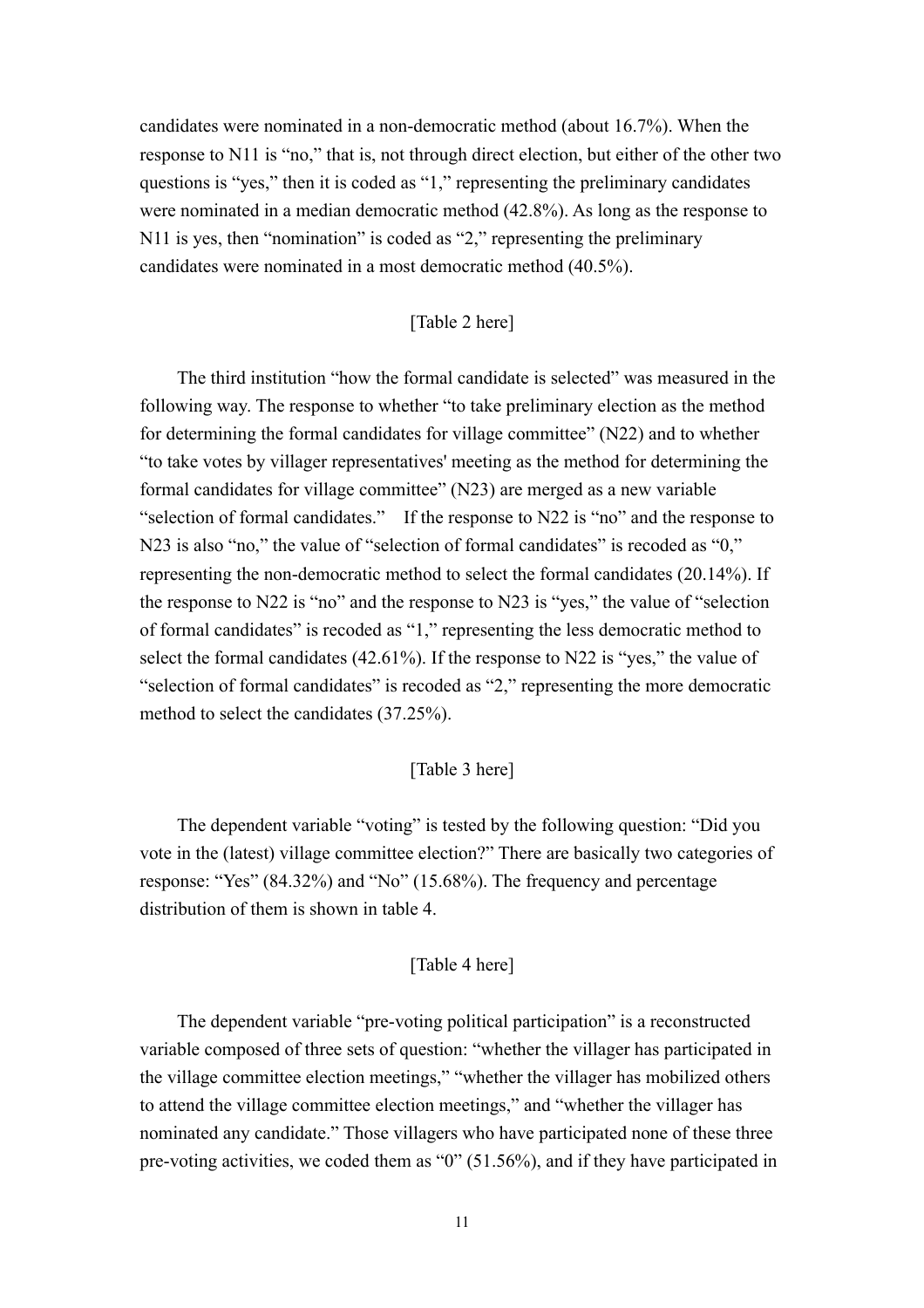any one of these activities, we coded them as "1" (48.44%). The frequency and percentage distribution of these two values of this variable is as in table 5.

#### [Table 5 here]

The dependent variable "whom did you vote for" is composed of the following question: "(If you have voted in the previous village committee election) whom did you vote for? The original response categories are: 1. the incumbent village head; 2. candidates supported by the village party branch; 3. candidates supported by the township; 4. candidates supported by most of the villagers. We coded the response into two categories, by coding response "1 through 3" as "0" referring to "officials-nominated candidate" (66.67%), and "4" as "1," referring to "villagers-nominated candidate" (33.33%). The distribution of frequency and percentage of these two values are shown in table 6.

#### [Table 6 here]

The control variables are "gender," "age," "education," "income," "party membership," and "big or small surname / village." The frequency and percentage distribution of these control variables are shown in table 7 to 12.

#### **Framework II**

There are three layers of variables in the framework of the second group of research question. The first layer is the independent variable, that is, the electoral institution of the village committee election and the village party branch election. The second layer is the intervening variable, that is, whether village committee or the village party branch is more dominant in deciding the village affairs after the election. The third layer is the dependent variables. The first dependent variable is whether there is solidarity than conflict in the villages after the election, or the other way around. The second variable is whether villagers feel the village committee election is more helpful or harmful for economic development after the election. This group of research question is composed of five separate hypotheses:

Hypothesis 2.1: The more democratic the electoral institutions of the village committee, the more democratic the electoral institutions of the village party branch election.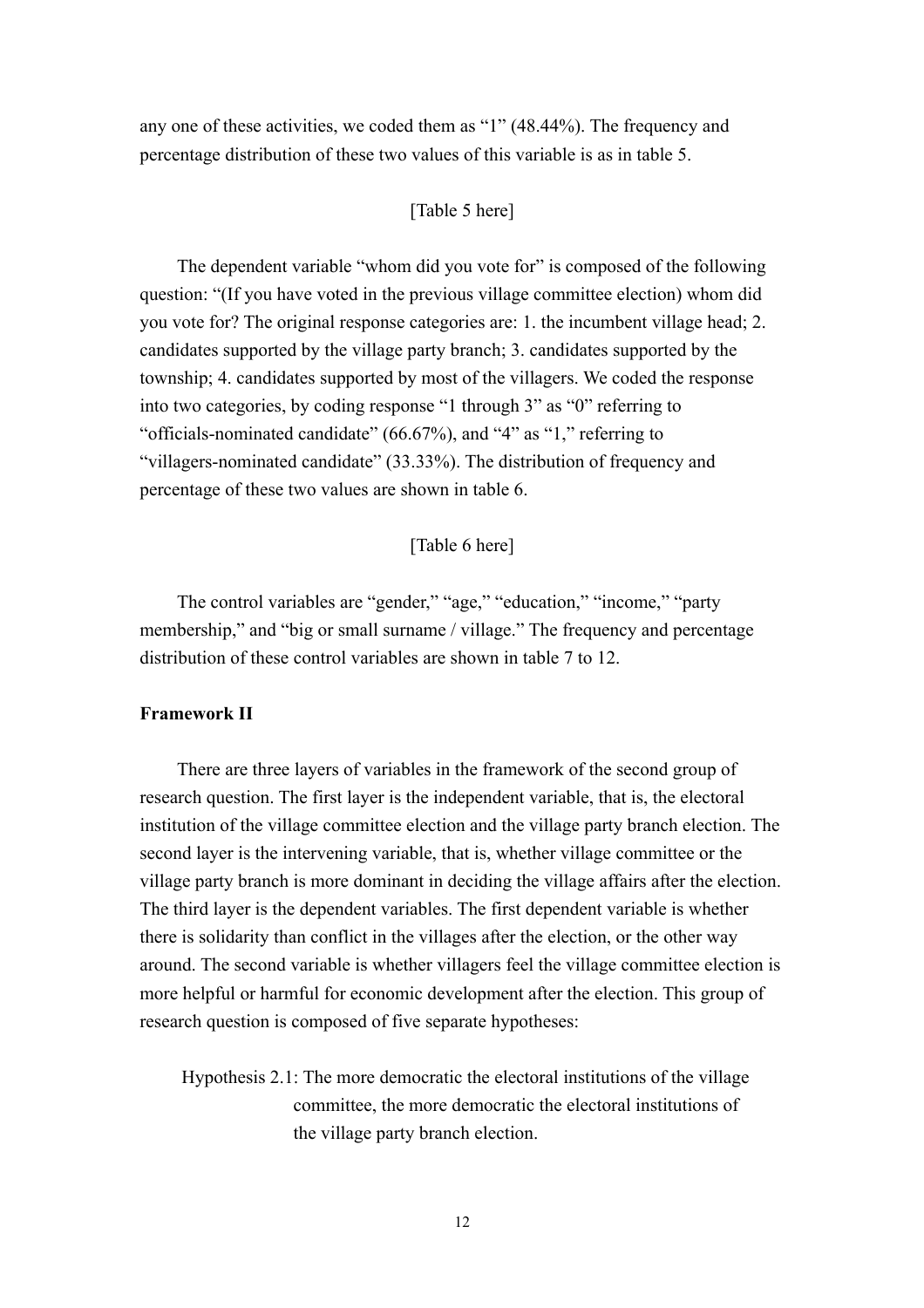- Hypothesis 2.2: The more democratic the electoral institution of the village committee election, the more likely that the village committee would become more dominant in deciding village affairs vis-à-vis the village party committee.
- Hypothesis 2.3: The more democratic the electoral institution of the village party branch election, the more likely that the village party branch would become more dominant in deciding village affairs vis-à-vis the village committee.
- Hypothesis 2.4: The more likely that the village committee is more dominant than the village party branch, the more likely the fact that there would be more solidarity than conflict within the village after the village committee election.
- Hypothesis 2.5: The more likely that the village committee is more dominant than the village party branch, the more likely the fact that the villagers tend to feel the election is more helpful than harmful for economic development of the village after the village committee election.
- Hypothesis 2.6: The more likely that the village committee is more dominant than the village party branch, the more likely the fact that villagers tend to have greater trust in the local government.

#### [Figure 2 here]

Except for the independent variable "the electoral institution of village committee election" as defined previously, another independent variable "the electoral institution of village party branch" is measured in the following way. The responses to "how did the secretary of the village party branch come to the office" (Z3) and to whether "the villagers (including non-Party members) were involved in the village-level secretary election" (Z4) are merged as new variable a new variable "party branch election." If the response to Z3 is "appointed by township leading cadres" or "recommended by village party members and decided by the township leading cadres" and the response to Z4 is "no," then "party branch election" is recoded as "0," representing the electoral institution is "non-democratic." If the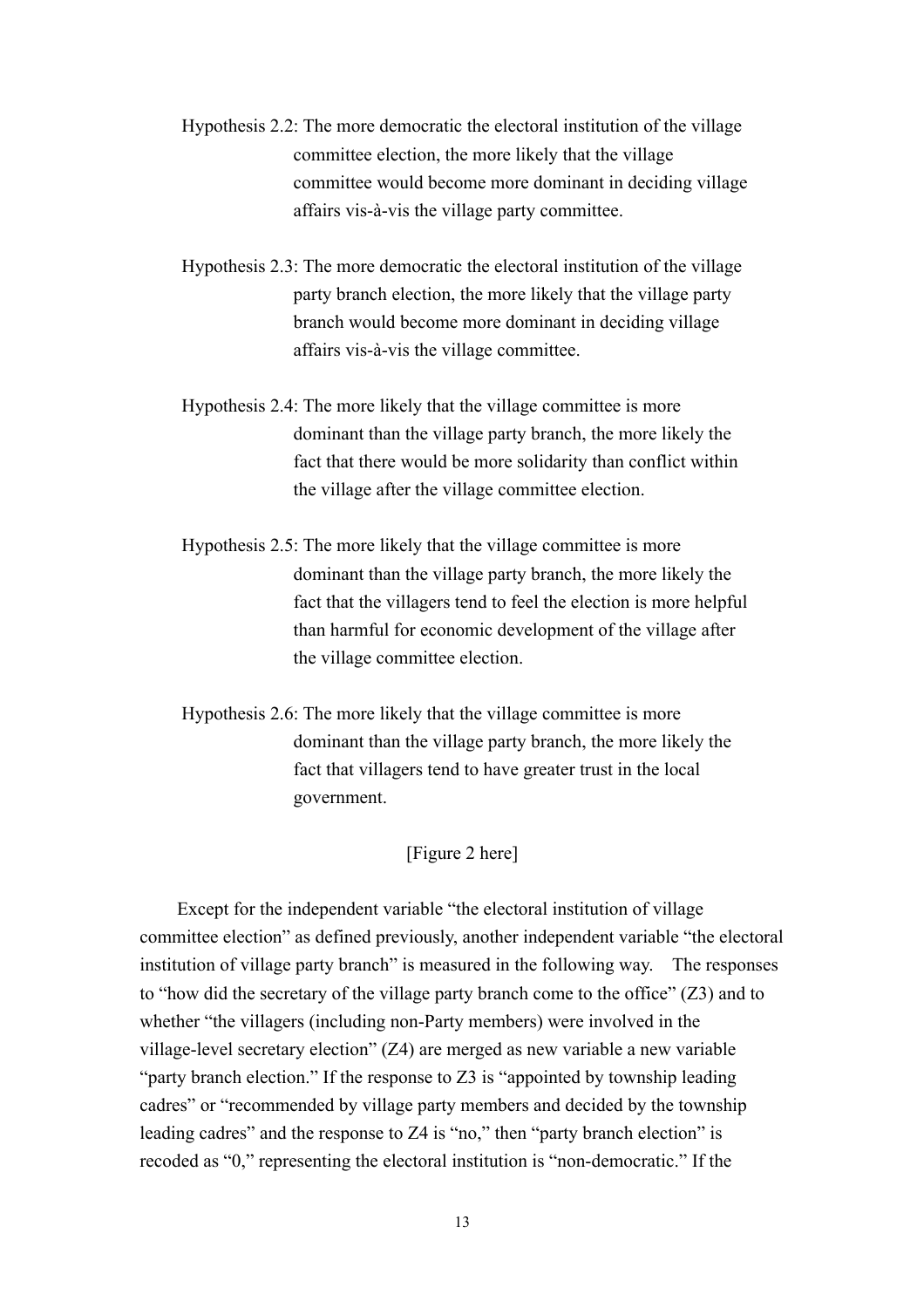question to Z3 is "appointed by township leading cadres" or "recommended by village party members and decided by the township leading cadres" and the response to Z4 is "yes," then "party branch election" is recoded as "1," representing the electoral institution is "less democratic." If the response to Z3 was "elected by the village party members" and the response to Z4 is "No," then "party branch election" is recoded as "2," representing the electoral institution is "more democratic." If the response to Z3 was "elected by the village party members" and the response to Z4 is "Yes," then "party branch election" is recoded as "3," representing the electoral institution is most democratic. The frequency and percentage distribution of the value is shown in table 13.

#### [Table 13 here]

The intervening variable "two-committee relationship" is composed of two dummy variables: "the village committee being dominant" and "the village party branch being dominant." In the village, when the village committee has been elected by all the villagers, it is natural to assume that its legitimacy would also be strengthened, and so would its authority. Consequently, the legitimacy and authority of the village party branch tends to become lower. If that is the case, there would be a conflict between these two entities. This conflict between these two entities has been widely recognized and observed by Chinese scholars as raised in the literature review previously. This variable is measured by the following question: "After the village committee election, which departments will make decisions?" There are the following possible responses: "1. Decided by village party branch alone," "2. Decided by the chairman of the village committee alone," "3. Decided through negotiation within the village committee," and "4. Decided by voting." We create two dummy variables: "village party branch being dominant" when the response is "1. decided by the village party branch alone;" and "village committee being dominant" when the response is either "2" or "3." The frequency and percentage distribution is shown in table 14 and 15.

#### [Table 14 here]

#### [Table 15 here]

The dependent variable "solidarity vs. conflict within the village" is actually measured by the following question: "Has there been more solidarity or more conflict among villagers after the village committee election?" There are the following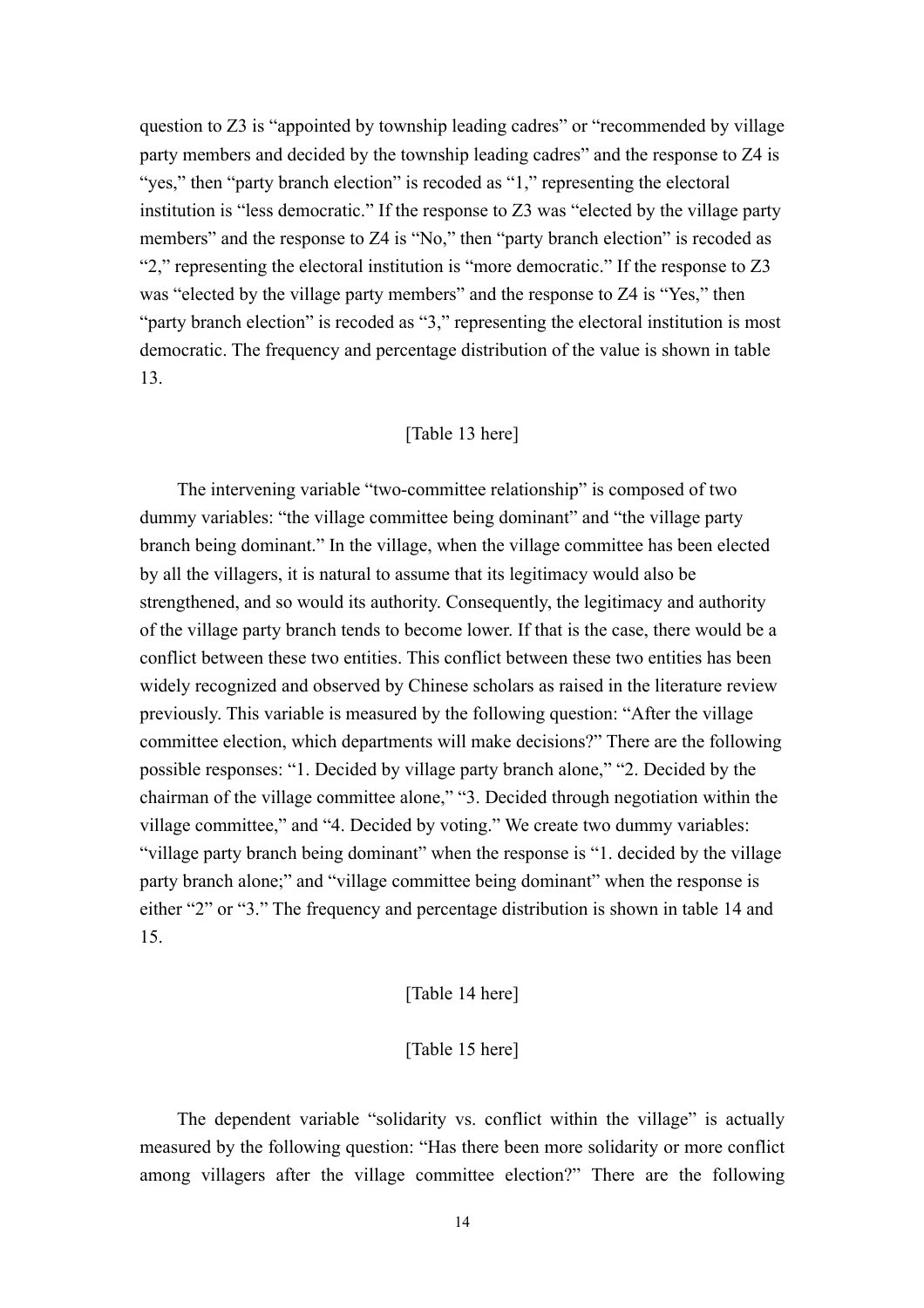responses to this question: "1. more solidarity," "2. more conflict," and "3. no influence." We recoded them into two dummy variables: "Solidarity," and "Conflict." The frequency and percentage distribution of these two variables are shown in table 16 and table 17.

[Table 16 here]

[Table 17 here]

The dependent variable "Economic development" is also composed of two dummy variables. The variable is measured by the following question: "Do you think that elections will be helpful for economic development or not?" The responses to this question are: "1. more helpful," "2. more harmful," and "3. no influence." We recoded them into two dummy variables: "More helpful" when the response is 1, and "More harmful" when the response is 2. The frequency and percentage distribution of these two variables are shown in table 18 and table 19.

[Table 18 here]

[Table 19 here]

## **V. Electoral institutions and political participation in village committee election**

Table 20 reports the result of the logit analysis of "pre-voting political participation." Two of the three electoral institutions of the village committee election, that is, the method of "electoral administration" and "nomination," seem to have effect on villagers' pre-voting political participation. In villages with more democratic method of selecting the "electoral administration" for the village committee election, the odds ratio of villagers "participate in the pre-voting political activities" over "not to participate" is 1.324 times of that in villages with less democratic method. In villages with less democratic method of "nominating the preliminary candidates" for the village committee election, the odds ratio of villagers being "involved" in the pre-voting political participation over "not involved" is 1.709 times of that in villages with non-democratic method. In villages with more democratic method of "nomination," the same odds ratio is 2.184 of that in villages with non-democratic method.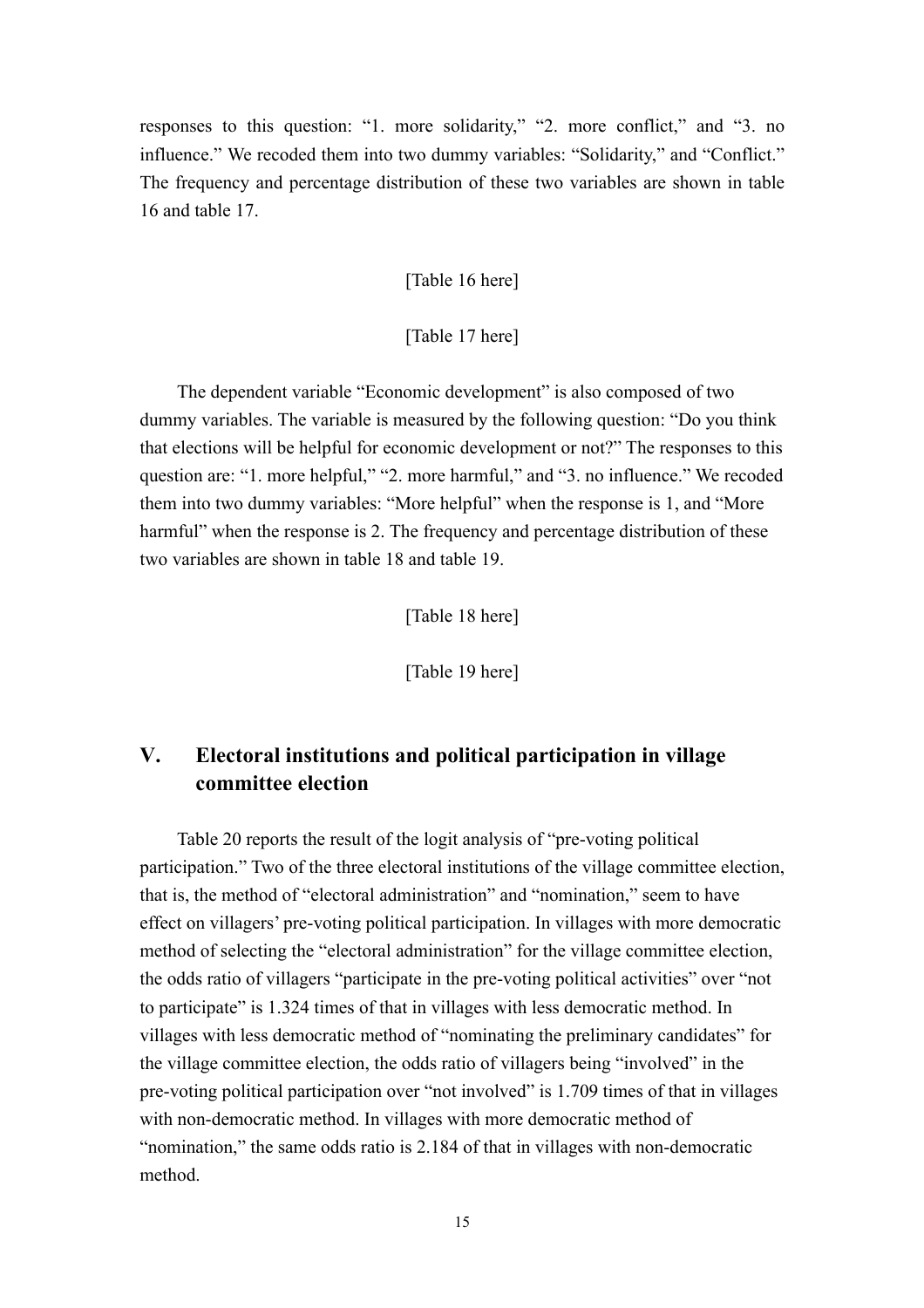As for the controlled variables, for male the odds ratio of being "involved" over "not involved" in pre-voting political participation is 1.31 times of female. For villagers aging 40-5 the odds ratio of being "involved" over "not involved" in pre-voting political participation is around 2 times of villagers aging less than 30. For villagers with junior high school of education, the odds ratio of being "involved" over "not involved" in pre-voting political participation is 1.65 times of villagers with less than elementary school of education. For villagers with household income between 12,001 to 16,000 RMB, the odds ratio of being "involved" over "not involved" in pre-voting political participation is 1.735 times of villagers with household income less than 4000 RMB. For party members, the odds ratio of being "involved" than "not involved" in pre-voting political participation is 2.5 times of those non-party-members. In short, the more democratic the electoral institution, the more likely villagers tend to be involved in the "pre-voting political participation."

To sum up, basically hypothesis 1.1 can be verified with the result. However, among the electoral institutions of village committee election, only the methods of "selecting electoral administration" and "nomination" for village committee election have effects on "pre-voting political participation." The method of "selecting formal candidate" was not found to have effect. This can be interpreted that a fair judge (the electoral administration) and an open opportunity for villagers to nominate encourage villagers to participate in the pre-voting mobilization politics. As for the method of "selecting the formal candidates," since it is something taking place after the nomination and something less conspicuous for villagers, it does not affect villagers' political participation in the activities relevant to electoral mobilization. Figure 3 shows the test result of hypothesis 1.1.

## [Table 20 here] [Figure 3 here]

Table 21 reports the result of logit analysis of "voting." In villages with the more democratic method of "nomination" for the village committee election, the odds ratio of "to vote" over "not to vote" is 2 times of that in villages with the non-democratic method of "nomination." In villages with less democratic method of "selecting formal candidates," the odds ratio of "to vote" over "not to vote" is almost 2 (1.9) times of that in villages with the non-democratic method of "selecting formal candidates." This shows that Chinese villagers have been subtle enough to be sensitive to whether village and township cadres have manipulated in the procedure of "selecting formal candidates" for village committee election. Non-democratic method of "selecting formal candidates" in village committee election tends to discourage the voting. In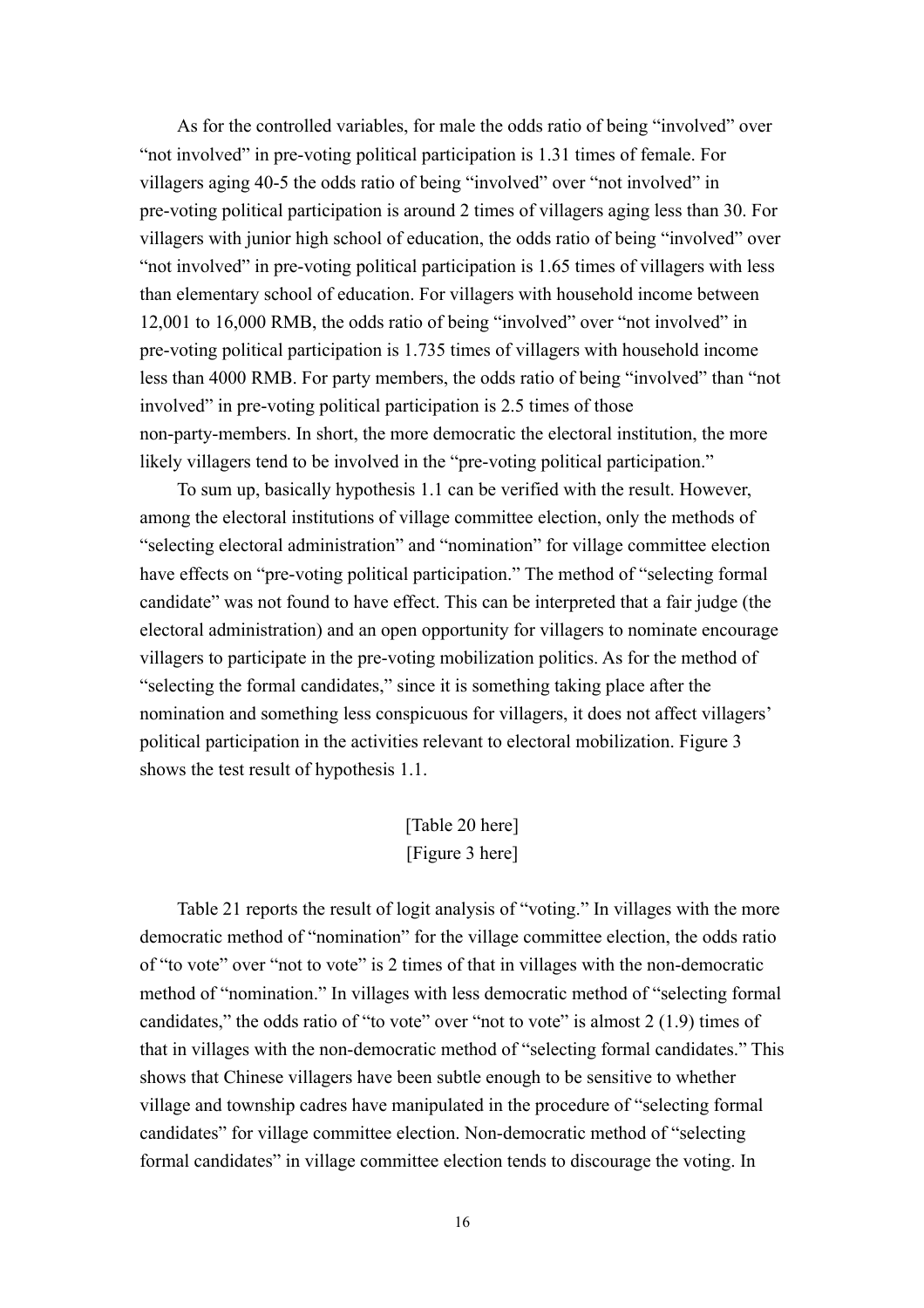sum, the more democratic methods of "nomination" and "selecting formal candidates," the more likely that villagers would vote. But whether the "electoral administration" is democratically selected does not affect the likelihood that villagers would vote.

For villagers who are involved in "pre-voting political participation," the odds-ratio of "to vote" over "not to vote" is 8 times of those who are not. As for other controlled variables, for male the odds ratio of "to vote" over "not to vote" is 1.54 times of female. For villagers aging above 40, the odds ratio of "to vote" over "not to vote" is either around or more than 2 times of villagers aging under 30. For villagers with elementary education, the odds ratio of "to vote" over "not to vote" is 1.6 times of those with less than elementary education.

To sum up, basically hypothesis 1.2 is also verified, but only the electoral institutions of "nomination" and "selecting formal candidates" have direct effects on voting. Through the effect of villagers' involvement in "pre-voting political participation," "selecting village administration" and "nomination" also indirectly contribute to the likelihood of villagers' voting. Figure 4 shows the test result of hypothesis 1.2.

## [Table 21 here] [Figure 4 here]

Table 3 reports the result of logit analysis of "whom did you vote for." Only in villages with more democratic method of "selecting electoral administration", villagers tend to vote for those candidates that nominated by the villagers than those by the officials. In these villages, the odds ratio of "voting for villagers' nominated candidates" over "voting for official nominated candidates" is almost 2 times of that in villages adopting non-democratic method of "selecting electoral administration." However, the other two more critical electoral institutions of village committee election, that is, "nomination" and "selection of formal candidates" are not significant in affecting villagers' choice in "whom to vote for." It is usually these two electoral institutions that the officials actually affect the election. Why these two critical electoral institutions would not affect whom the villagers would vote for? One interpretation could be that according to the already verified hypothesis 1.2, once these two critical electoral institutions are not democratic, politically sensitive villagers would have shied away from going to vote from the very beginning, and for the politically non-sensitive voters, it could be that whether these two electoral institutions are democratic won't make much difference. It can also be interpreted that more democratic "nomination" and "selection of formal candidates" provide both the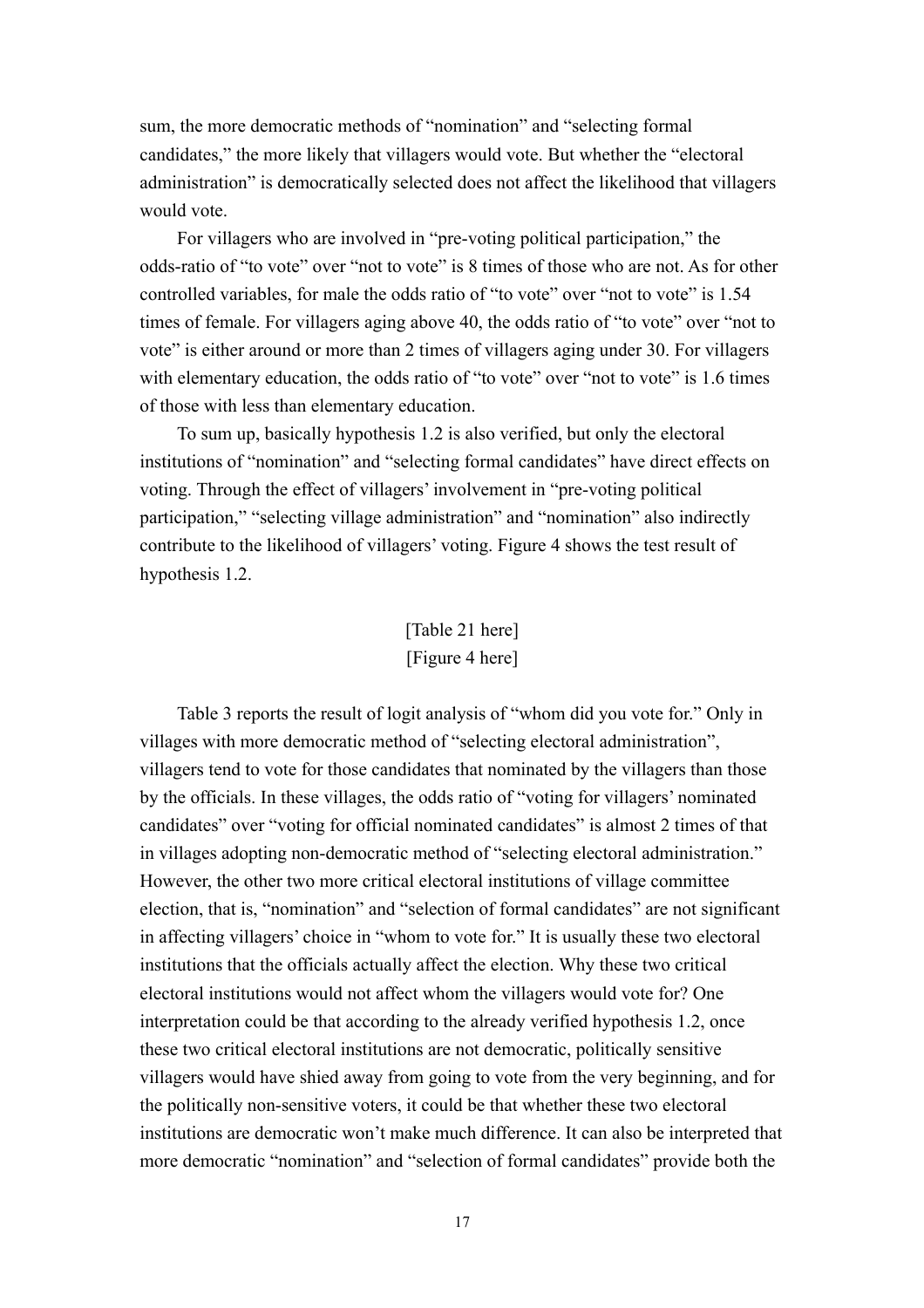official-nominated and villager-nominated candidates equal opportunity to compete. It thus would not necessarily affect whom the villagers would vote for.

As for the controlled variables, only education is found to have effect on "whom villagers would vote for," that is, to affect villagers to vote more likely for the candidates they nominate. For villagers with elementary and junior high school of education, the odds ratio of "voting for villagers' nominated candidates" over "voting for official nominated candidates" is around 1.6 to 1.7 times of villagers with less than elementary school of education. Figure 5 reports the test result of hypothesis 1.3.

This finding suggests a different implication from what Kennedy's (2002) finding suggested. According to Kennedy's finding, CCP or local officials should worry that more democratic electoral institutions would make the candidates with party membership less likely to be elected. In contrast, this paper finds otherwise. Township governments or the village party branches do not have to worry that democratic electoral institutions in the village committee election would make the candidates they nominate less likely to be elected. Open election provides equal opportunity. Democratic election does not have to be a zero-sum game for villagers and the local cadres, as long as the candidates are qualified.

> [Table 22 here] [Figure 5 here]

Table 23 reports the result of logit analysis of "fairness of the village committee election." Only the method of "selecting formal candidates" seems to have effect on whether villagers feel the last village committee election was fair. In villages with less democratic method of "selecting formal candidates," the odds ratio of "villagers feeling the election was fair" over "not fair" is around 1.5 times of that in villages with non-democratic method of "selecting formal candidates." "Pre-voting participation" again appears to be significant. For those villagers who are involved in "pre-voting political participation," the odds ratio is 1.5 times of those who are not. The more villagers are involved in pre-voting participation, the more likely they tend to perceive the village committee election to be fair.

Hypothesis 1.4 is at best partially verified. Villagers' perception of whether the village committee election was fair is affected only by whether the method of "selection of formal candidates" was democratic. This electoral institution, however, is a critical one for local cadres to manipulate, as stated above. The result presented here again proves that Chinese villagers are politically subtle in being very sensitive to the critical electoral institution. Besides, "involvement in pre-voting political participation" seems to be a positive factor to help villagers feel the election to be fair.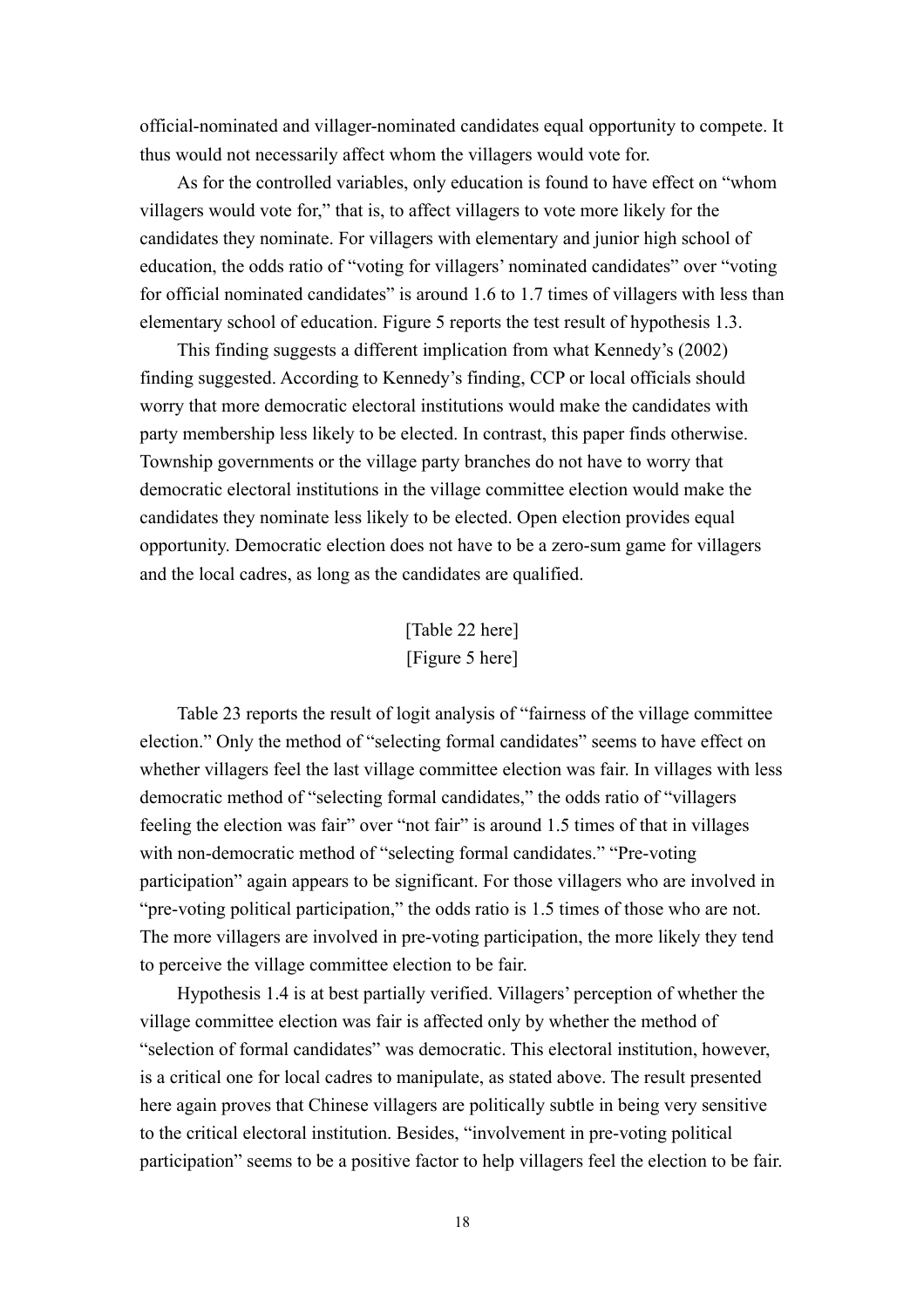This variable also implies some indirect effects of more democratic methods of "nomination" and "selecting electoral administration." All three electoral institutions for village committee election thus directly or indirectly contribute to villagers' perception of "fairness of village committee election." Hypothesis 1.4 is indirectly verified. Figure 6 reports the test result of hypothesis 1.4.

## [Table 23 here] [Figure 6 here]

To sum up, the analysis in this section suggests a pretty rosy picture that democratic electoral institutions of the village committee election can generate positive effects on the practice of village election. More democratic method of "selecting electoral administration" and "nomination" help villagers to be involved in pre-voting political participation. More democratic method of "nomination" and "selecting formal candidate" contribute to higher likelihood of villagers' voting. All three electoral institutions, directly or indirectly through villagers' involvement in "pre-voting political participation," help villagers to have more fair perception of the election. Among all three electoral institutions, only more democratic method of "selecting electoral administration" has effect on "whom to vote for." The test result of Part I of this paper testifies to the theoretical argument that democratic institutions encourage citizens' political participation. It also verifies findings by previous researches that Chinese villagers are politically subtle in being sensitive to whether electoral institutions are democratic and this sensitivity affects their behavior of voting and other electoral participation.

## **VI. The conflict between the village committee and the village party branch**

The rosy picture presented in Part I of this paper should not blind us to other daunting challenges that China's grassroots democracy is facing. Democratic election for village committee itself is proved to be positive on villagers' political participation, but its implication for rural China's further democratization is actually quite limited. Students of Chinese politics should always be cautious not to draw macro-level implications too easily from micro-level evidence. The reality of grassroots democracy in rural China should not simply be presented with the practice of village committee election. Without recognizing the importance of the village party branch and competing importance with village committee, our picture of China's village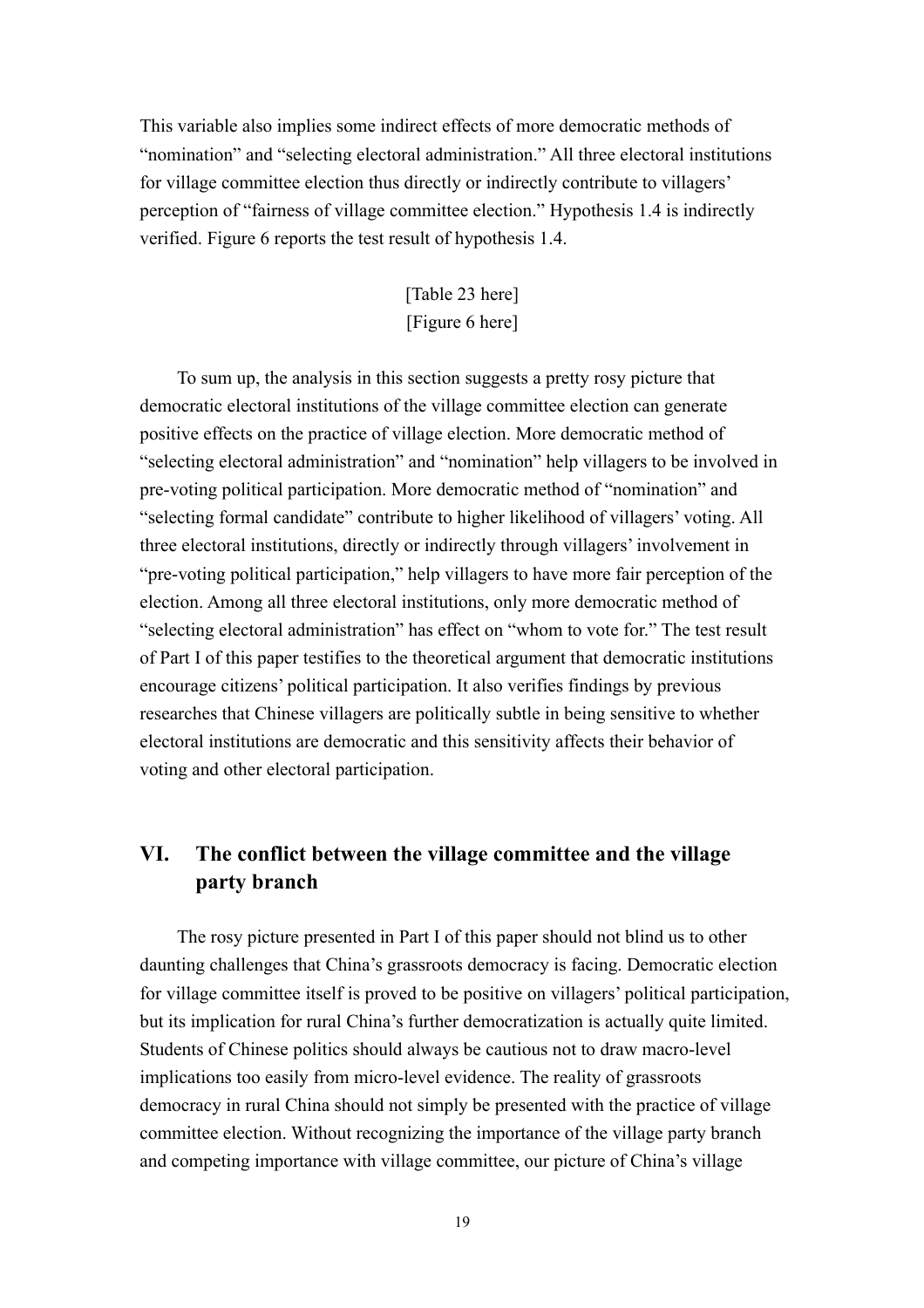politics would at best be flawed. It has been observed by Chinese scholars that popular election of the village committee has jeopardized the legitimacy of the village party branch, and has forced the latter to also adopt more democratic method of election, as addressed in literature review.

Table 24 reports the result of multinominal logistic regression to test such an observation. In table 24, among the three categories of the "selection of electoral administration," two appear to have significant effect on "electoral institutions of village party branch election." For villages adopting more democratic method of "selecting the electoral administration" for village committee election, the odds ratio of having a "less democratic electoral institutions of village party branch election" over "non-democratic ones" is almost 2 (1.91) times of that in villages adopting non-democratic method of "selecting electoral administration." Similarly, for villages adopting more democratic method of "selecting the electoral administration" for village committee election, the odds ratio of having a "most democratic electoral institutions of village party branch election" over "non-democratic ones" is 1.632 times of that in villages adopting non-democratic method of "selecting electoral administration." In short, in two categories among three of the dependent variable, the more democratic the method of "selection of the electoral administration," the more democratic the electoral institutions of the village party branch election would be.

Similarly situation happens to "nomination." For villages adopting less democratic method of "nominating" the preliminary candidates for village committee election, the odds ratio of having a "more democratic electoral institutions of village party branch election" over "non-democratic ones" is about 2 (1.951) times of that in villages adopting non-democratic method of "nomination." For villages adopting more democratic method of "nomination," the odds ratio of adopting medium or most democratic method of "electoral institution for village party branch election" over " non-democratic ones" is both around 2 times (1.964 and 2.168) of that in villages adopting non-democratic method of "nomination." In general, in three categories of the six of the dependent variable, the more democratic the "nomination" of preliminary candidates in village committee election, the more democratic the "electoral institutions of village party election" would be.

The most interesting result happens as the "selection of formal candidates" for village committee election is the independent variable. For villages adopting a non-democratic method of "selecting formal candidates" for village committee election, there are contradictory results in different categories of the "electoral institutions of village party branch election." For example, for villages adopting more democratic method of "selecting formal candidates," the odds ratio of adopting less and more democratic "electoral institution for village party branch election" over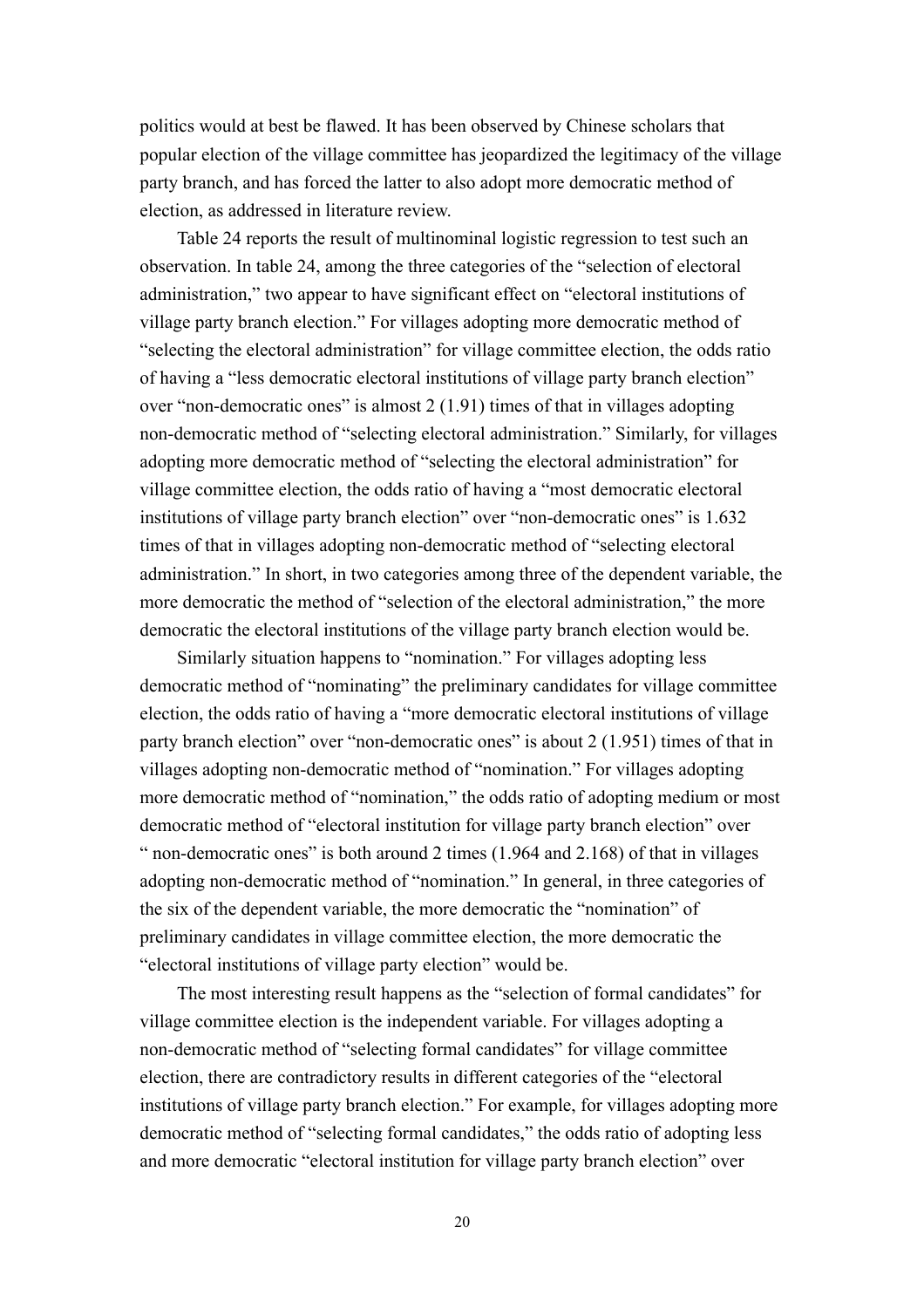"non-democratic ones" is around 1/6 and 1/2 respectively of that in villages adopting non-democratic method of "selecting formal candidates." Similarly, for villages adopting less democratic method of "selecting formal candidates" for village committee election, the odds ratio of less democratic "electoral institution for village party branch" over "non-democratic ones" is around 1/4 of that in villages adopting non-democratic method of "selecting formal candidates." The only exception happens in villages adopting less democratic method of "selecting the formal candidates" for village committee election, the odds ratio of having "most democratic electoral institution for village party branch election" over "non-democratic ones" in these villages is 2.656 times of that in villages adopting non-democratic method of "selecting formal candidates."

 In short, when the village committee election adopts a very democratic method of "selecting the formal candidates," that is, when the party branch's and township officials' veto power over the candidates for village committee election is very much limited by democratic electoral institution, it is less likely, not more likely, for these local political elites to adopt a more democratic electoral institution for village party branch election. It can be interpreted that when their veto power over the candidates for village committee election is taken away, the party branch and township cadres may feel threatened, and thus become less willing to adopt more democratic electoral institution for village party branch election, lest the power of party branch be further undermined. This finding provides evidence again to what the Chinese scholars have observed that the procedure of "selecting the formal candidates" actually is politically critical in affecting the quality of the democratic practice of grassroots democracy in rural China.

According to the results reported above, the democratic degree of electoral institutions of "selecting electoral administration" and "nomination" in the village committee election seem to have positive effects on the democratic degree of the "electoral institutions of village party branch election." However, the method of "selecting the formal candidates" seems to have either no effect or negative effect. In short, hypothesis 2.1 thus is partially verified, but partially proved the opposite. Figure 7 reports the test result of hypothesis 2.1.

> [Table 24 here] [Figure 7 here]

Hypotheses 2.2 and 2.3 were designed to address the relationship between the village committee and the village party branch. They hypothesized that democratic electoral institution helps strengthen the authority of the political entity in the village.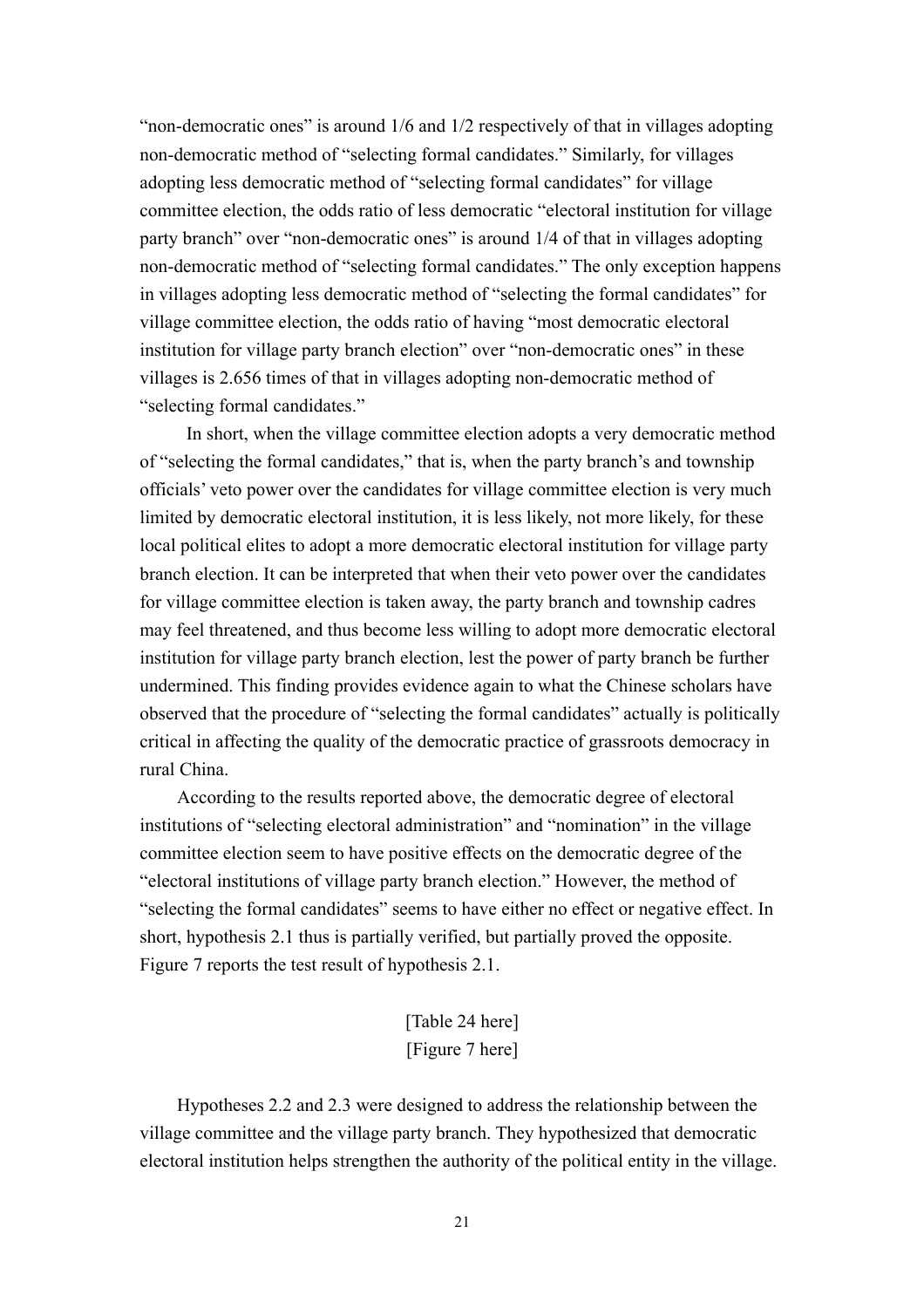Table 25 reports the result of the tests of these two hypotheses with logit analyses. According to Table 25, for villages adopting more democratic method of nomination, the odds ratio of "village committee being dominant in deciding village public affairs" over "not dominant" is 2.073 times of that in villages adopting non-democratic method of "nomination." For villagers who are involved in "pre-voting political participation," the odds ratio of their "village committee being dominant in deciding village public affairs" over "not dominant" is 1.577 times of that for those villagers who are not. For villages adopting all three levels of more democratic electoral institutions for "village party branch election," the odds ratio of "village committee being dominant in deciding village public affairs" over "not dominant" is between 1.5 and 3.7 times of that in villages adopting non-democratic electoral institutions. In short, when the "nomination" for preliminary candidates in village committee election is more democratic, when the involvement of villagers' "pre-voting political participation" is greater, and when the "electoral institutions of village party branch elections" is more democratic, it is the more likely that "the village committee would be dominant" in deciding the village public affairs after the election. What is worth noticing here is the fact that democratic electoral institutions of "village party branch election" also contribute to the dominance of "village committee." It is even more interesting if we notice that they have negative effects on the dominance of the "village party branch," as will be presented in the following.

According to the Model 2 in table 25, it will be amazing for us to find that all the significant effects on the dependent variable, the "village party branch being dominant" in deciding the village affairs after the village committee election, are negative. For villages adopting more democratic method of "nomination" in the village committee election, the odds ratio of "village party branch being dominant in deciding village public affairs" over "not dominant" is 0.644 times of that in villages adopting non-democratic method of "nomination." That is, the more democratic the "nomination" in village committee election, the less likely the village party branch will dominate. Similarly, for villages adopting more democratic method of "selecting" formal candidates" in the village committee election, the odds ratio of "village party branch being dominant in deciding village public affairs" over "not dominant" is 0.625 times of that in villages adopting non-democratic method of "selecting formal candidates." In other words, the more democratic the method of "selecting formal candidates" in village committee election, the less likely the village party branch will dominate. For villagers who are involved in "pre-voting political participation," the odds ratio of their "village party branch is dominant in deciding village public affairs" over "not dominant" is 0.573 times of that for those who are not. The more the villagers are involved in the "pre-voting political participation," the less likely their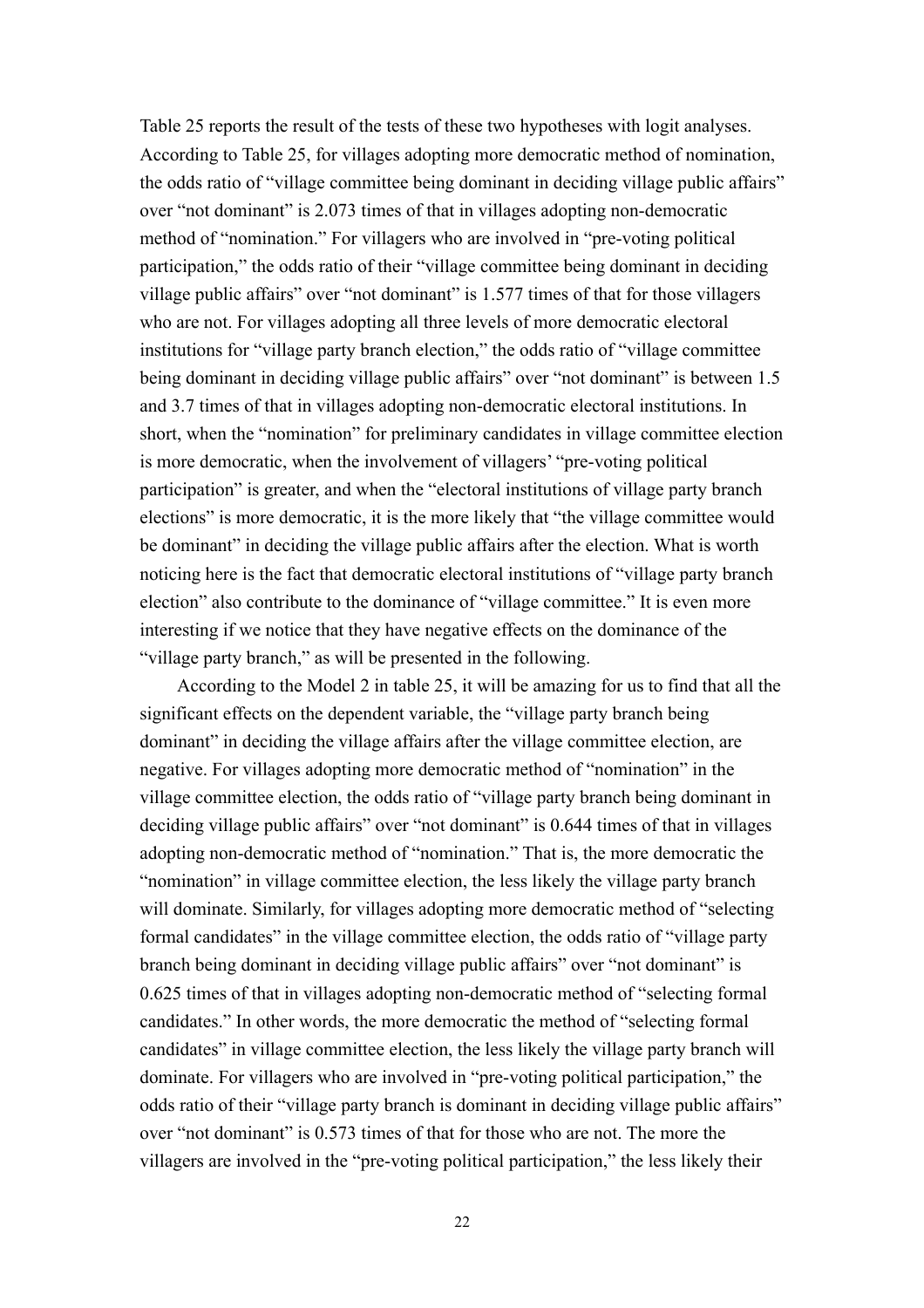village party branch would dominate. Most striking result for us is the following result: for villages adopting less and more democratic electoral institutions for the "village party branch election," the odds ratio of "village party branch being dominant in deciding village public affairs" over "not dominant" is around 0.3 and 0.4 times respectively of that in villages adopting non-democratic method of the "electoral institutions of village party branch election." That is to say, the more democratic the village party branch election, the less likely it tends to dominate.

The news is really good for the village committee but bad for village party branch. Democratic election for village committee strengthens the dominance of the village committee and undermines the dominance of the village party branch, whereas democratic election for village party branch election not only undermines the dominance of the village party branch itself but also strengthens the dominance of the village committee. If we add the fact that more democratic method of "selecting electoral administration" and "nomination" for village committee election contributes to more democratic electoral institutions for "village party branch election," and the fact that the village committee election is bound to be more democratic according to the law, it seems that the authority of the village party has no choice but to diminish. Under the impact of more democratic village committee election, village committee and the village party branch are bound to conflict. Figure 8 reports the test result of hypothesis 2.2 and 2.3.

> [Table 25 here] [Figure 8 here]

#### **VII. Democratic election and village governance**

How would this tension between the village committee and village party branch affect the village governance? This paper chooses three dependent variables to test: villagers' perception of the effects of the village committee election on whether there has been greater solidarity or conflict within the village, on economic development, and on the trust of local government.

Table 26 reports the logit estimates of the effect on "more solidarity or conflict." The model recodes the dependent variable into two dummy variables: "solidarity vs. others" and "conflict vs. others." For "solidarity," only "less democratic method of selecting formal candidates for village committee election" and "most democratic electoral institution for village party branch election" have significant effects. For villages adopting "less democratic method of selecting formal candidates for village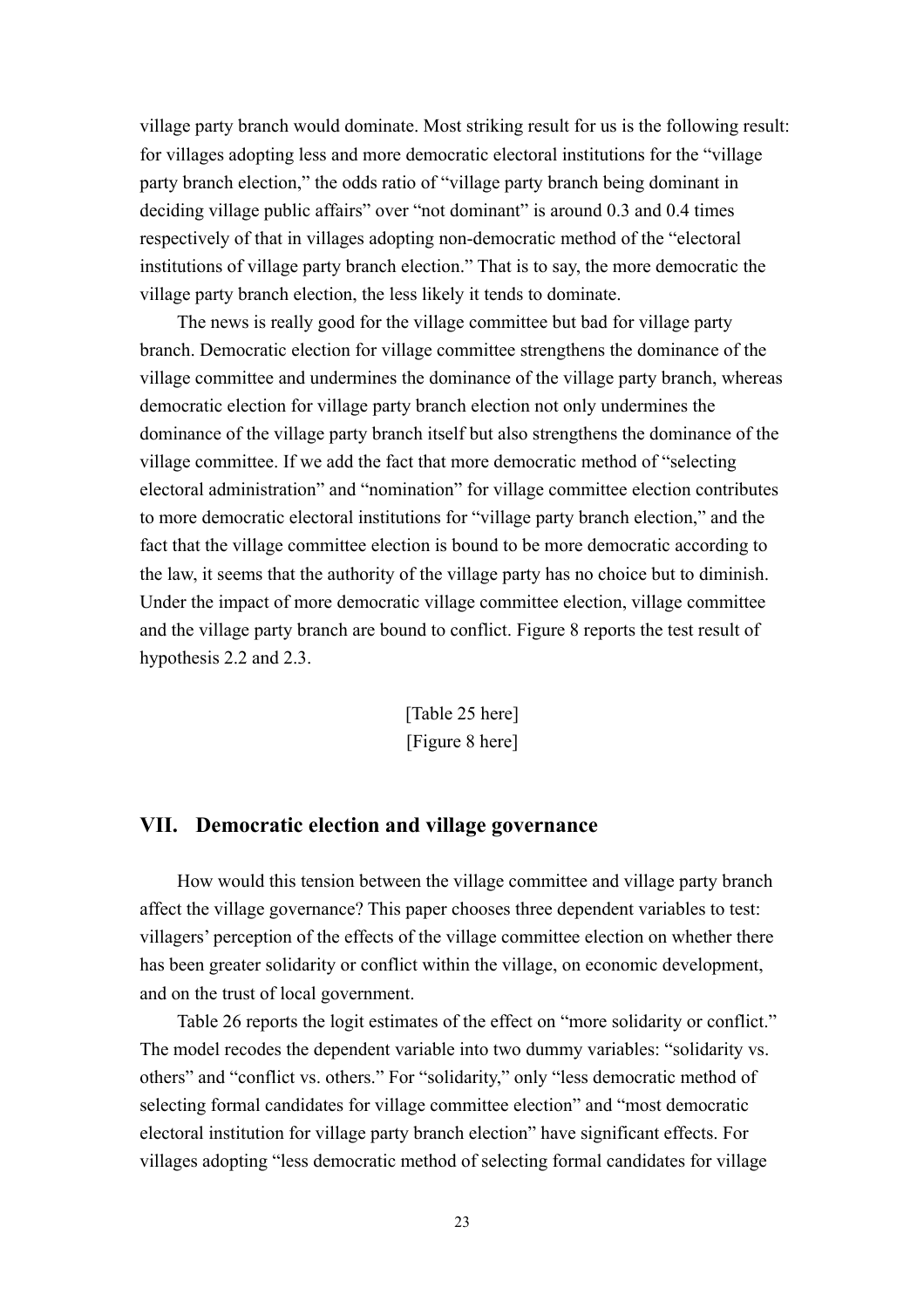committee election," the odds ratio of "having more solidarity in the villages" over "not having" is 1.662 than that in villages adopting non-democratic method of "selecting formal candidates." For villages adopting "most democratic electoral institutions for village party branch election," the odds ratio of "having more solidarity in the villages" over "not having" is 1.718 than that in villages adopting non-democratic "electoral institutions for village party branch election." In short, less democratic methods of "selecting formal candidates" and most democratic "electoral institutions of party branch election" contribute to greater solidarity in the village. However, neither the "village committee being dominant" nor the "village party branch being dominant" shows significant effect on "solidarity."

As for "conflict," table 26 reports some good news: both the "village committee being dominant" and the "village party branch being dominant" have negative effects on "conflict," that is to say, help alleviate the conflict. For villages in which the village committee is more dominant, the odds ratio of "having more conflict" over "not having" is around half (0.478) of that in villages in which the village committee is not more dominant. Similarly, in villages in which the village party branch is more dominant, the odds ratio of "having more conflict" over "not having" is also around half (0.471) of that in villages in which the village party branch is not more dominant. However, we should not forget the fact that more democratic election tends to strengthen the dominance of the village committee. It is also worth noticing that among the 1012 cases in the survey, 40.81% of the villagers said their village tend to have more solidarity after the election, around 43% said the election had no influence, and only 16.21% said they had more conflict within the villages. Figure 9 reports the test result of hypothesis 2.4.

## [Table 26 here] [Figure 9 here]

Table 27 reports the multinominal logistic regression of "electoral institutions" on "economic development." Villagers are asked whether they think the village committee election is "more helpful to," "more harmful to," or "has no influence on" economic development in the village. For villages adopting less and more democratic electoral institutions for "village party branch election," the odds ratio of "village committee election being harmful to economic development" over "not" is around 2.2 or 2.3 times of that in villages adopting "non-democratic electoral institutions." In other words, the more democratic the "village party branch election," the more likely that "village committee election" is harmful to the "economic development." For villages in which the village committee is more dominant, the odds ratio of "the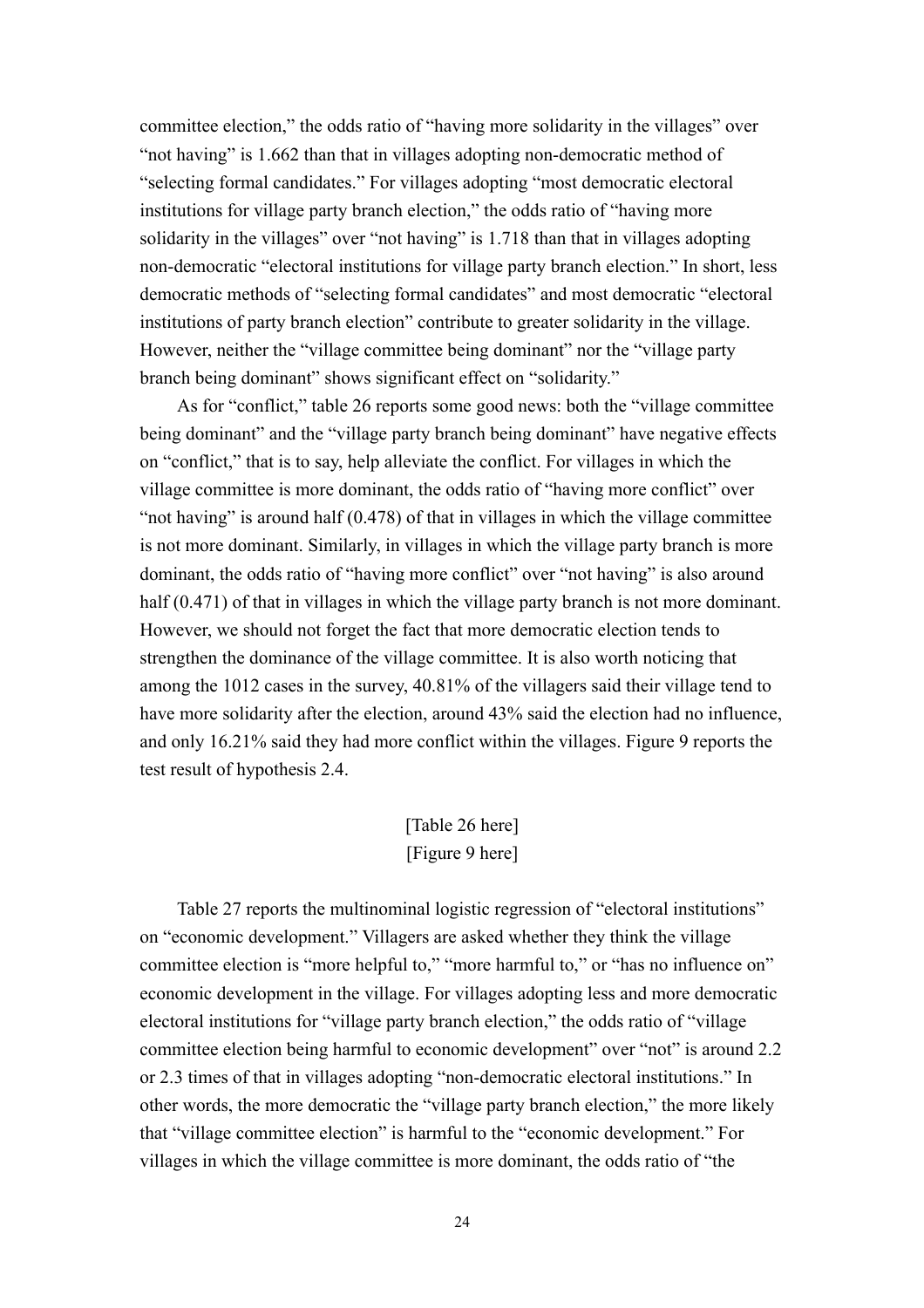village committee election being helpful to economic development" over "not" is 1.687 times of that in villages in which the village committee is not dominant. That is to say, when village committee is dominant, the village committee election is more likely to be helpful for the economic development in the village. Basically, this result verifies what was assumed in hypothesis 2.5. Figure 10 reports the test result of hypothesis 2.5.

## [Table 27 here] [Figure 10 here]

Lastly, table 28 reports the result of logit estimates of the effects on "trust in local (township) government." Accordingly, for villages adopting both less and more democratic method of "nomination" in village committee election, the odds ratios of having "more trust in the local government" over "less trust" are respectively 2 and 1.5 times of that in villages adopting non-democratic method of "nomination." Similarly, for villages adopting less democratic method of "selecting formal candidates," the odds ratio of having "more trust in the local government" over "less trust" is 1.57 times of that in villages adopting non-democratic method of "selecting formal candidates." In short, the more democratic the methods of "nomination" and "selection of formal candidates" in village committee election, the stronger the villagers' trust in the local government would be. However, more democratic electoral institutions for "electoral institutions of village party branch election" are not found to have the same effect. And interestingly, similar to the situation in "alleviating conflicts within the village," it is also shown that both "the village committee being dominant" and "the village party branch being dominant" help to strengthen villages' trust in local government. For villages in which the village committee is more dominant, the odds ratio of having "more trust in the local government" over "less trust" is 1.641 times of that in villages in which the village committee is not. And for villages in which the village party branch is more dominant, the odds ratio of having "more trust in the local government" over "less trust" is 1.72 times of that in villages in which the village party branch is not. The only thing that deviates from what the hypothesis assumed is the fact that the dominance of both the village committee and the village party branch help strengthen villagers' trust in local government. Figure 11 reports the test result of hypothesis 2.6.

> [Table 28 here] [Figure 11 here]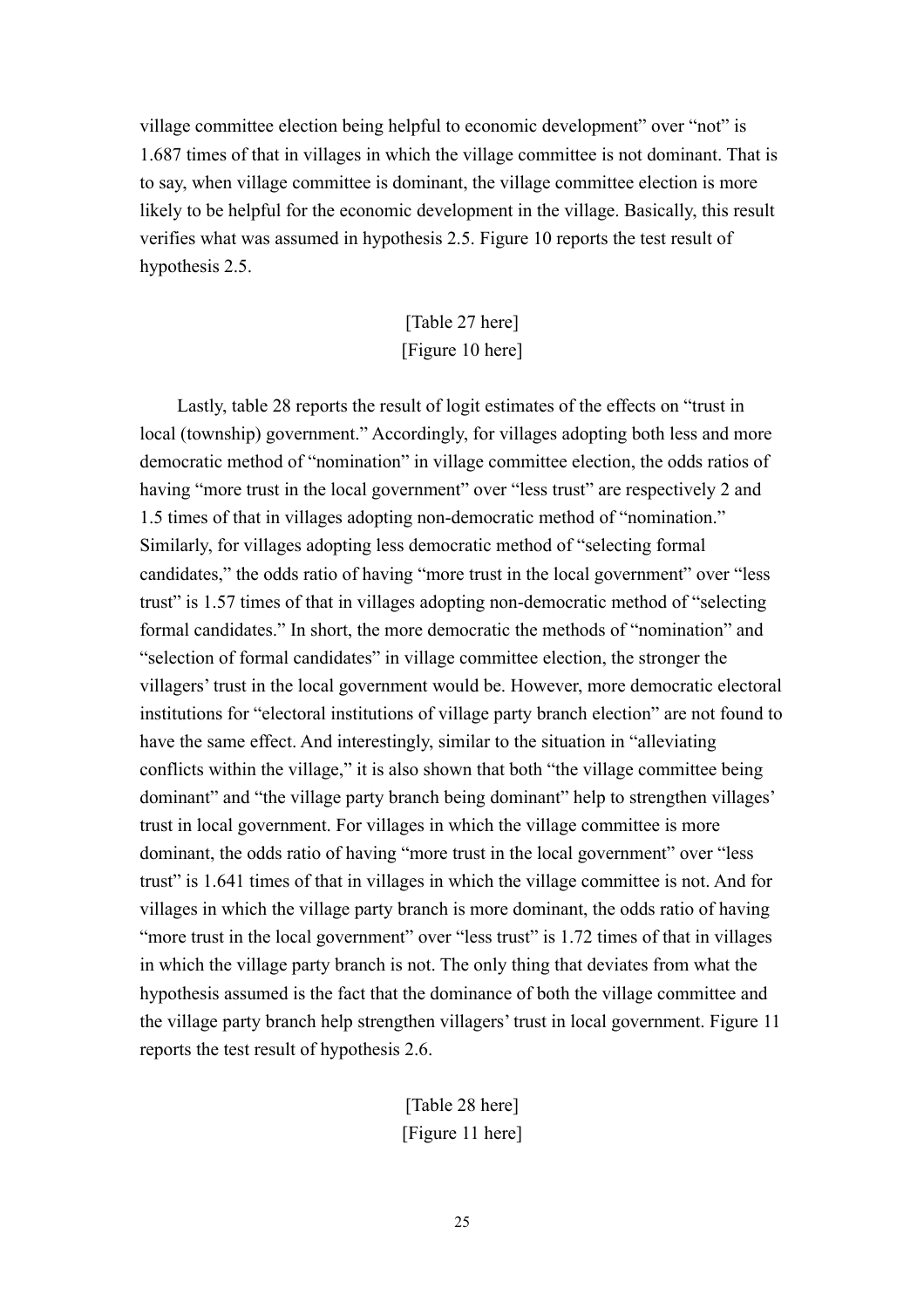#### **VIII. Conclusion**

This paper contains two parts. The first part verifies the theoretical hypothesis that democratic elections encourage citizens' political participation. This paper finds that electoral institutions for village committee election tend to affect villagers' pre-voting political participation and voting. Among the three electoral institutions of the village committee election, only the "selection of electoral administration" would affect whether the villagers would vote for villager-nominated or official-nominated candidates. Democratic electoral institutions of the village committee election, directly or indirectly through "pre-voting participation," help villagers to perceive the village committee election to be more fair. Figure 12 illustrates the result of framework I.

The second part of this paper discusses the impact of the village committee election. First, this paper finds that the more democratic the "selection of electoral administration" and "nomination" in the village committee election, the more democratic the electoral institutions of the village party branch election tend to be too. It is likely that once villagers have elected a village committee through democracy, it would be difficult for the village party branch to neglect such a pressure from villagers and to justify its power merely by the authorization from above. However, this paper points out that the village party branch is facing an inescapable dilemma. The evidence shows that when the procedure of the "selection of formal candidates" in the village committee election has also become more democratic, it implies that the veto power of the local cadres over the candidates is limited. In such villages, the electoral institutions of the village party branch election tend to be less democratic. Clearly they are resisting. But if the village party branch adopts more democratic electoral institution for its own election, its dominance would be further undermined, according to what we find in this paper. In contrast, democratic elections for both the village committee and village party branch would strengthen village committee's dominance in deciding village public affairs after the election. It seems that as long as democratic election in the village is an irreversible trend, the demise of the village party branch seems to be also inevitable. Figure 13 and 14 illustrates the result of framework II with village committee and village party branch as the intervening variable respectively.

The finding in Part II presents a dilemma for the CCP regime to interpret. This paper finds that in villages of which the village committee is dominant, after the village committee election the villagers tend to feel that there would be less conflict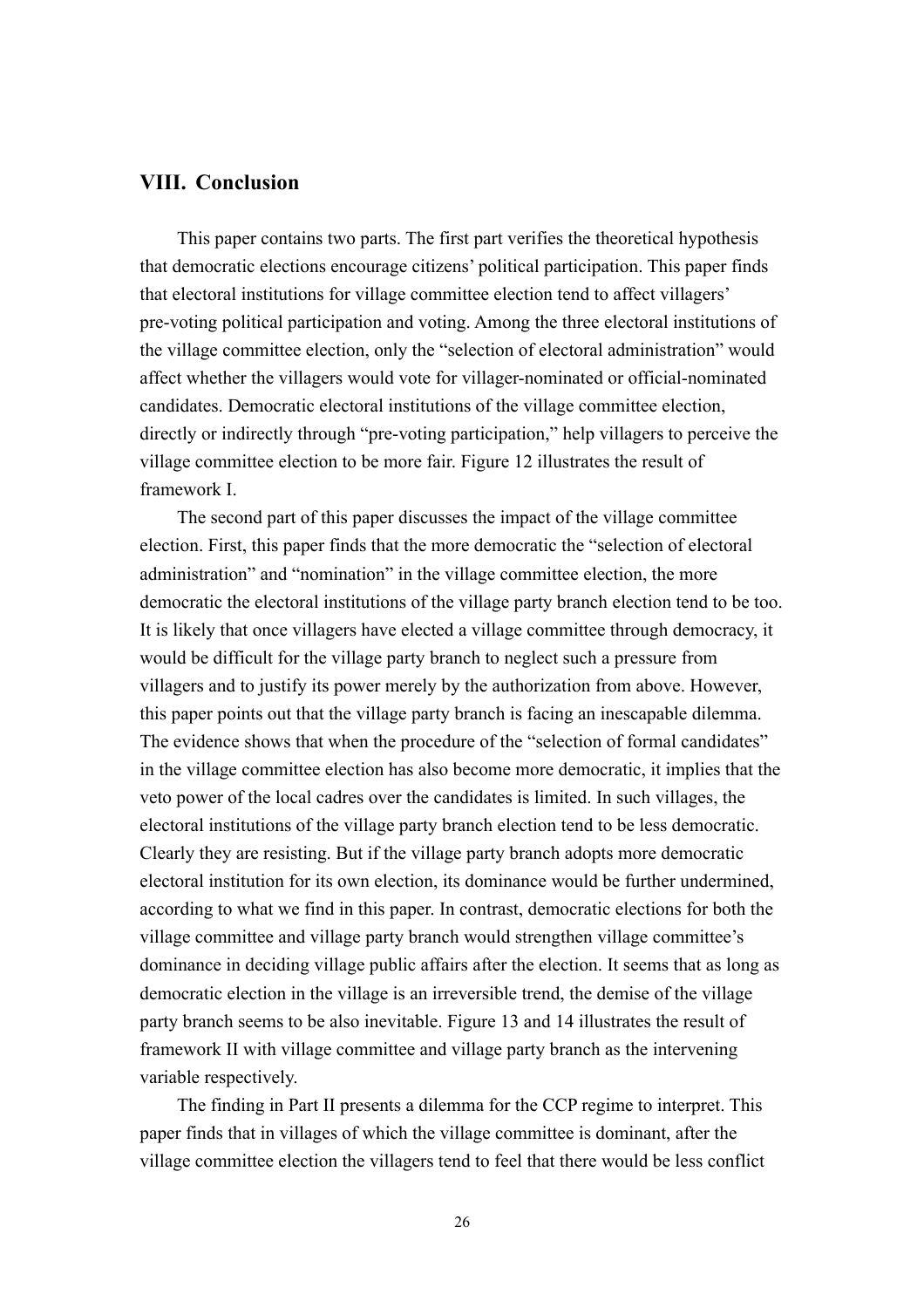within the village, the election is helpful to economic development, and villagers tend to have higher trust in the local government. Democratic procedure of "nomination" and "selection of formal candidates" in the village committee election also help lift villagers' trust in the local government, and strengthen the solidarity in the village.

In short, if the CCP regime chooses to support democratic village committee election, and also the strengthened village committee authority, then what it gets would be a lot of positive results for local governance in rural China. In contrast, if the CCP regime chooses to support the village party branch as the dominant force in the village, it will have to face the risk that the party branch may resist full-fledged democratic election both for the village committee and the village party branch itself. Although a dominant village party branch can also help lift the villagers' trust in local government and suppress conflict within the village, it nevertheless would have irreconcilable conflict of interests with a democratic village committee, according to this paper. The conflict between them would then deepen instead of lessen, and could eventually undermine the governing capability and stability in rural China.

Actually, in solving this conflict, many localities have started to follow a policy recommendation promulgated together by the Central Committee of the Party and the National Council in 2002. This document encourages those candidates for village party branch secretary to participate in the contestation of village committee election. If they are elected as the village head, then it proves that they are qualified as a party branch cadre (approved by the mass). But if they are not elected as the village head, then they should no longer be qualified as candidates for the village party branch secretary. Those party members who are also the members of village committee are encouraged to become members of village party branch through the village party branch election.<sup>24</sup> Although this "circulation" (通知) is not absolutely binding, some provinces and localities have started to follow this instruction. For example, the CCP Committee of Anhui Province has recently promulgated an "circulated opinion" (意見) suggesting the villages to do so in the upcoming village committee elections.<sup>25</sup> If this institution is really put into practice nationwide, then the problem of contesting authority and the problem of the conflict between the village committee and village party branch can be solved. But the party will have to follow the mass opinion and can no longer force candidates upon the villagers.

The relationship between village committee and village party branch is actually a

<sup>&</sup>lt;sup>24</sup> "Circulation on Further Realizing the Task of Village Committee Election" promulgated by the Central Committee and the General Office of National Council (中共中央辦公廳國務院辦公廳發出<br>通知進一步做好村民委員會換屆選舉工作), Aug. 18, 2002. People's Daily, Aug. 19, 2002, p.1.

<sup>&</sup>lt;sup>25</sup> "Anhui advocates the same team of cadres taking both the positions of village committee and village party branch for the upcoming village committee election," *People's Daily Online*, Nov. 9, 2004, <http://www.chinaelections.org/readnews.asp?newsid={EDF7ED98-DB4D-4E97-9218-B5664E5178B  $D\}$ %20target=>.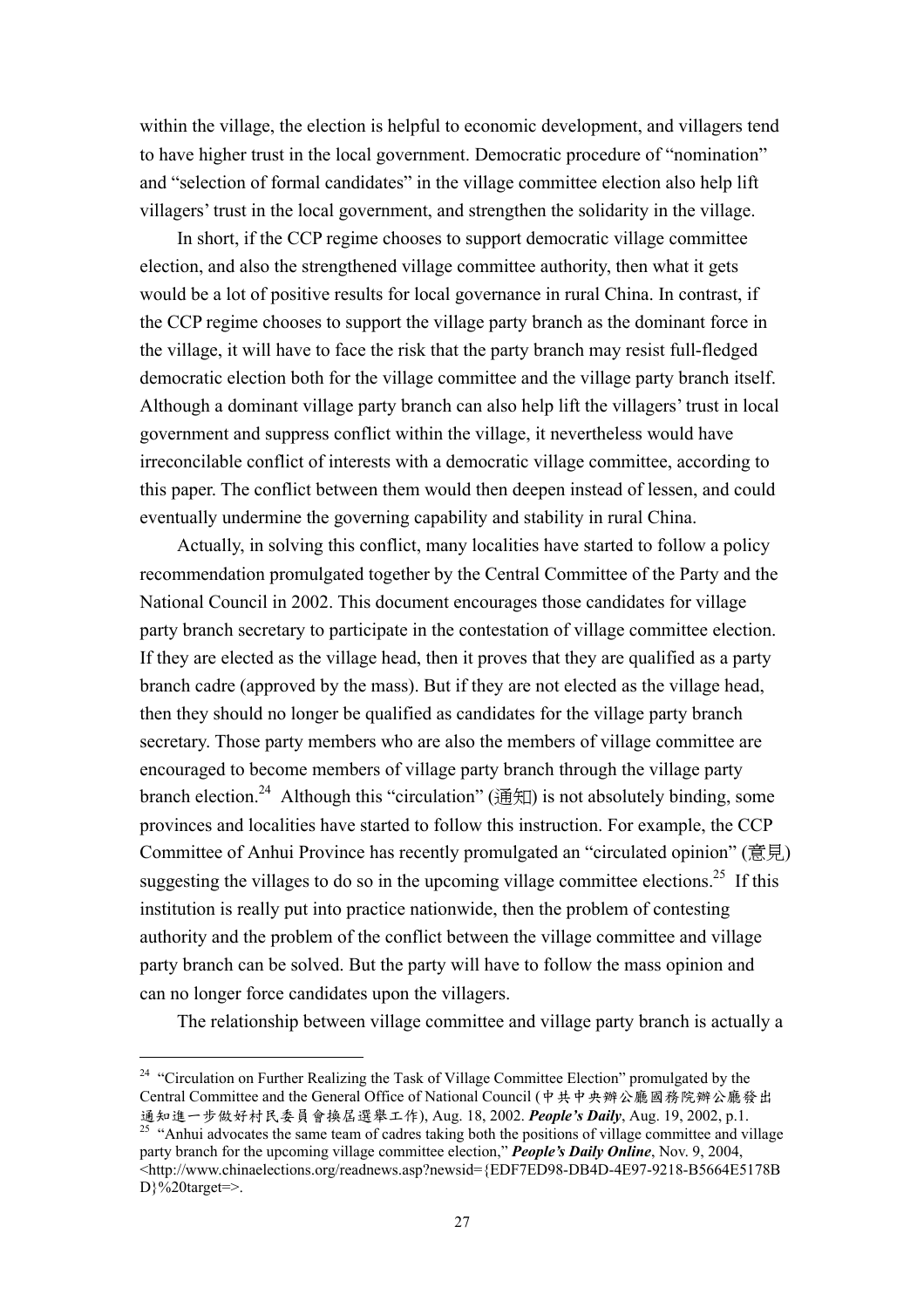reflection of the tension between the government and the party committee at various levels of administration. As the whole political system suffers from diminishing legitimacy, if the regime intends to strengthen the legitimacy of the government first by adopting democratic election, the legitimacy of the party committee would then be undermined and threatened, as already has happened in the village. However, the experiences of village committee election has also proved that democratic election raises citizens' political participation and also brings about positive feedback to rural governance. The only cost is that party organization will have no choice but to follow people's will expressed in the election. Probably due to this reason, the CCP regime has obviously not adopted the same model in the village in solving the tension between government and the party committee within the state. Instead, the CCP regime currently chooses to go along with "intra-party democracy" first. That is, the CCP will introduce limited contestation and participation within the circle of political elites in deciding the governmental leading positions. The direct election for government leaders at township or even higher level has been postponed. However, once the legitimacy of the party is strengthened by introducing more democratic contestation in selecting the cadres, it would be inevitable for the citizens to question why the same democratic mechanism can not be applied to choosing the government leader at the same level. To summon democratic election for beefing up legitimacy is a one way ticket. Once it is started, the only direction would be to go democratic even further.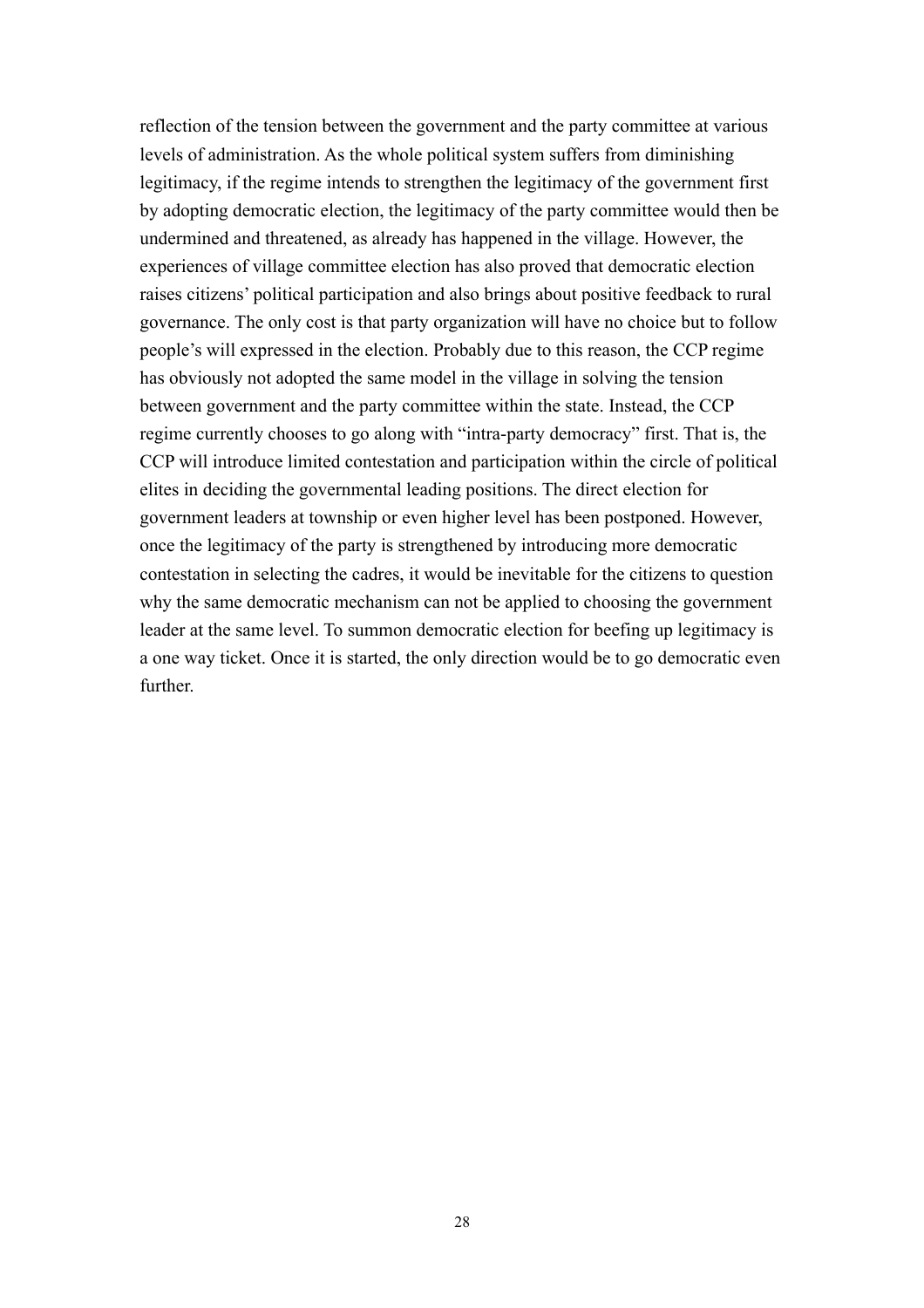

## Figure 1. Electoral institutions of village committee election and voting related participation

Figure 2. Elections, "two-committee" conflict, and grass-roots democracy

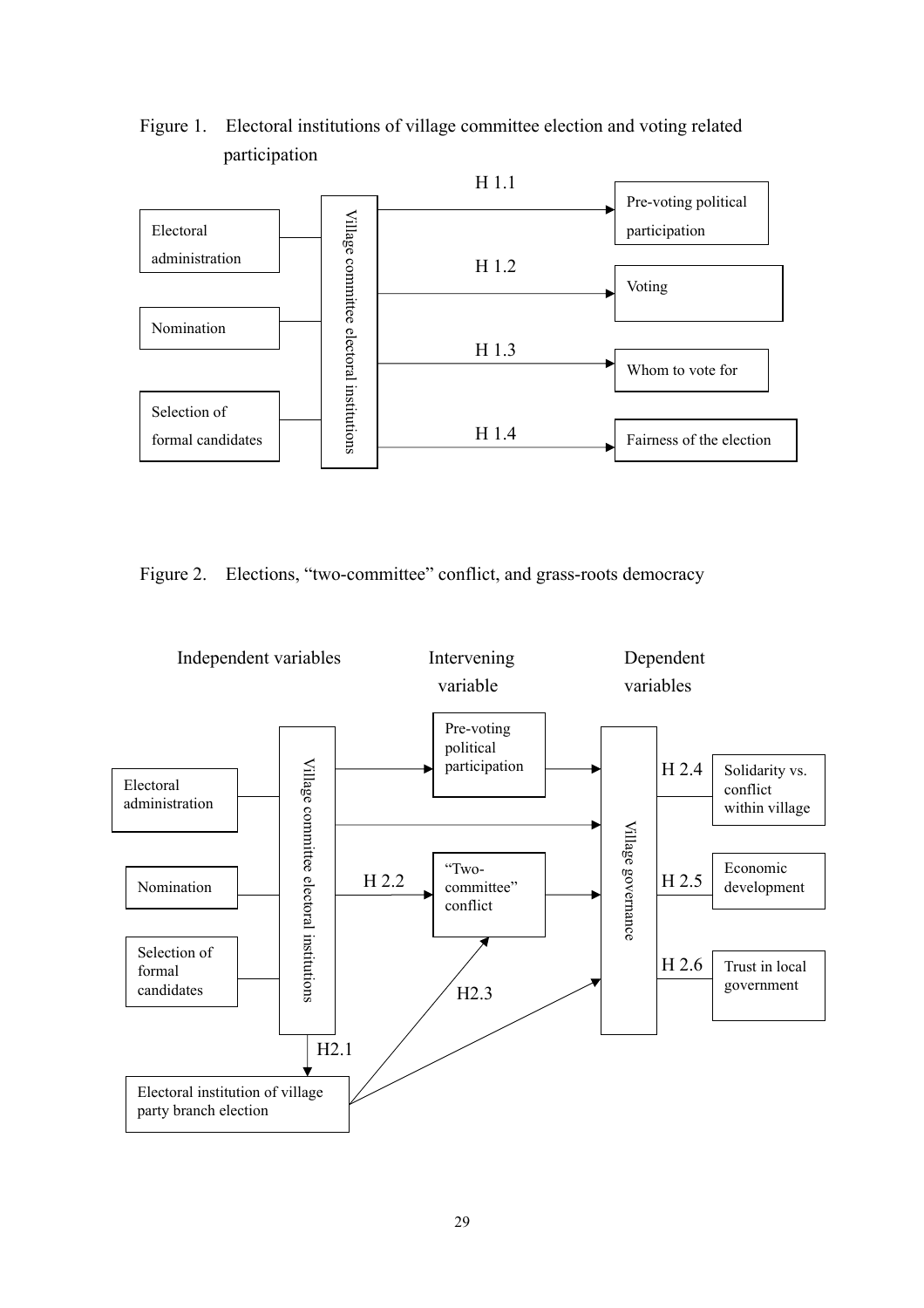Figure 3. Electoral institutions of village committee election and voting related participation



## Figure 4. Electoral institutions of village committee election and voting

H 1.2

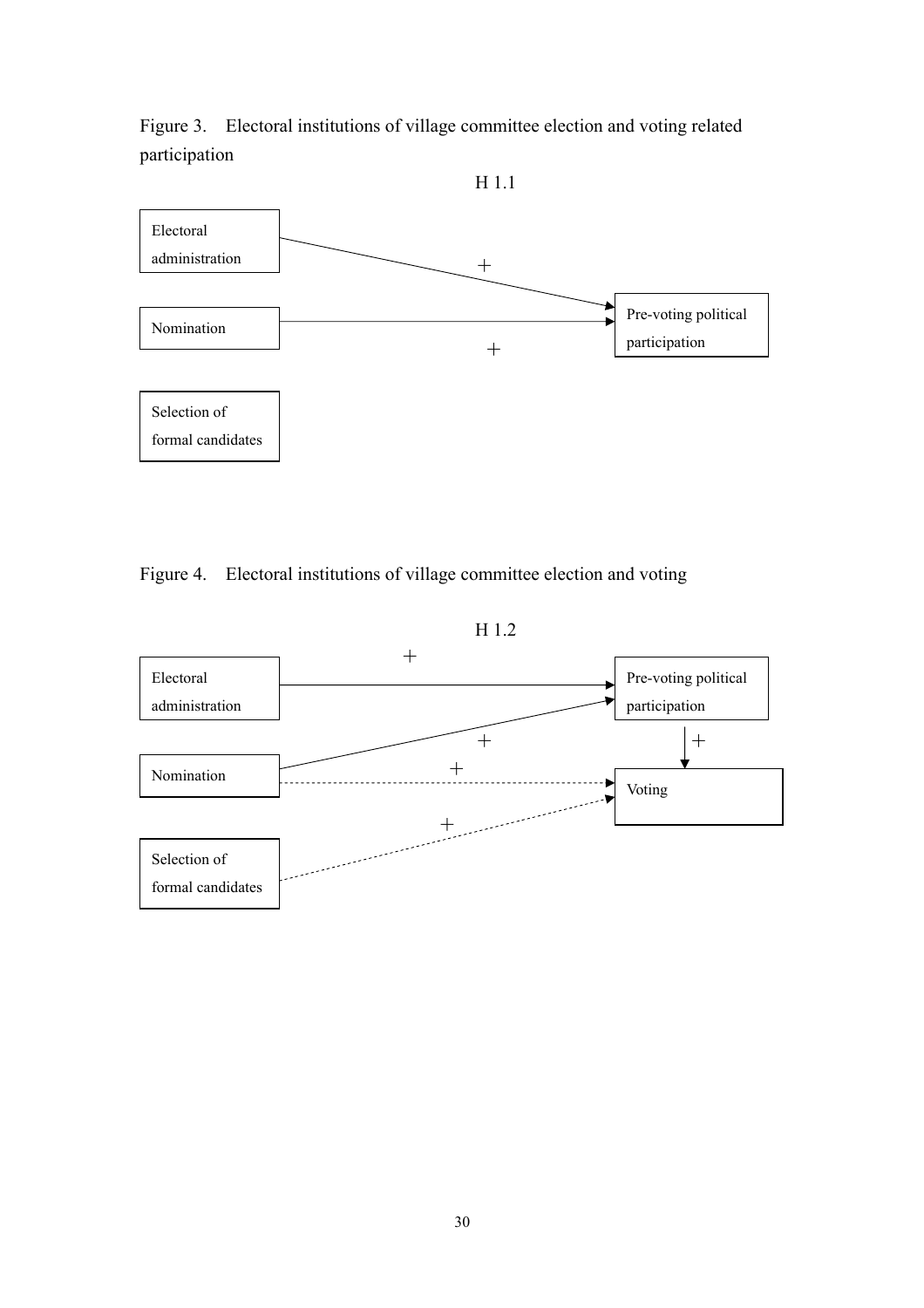Figure 5. Electoral institutions of village committee election and "whom to vote for"



Figure 6. Electoral institutions of village committee election and "fairness of the election"

H 1.4

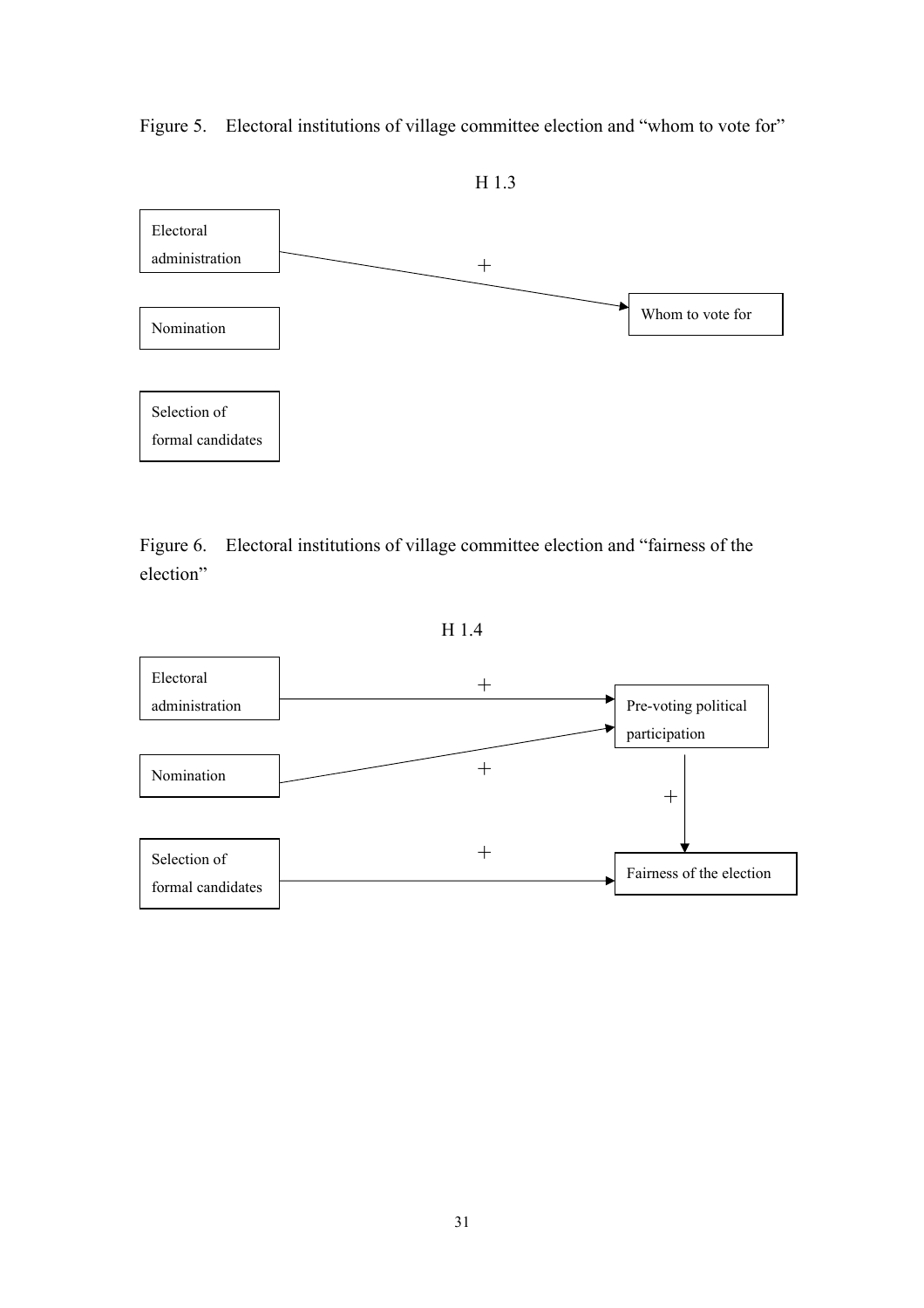Figure 7. Electoral institutions of village committee and electoral institutions of village party branch



H 2.1



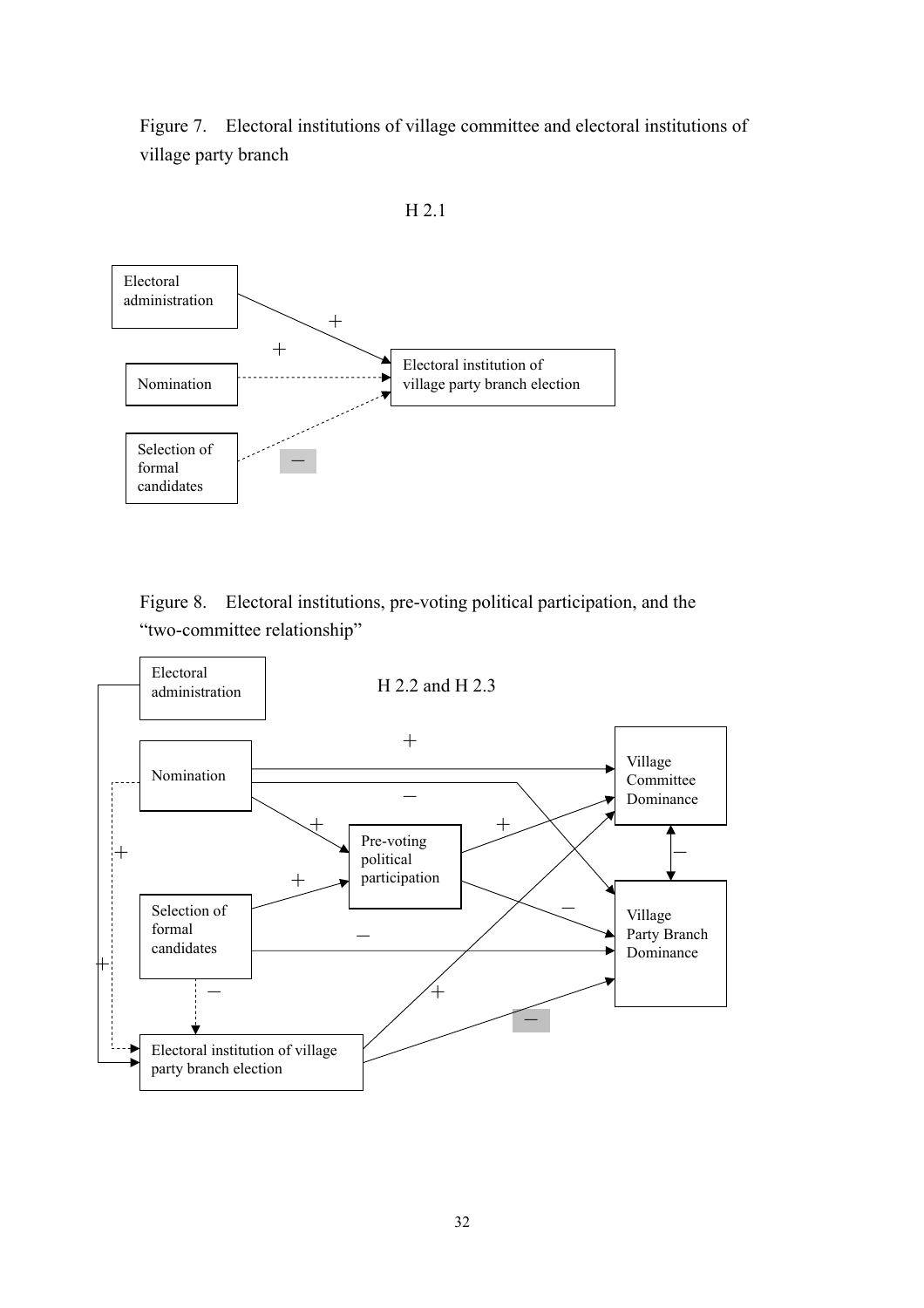Figure 9. Electoral institutions, the "two-committee relationship," and "solidarity/conflict within the village after the election"



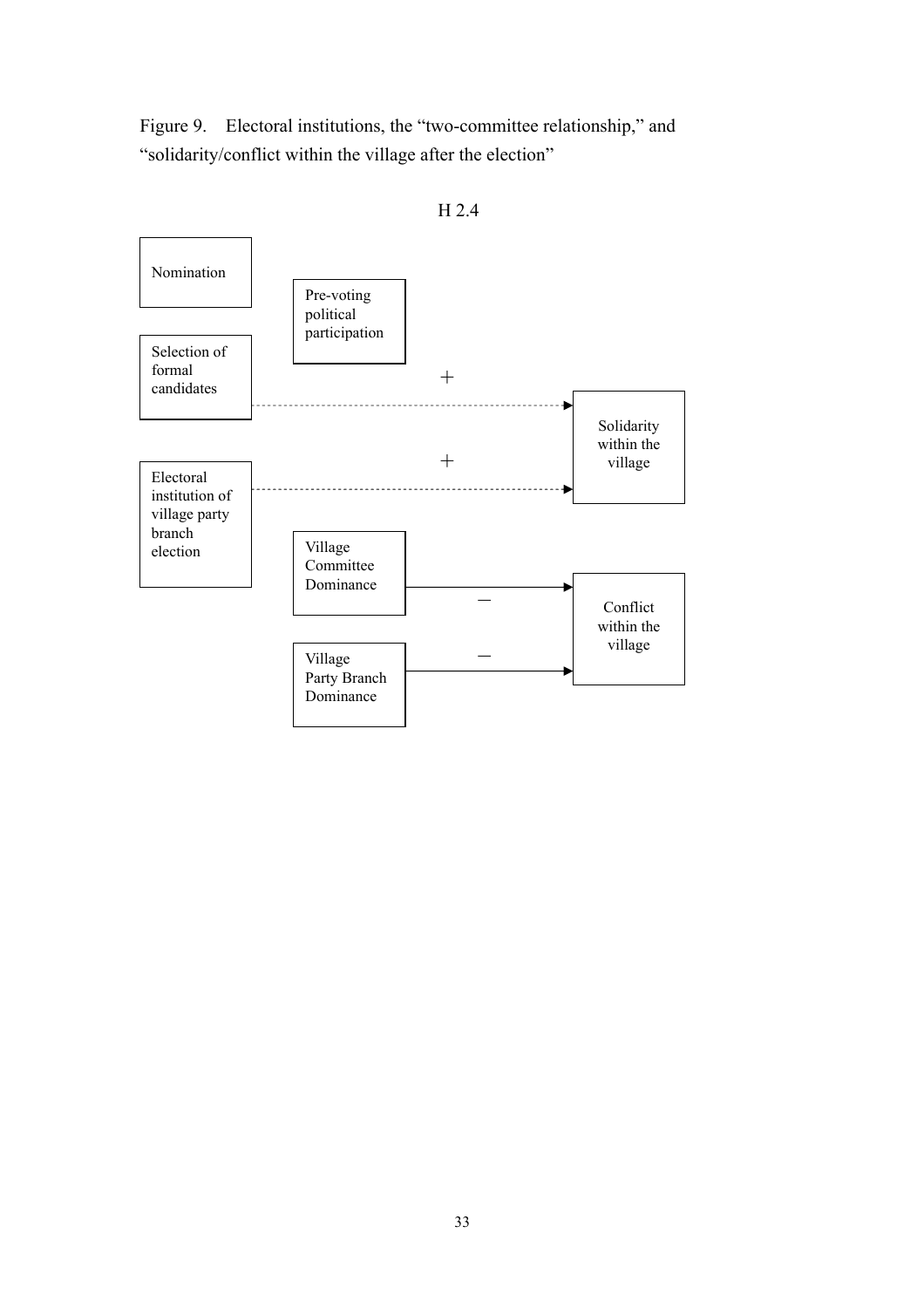Figure 10. Electoral institutions, the "two-committee relationship," and "economic development of the village after the election"



H 2.5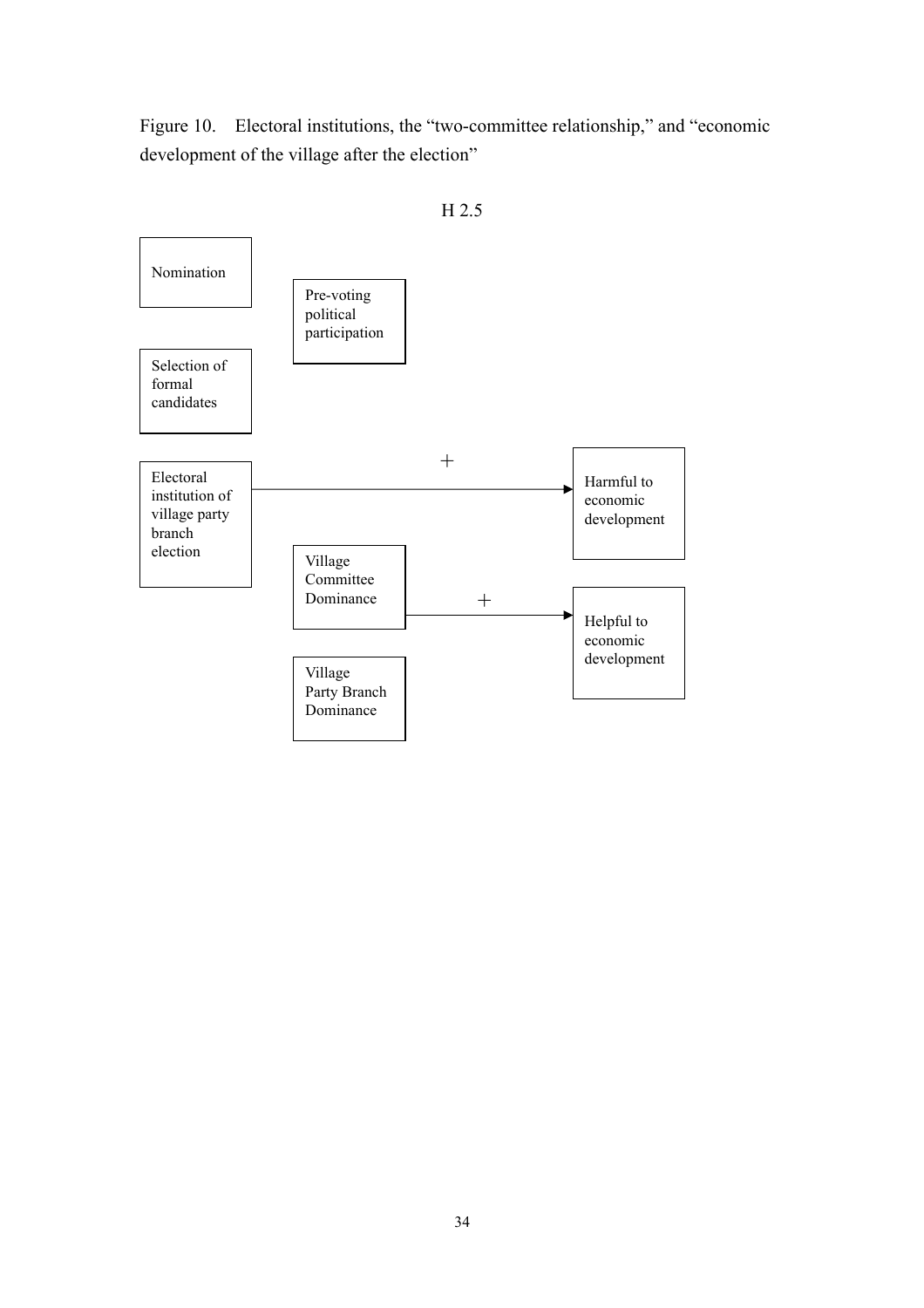Figure 11. Electoral institutions, the "two-committee relationship," and "villagers" trust in local government"



H 2.6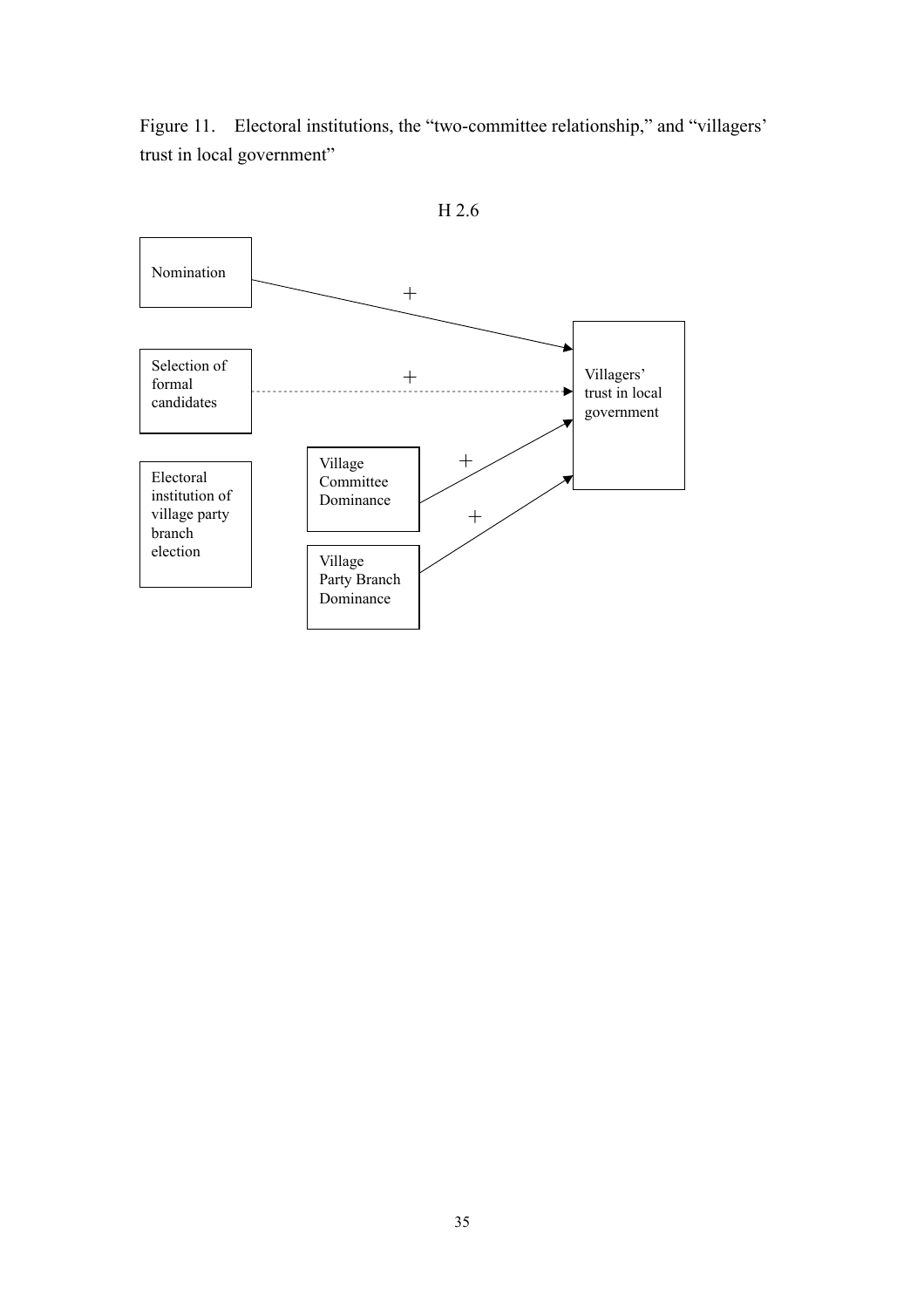



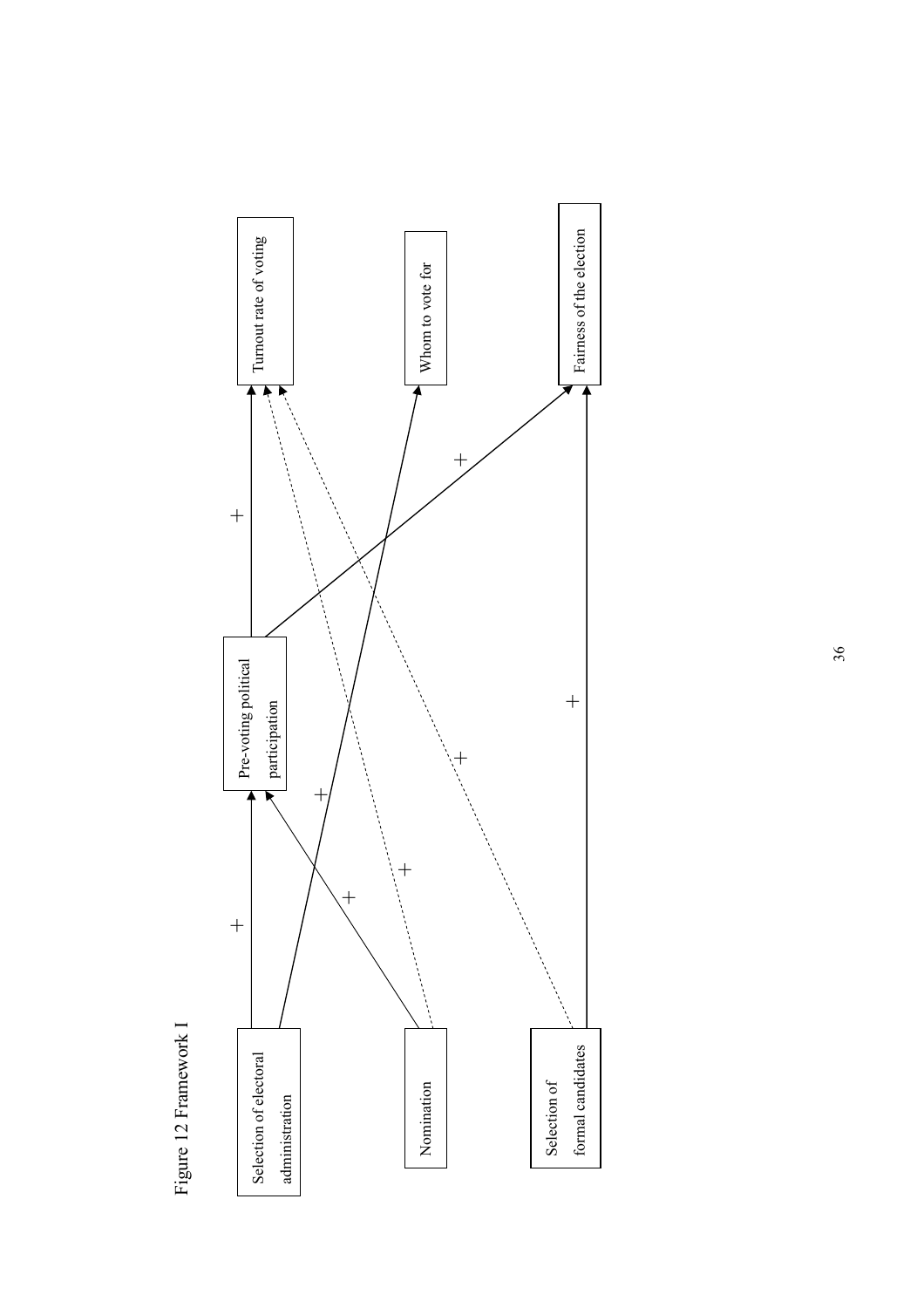



37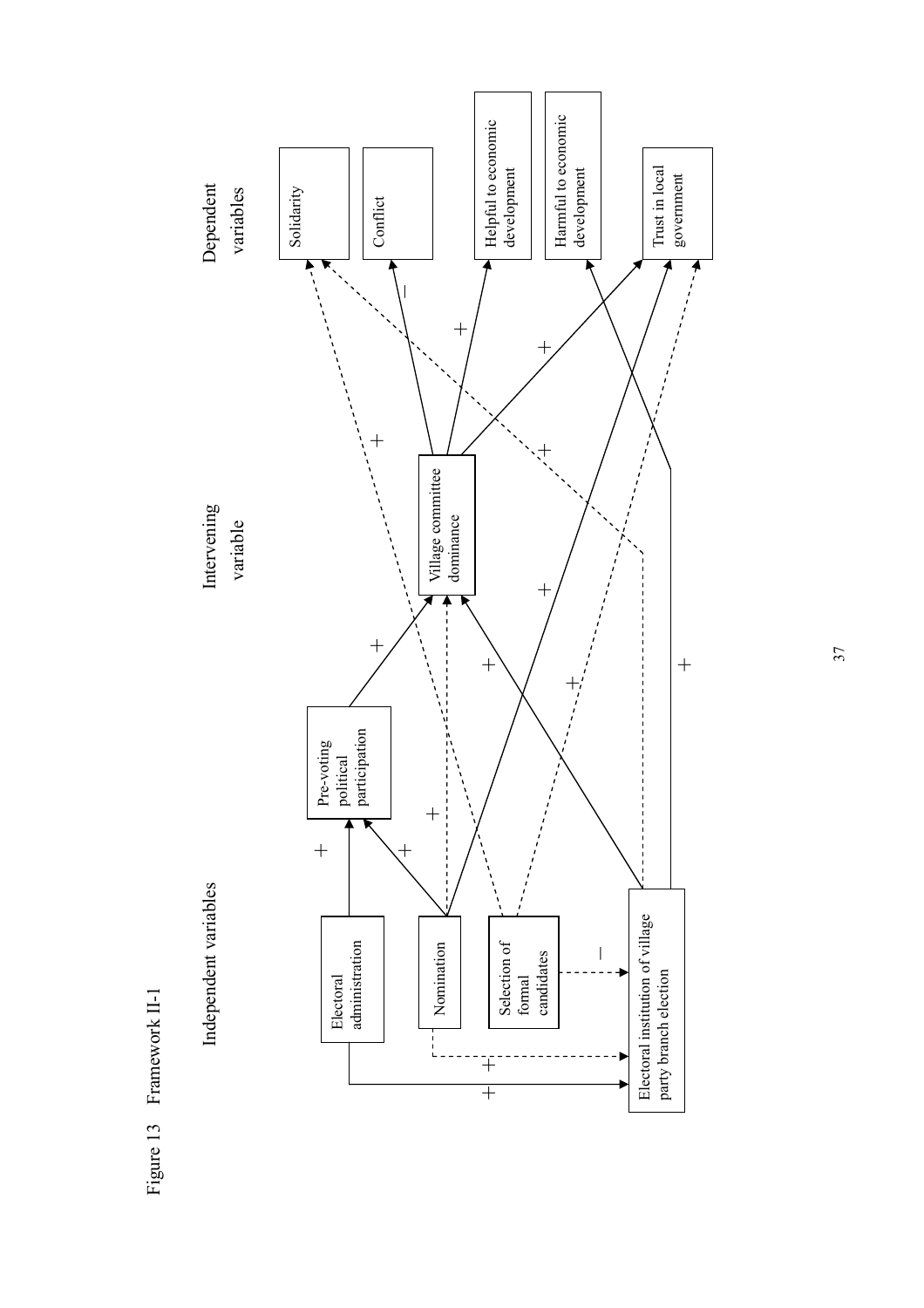

Figure 14 Framework II-2 Figure 14 Framework II-2

38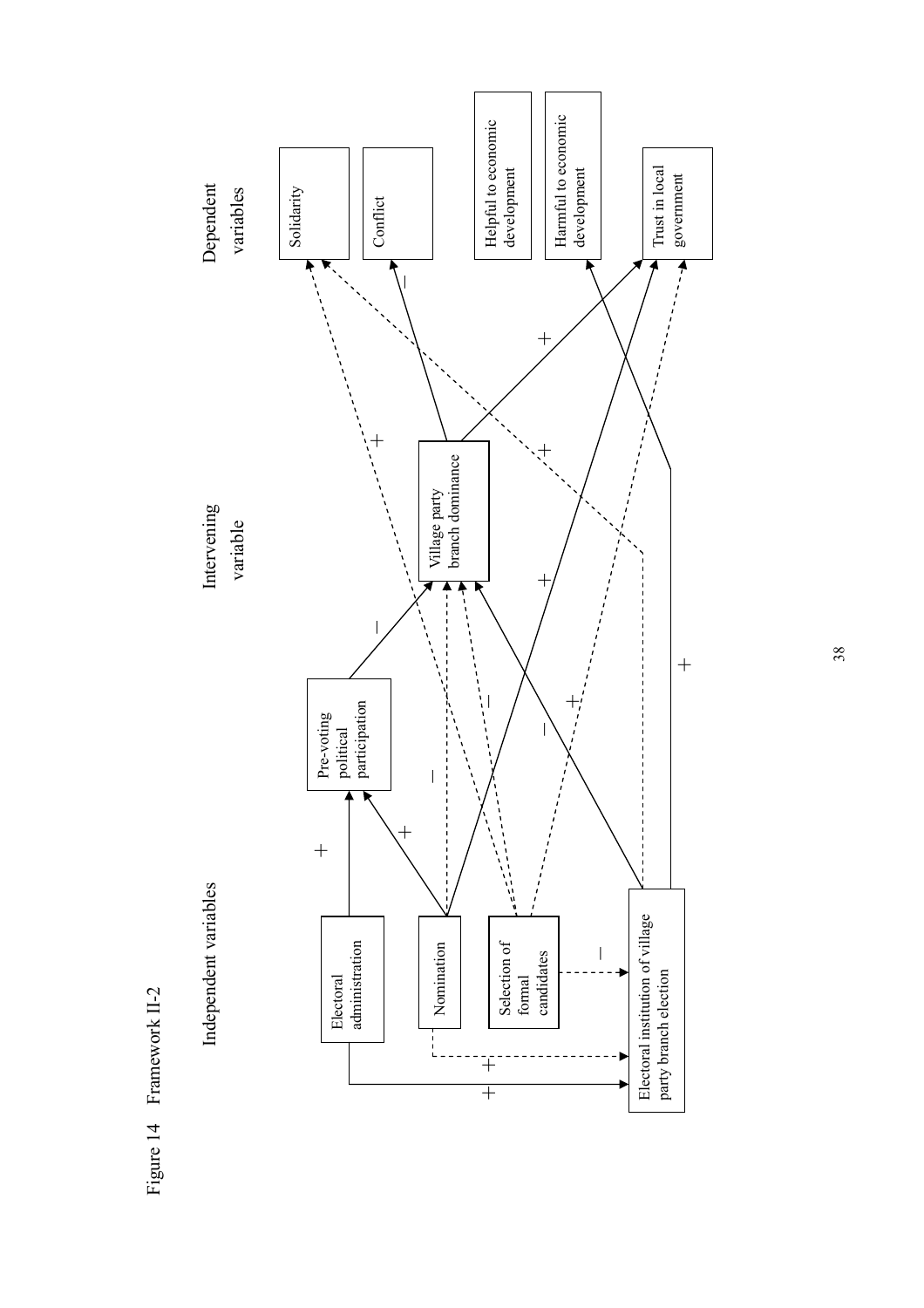| Coding               | Frequency | Percentage $(\% )$ |
|----------------------|-----------|--------------------|
| $0$ (non-democratic) | 275       | 23.25              |
| 1 (more democratic)  | 908       | 76.75              |
| Total                | 1183      | 100.00             |

Table 1 Frequency and Percentage Distribution of "electoral administration"

Table 2 Frequency and percentage of "Nomination"

| Coding              | Frequency | Percentage $(\% )$ |
|---------------------|-----------|--------------------|
| 0 (non-democratic)  | 197       | 16.69              |
| 1 (less democratic) | 505       | 42.80              |
| 2 (more democratic) | 478       | 40.51              |
| Total               | 1180      | 100.00             |

Table 3 Frequency and percentage of "selection of formal candidates"

| Coding               | Frequency | Percentage $(\% )$ |
|----------------------|-----------|--------------------|
| $0$ (non-democratic) | 233       | 20.14              |
| 1 (less democratic)  | 493       | 42.61              |
| 2 (most democratic)  | 431       | 37.25              |
| Total                | 1157      | 100.00             |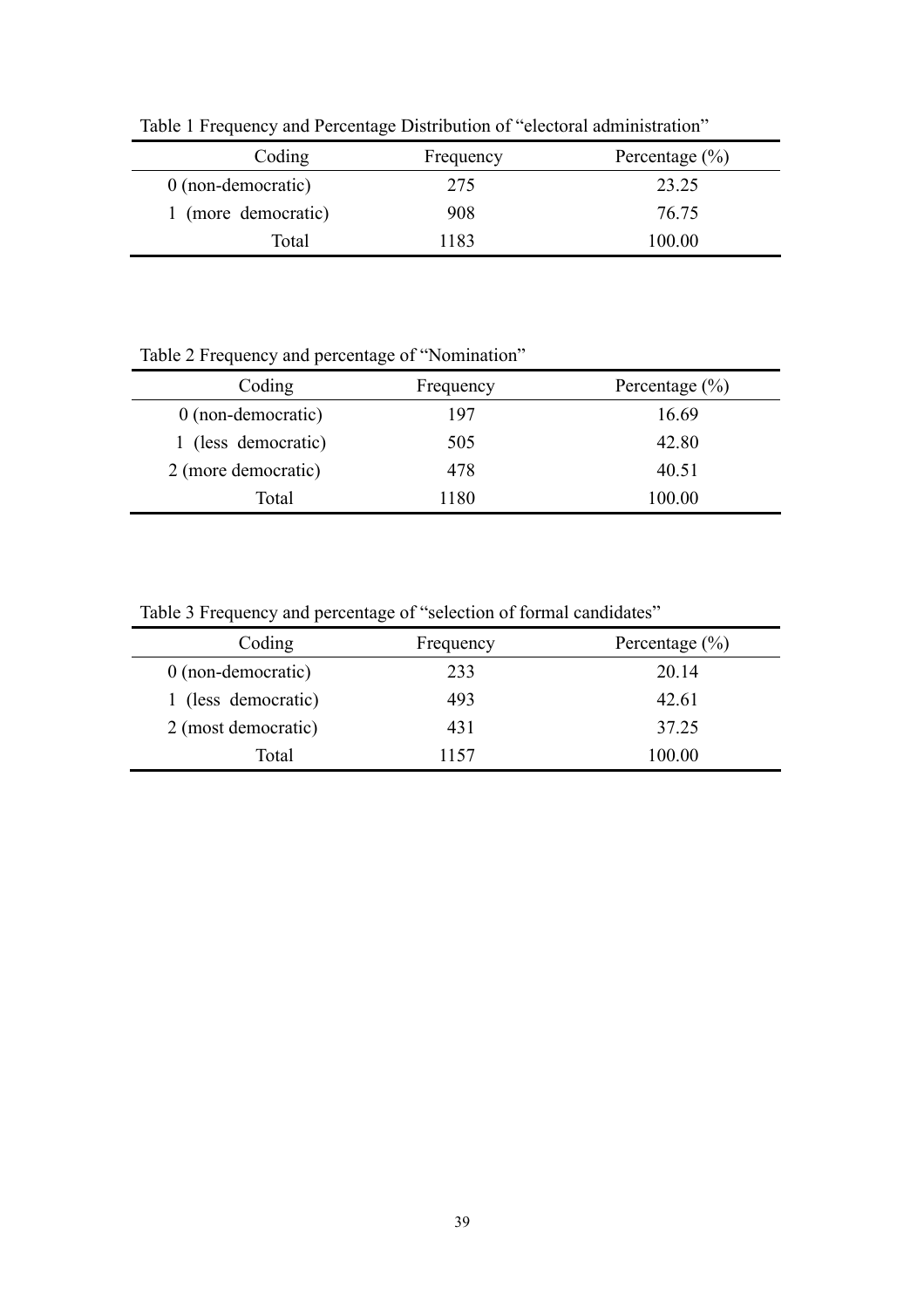| Value            | Frequency | Percent $(\% )$ |
|------------------|-----------|-----------------|
| $0$ (not-voting) | 167       | 15.68           |
| $1$ (voting)     | 898       | 84.32           |
| Total            | 1,065     | 100.00          |

Table 4 Frequency and percentage distribution of "Voting"

Table 5. Frequency and percentage distribution of the "pre-voting political participation"

| Items                                                                       | Frequency | Percent $(\% )$ |
|-----------------------------------------------------------------------------|-----------|-----------------|
| $\theta$<br>(lower pre-voting)                                              | 529       | 51.56           |
| political participation)<br>(higher pre-voting)<br>political participation) | 497       | 48 44           |
| Total                                                                       | 1,026     | 100.00          |

Table 6. Frequency and percentage of the "whom did you vote for"

| Items                         | Frequency | Percent $(\% )$ |
|-------------------------------|-----------|-----------------|
| 0                             | 562       | 66.67           |
| (vote for official-nominated  |           |                 |
| candidates)                   |           |                 |
|                               | 281       | 33.33           |
| (vote for villager-nominated) |           |                 |
| candidates)                   |           |                 |
| Total                         | 843       | 100.00          |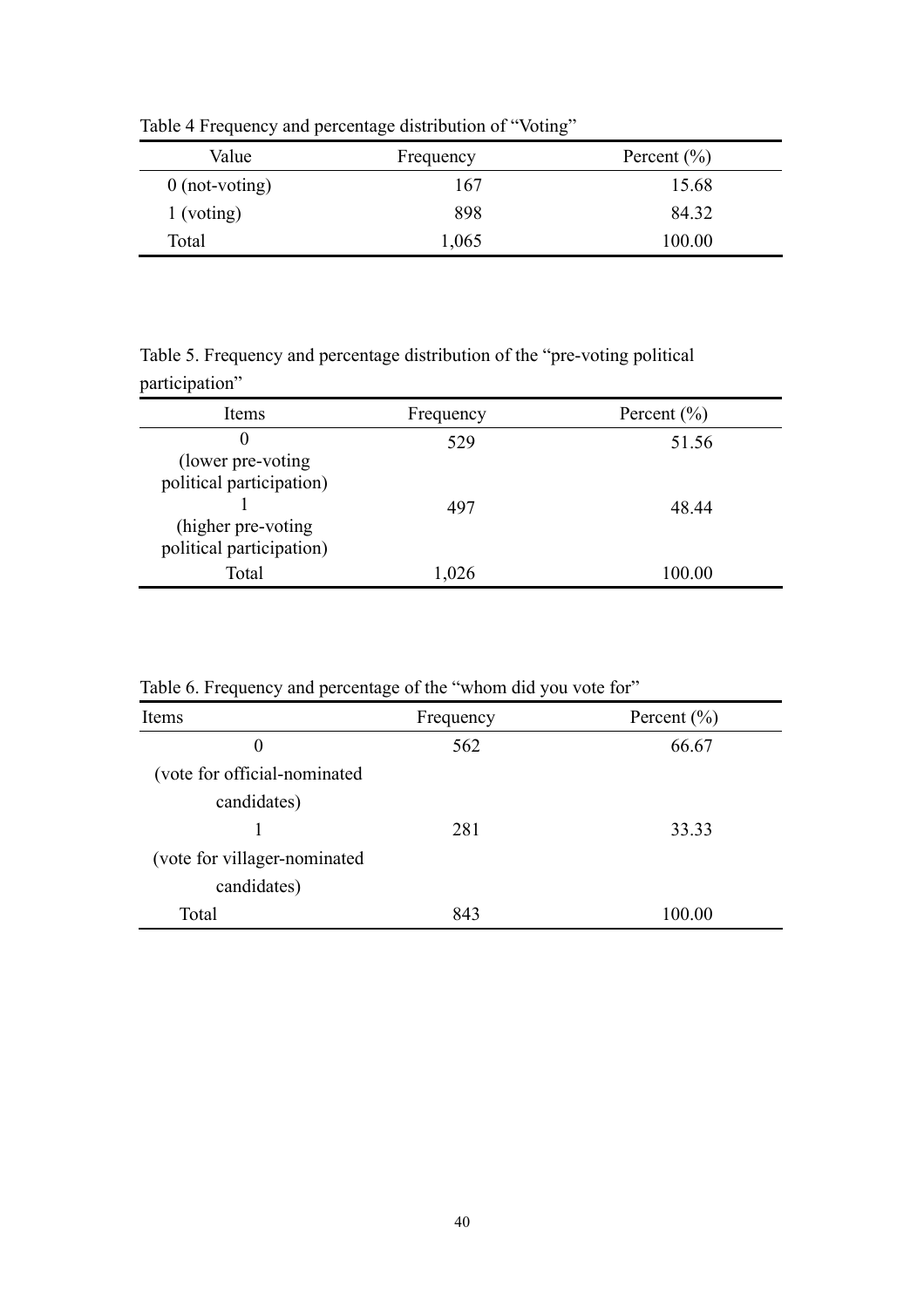| Items        | Frequency | Percent $(\% )$ |
|--------------|-----------|-----------------|
| $0$ (male)   | 625       | 52              |
| $1$ (female) | 577       | 48              |
| Total        | 1,202     |                 |

Table 7 Frequency and percentage distribution of "Gender"

Table 8 Frequency and percentage distribution of "Age"

| Items          | Frequency | Percent $(\% )$ |
|----------------|-----------|-----------------|
| $0$ (under 29) | 153       | 12.73           |
| $1(30-39)$     | 355       | 29.53           |
| $2(40-49)$     | 285       | 23.71           |
| $3(50-59)$     | 220       | 18.30           |
| $4$ (over 60)  | 189       | 15.72           |
| Total          | 1,202     |                 |

Table 9 Frequency and percentage distribution of "Education"

| Items                       | Frequency | Percent $(\% )$ |
|-----------------------------|-----------|-----------------|
| 0(none or elementary school | 516       | 42.96           |
| incomplete)                 |           |                 |
| 1(elementary school)        | 289       | 24.06           |
| $2$ (high school)           | 301       | 25.06           |
| 3(over high school)         | 95        | 7.91            |
| Total                       | 1,201     |                 |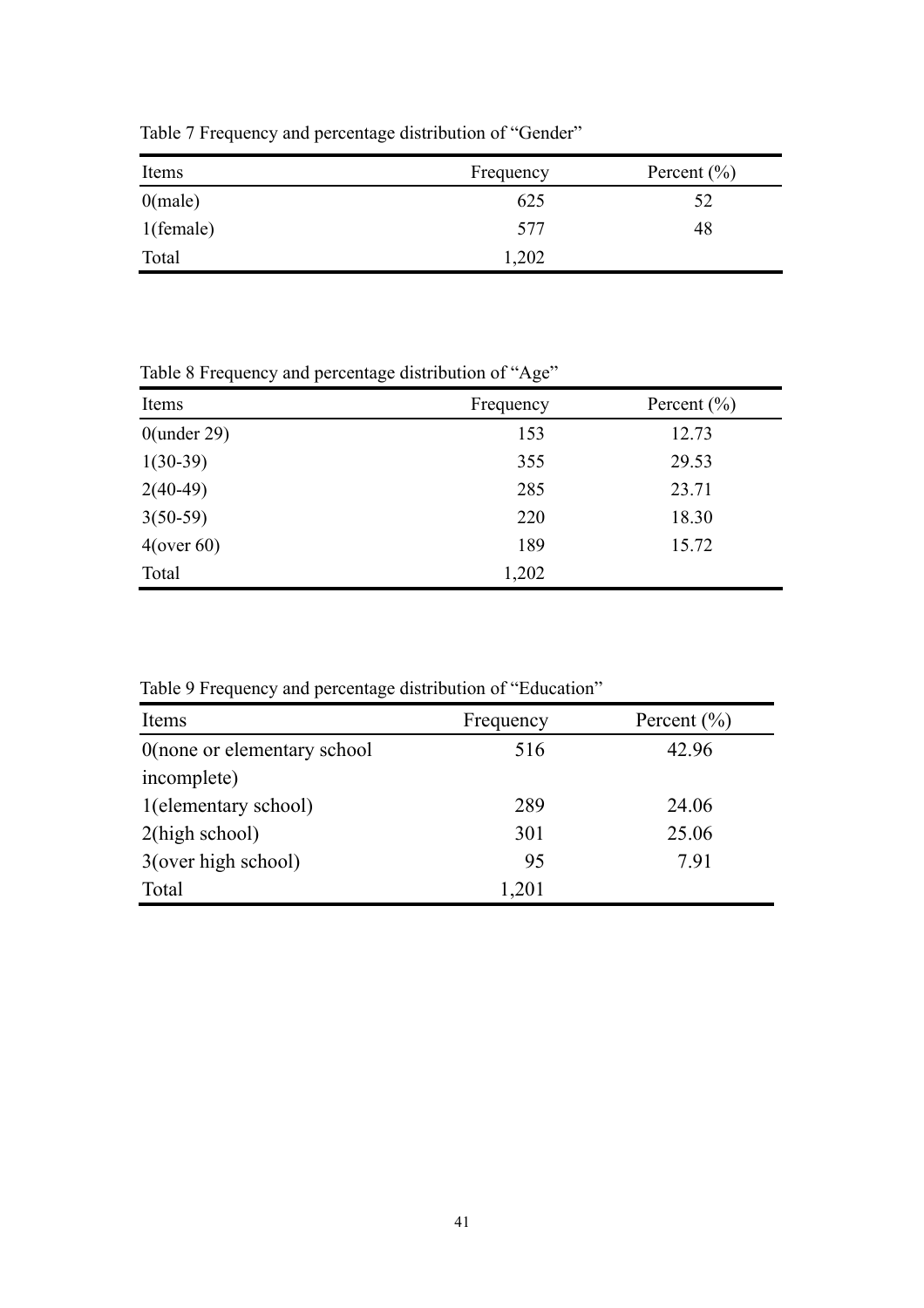| Items                              | Frequency | Percent $(\% )$ |
|------------------------------------|-----------|-----------------|
| $0$ (less than $4,000$ RMB)        | 411       | 34.19           |
| $1(4,001RMB)$ to under 8,000 RMB)  | 331       | 27.54           |
| $2(8,001RMB)$ to under 12,000 RMB) | 149       | 12.40           |
| 3(12,001RMB to under 16,000 RMB)   | 71        | 5.91            |
| $4(16000 \text{ RMB or more})$     | 240       | 19.97           |
| Total                              | 1,202     |                 |

Table 10 Frequency and percentage distribution of "Income"<sup>26</sup>

Table 11 Frequency and percentage distribution of "Party Membership"<sup>27</sup>

| Items           | Frequency | Percent $(\% )$ |
|-----------------|-----------|-----------------|
| 0(Party member) | 152       | 12.66           |
| 1(None)         | 1,049     | 87.34           |
| Total           | 1,201     |                 |

Table 12 Frequency and percentage distribution of "the position of surname and natural village"

| Items       | Frequency | Percent $(\% )$ |
|-------------|-----------|-----------------|
| 0(Small)    | 172       | 16.62           |
| 1(Medium)   | 428       | 41.35           |
| $2$ (Large) | 435       | 42.03           |
| Total       | 1,035     |                 |

<sup>&</sup>lt;sup>26</sup> In questions v95a (How many farm income did your family get last year?), question v95b (How many part-time jobs income did your family get last year?), question  $\sqrt{95c}$  (How much side business income did your family have last year?) and question v95d (How much income did your family get form village or township industries have last year?), We recode 99997(inapplicable), 99998(don't know) and 99999(refused to answer) as missing value and merged them as the new variable *income*. The variable Income is categorical and divided by 4000.

variable *literation* is categorical and divided by 10000. 27 Question111: What is your political affiliation? And recode 9(refused to answer) as missing value.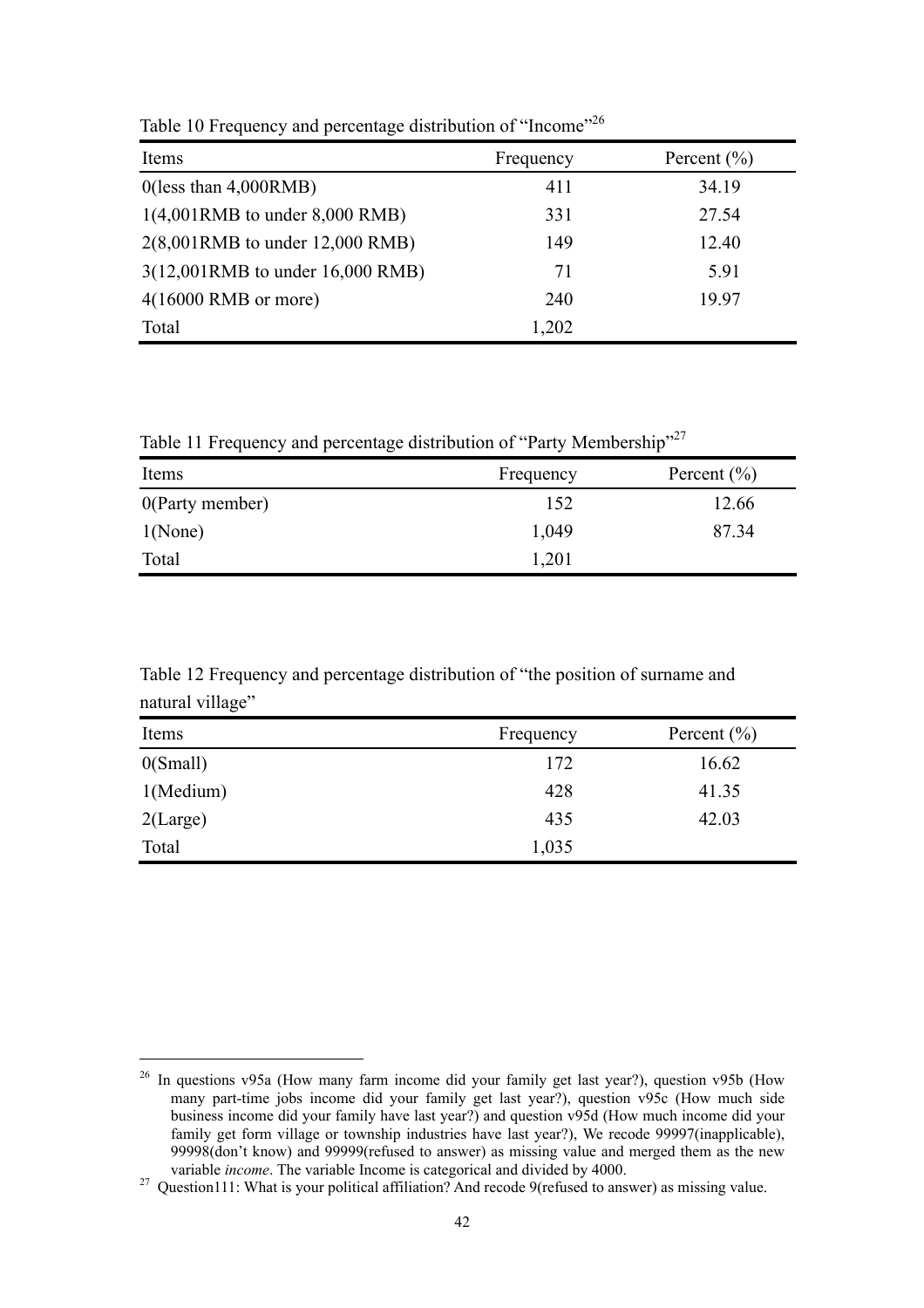| 1001                 |           |                    |
|----------------------|-----------|--------------------|
| Coding               | Frequency | Percentage $(\% )$ |
| $0$ (non-democratic) | 255       | 21.89              |
| 1 (less democratic)  | 133       | 11.42              |
| 2 (more democratic)  | 496       | 42.58              |
| 3 (most democratic)  | 281       | 24.12              |
| Total                | 1165      | 100.00             |

Table 13. Frequency and percentage of "party branch election"

Table 14. Frequency and percentage distribution of "village party branch being dominant"

| Frequency | Percentage $(\% )$ |
|-----------|--------------------|
| 598       | 58.64              |
| 422       | 41.37              |
|           |                    |
| 1020      | 100.00             |
|           |                    |

Table 15. Frequency and percentage distribution of "village committee being dominant"

| -------------         |           |                    |
|-----------------------|-----------|--------------------|
| Coding                | Frequency | Percentage $(\% )$ |
| $0$ (other)           | 541       | 53.04              |
| 1 (village committee) | 479       | 46.97              |
| dominance)            |           |                    |
| Total                 | 1020      | 100.00             |

Table 16. Frequency and percentage distribution of "Solidarity"

| Coding              | Frequency | Percentage $(\% )$ |
|---------------------|-----------|--------------------|
| $0$ (other)         | 599       | 59.19              |
| 1 (more solidarity) | 413       | 40.81              |
| Total               | 1012      | 100.00             |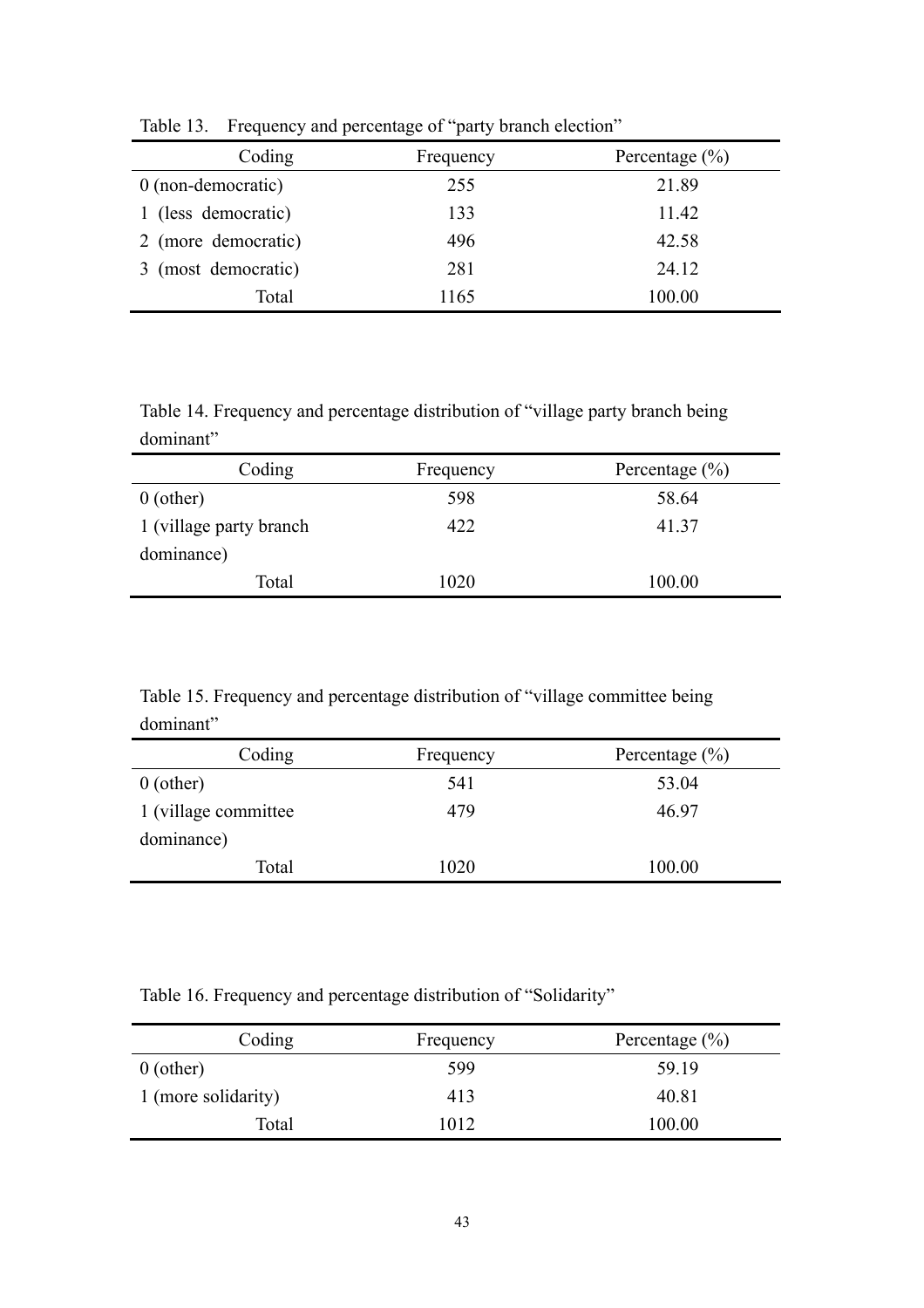| Coding            | Frequency | Percentage $(\% )$ |
|-------------------|-----------|--------------------|
| $0$ (other)       | 848       | 83.79              |
| 1 (more conflict) | 164       | 16.21              |
| Total             | 1012      | 100.00             |

Table 17. Frequency and percentage distribution of "Conflict"

Table 18. Frequency and percentage distribution of "More helpful"

| Coding           | Frequency | Percentage $(\% )$ |
|------------------|-----------|--------------------|
| $0$ (other)      | 320       | 30.74              |
| 1 (more helpful) | 721       | 69.26              |
| Total            | 1041      | 100.00             |

Table 19. Frequency and percentage distribution of "More harmful"

| Coding           | Frequency | Percentage $(\% )$ |
|------------------|-----------|--------------------|
| $0$ (other)      | 929       | 89.24              |
| 1 (more harmful) | 112       | 10.76              |
| Total            | 1041      | 100.00             |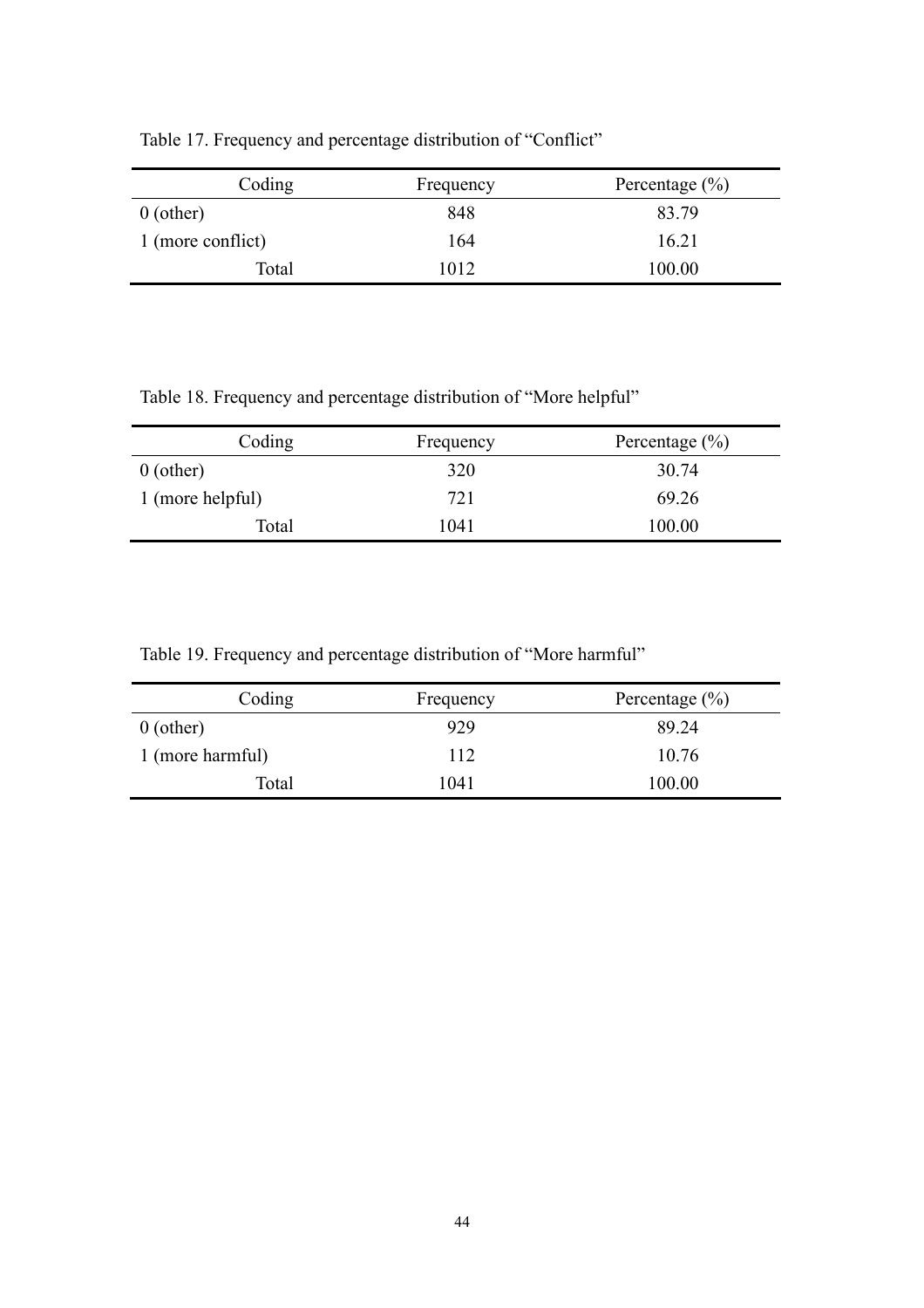| <b>Independent Variables</b>                           | Coefficient $\beta$ | $Exp(\beta)$ |
|--------------------------------------------------------|---------------------|--------------|
| Selection of electoral administration                  | 0.281#              |              |
| (more democracy)                                       | (0.167)             | 1.324        |
| Nomination<br>$(1 \text{ vs. } 0)$                     | $0.536*$            |              |
|                                                        | (0.208)             | 1.709        |
| Nomination<br>$(2 \text{ vs. } 0)$                     | $0.781**$           |              |
|                                                        | (0.211)             | 2.184        |
| Selection of formal candidates<br>$(1 \text{ vs. } 0)$ | $-0.270$            |              |
|                                                        | (0.190)             | 0.764        |
| Selection of formal candidates<br>$(2 \text{ vs. } 0)$ | $-0.347#$           |              |
|                                                        | (0.192)             | 0.707        |
| Gender (Male vs. female)                               | $-0.269*$           |              |
|                                                        | (0.136)             | 0.764        |
| Age1 (30-39)                                           | 0.386               |              |
|                                                        | (0.237)             | 1.471        |
| Age2 (40-49)                                           | $0.658**$           |              |
|                                                        | (0.243)             | 1.930        |
| Age3 (50-59)                                           | $0.729**$           |              |
|                                                        | (0.264)             | 2.074        |
| Age4 (over60)                                          | 0.405               |              |
|                                                        | (0.277)             | 1.499        |
| Education1 (elementary school)                         | 0.232               |              |
|                                                        | (0.170)             | 1.261        |
| Education2 (junior high school)                        | $0.500**$           |              |
|                                                        | (0.185)             | 1.649        |
| Education3 (over high school)                          | 0.238               |              |
|                                                        | (0.277)             | 1.268        |
| Income1 (4001~8000RMB)                                 | $-0.163$            |              |
|                                                        | (0.172)             | 0.849        |
| Income2 $(8001~12000$ RMB)                             | $-0.277$            |              |
|                                                        | (0.223)             | 0.758        |
| Income3 $(12001~16000RMB)$                             | 0.551#              |              |
|                                                        | (0.283)             | 1.735        |
| Income4 (over 16001RMB)                                | 0.251               |              |
|                                                        | (0.192)             | 1.286        |
| Party membership (None)                                | $-0.915*$           |              |
|                                                        | (0.221)             | 0.400        |
| Constant                                               | $-0.071$            |              |
|                                                        | (0.364)             | 0.932        |

Table 20 Logit Estimates of Pre-voting political participation

Note: Entries are coefficients of Logit model with standard error in parentheses N=998, log likelihood=-656.21814  $\cdot$  X<sup>2</sup>=70.41; # p<.1; \* p <.05; \*\*p<.01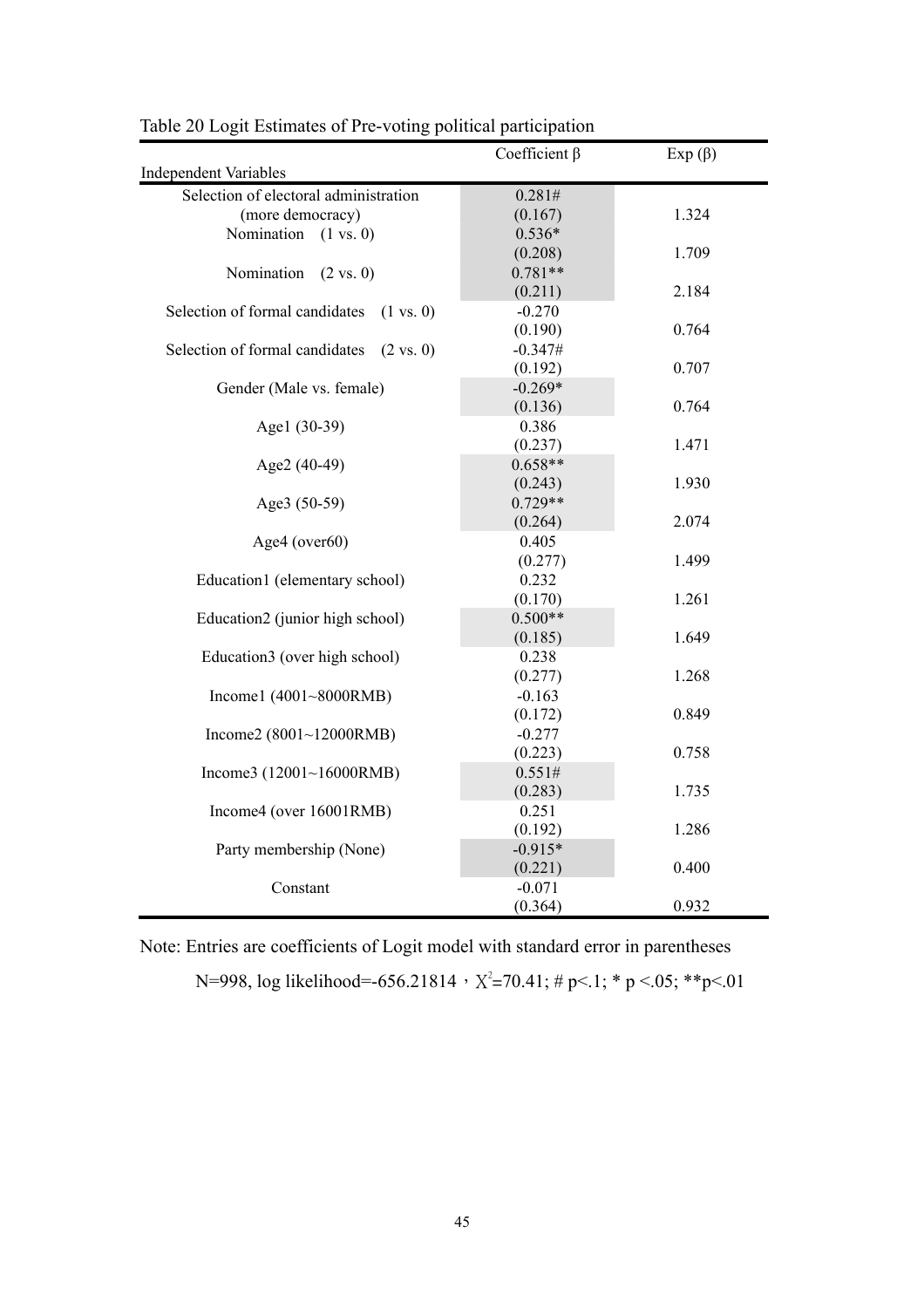|                                       | Coefficient $\beta$ | $Exp(\beta)$ |
|---------------------------------------|---------------------|--------------|
| <b>Independent Variables</b>          |                     |              |
| Selection of electoral administration | $-0.360$            |              |
| (more democratic vs. less)            | (0.258)             | 0.697        |
| Nomination $(1 \text{ vs. } 0)$       | $-0.088$            |              |
|                                       | (0.274)             | 0.915        |
| Nomination<br>$(2 \text{ vs. } 0)$    | $0.718**$           |              |
|                                       | (0.301)             | 2.051        |
| Selection of formal candidates        | $0.648*$            |              |
| $(1 \text{ vs. } 0)$                  | (0.276)             | 1.912        |
| Selection of formal candidates        | 0.358               |              |
| $(2 \text{ vs. } 0)$                  | (0.276)             | 1.430        |
| Pre-voting political participation    | $2.092**$           |              |
| (higher vs. lower participation)      | (0.270)             | 8.103        |
| Gender (male vs. female)              | $-0.432**$          |              |
|                                       | (0.205)             | 0.649        |
| Age1 (30-39)                          | 0.435               |              |
|                                       | (0.305)             | 1.545        |
| Age2 (40-49)                          | $1.050**$           |              |
|                                       | (0.340)             | 2.859        |
| Age3 (50-59)                          | 0.642#              |              |
|                                       | (0.365)             | 1.901        |
| Age4 (over60)                         | $0.803**$           |              |
|                                       | (0.386)             | 2.232        |
| Education1 (elementary school)        | 0.490#              |              |
|                                       | (0.265)             | 1.632        |
| Education2 (junior high school)       | 0.078               |              |
|                                       | (0.282)             | 1.081        |
| Education3 (over high school)         | 0.027               |              |
|                                       | (0.418)             | 1.027        |
| Income1 $(4001~8000$ RMB)             | $-0.298$            |              |
|                                       | (0.252)             | 0.742        |
| Income2 $(8001~12000$ RMB)            | $-0.422$            |              |
|                                       | (0.309)             | 0.656        |
| Income3 $(12001~16000RMB)$            | 0.208               |              |
|                                       | (0.495)             | 1.231        |
| Income4 (over 16001RMB)               | 0.203               |              |
|                                       | (0.306)             | 1.225        |
| Party membership (None)               | 0.118               |              |
|                                       | (0.345)             | 1.125        |
| Intercept                             | 0.847               |              |
|                                       | (0.554)             | 2.333        |

Table 21 Logit Estimates of Voting

Note: Entries are coefficients of Logit model with standard error in parentheses

N=990, log likelihood=-339.49031;  $X^2$ =142.21; # p<.1; \* p <.05; \*\*p<.01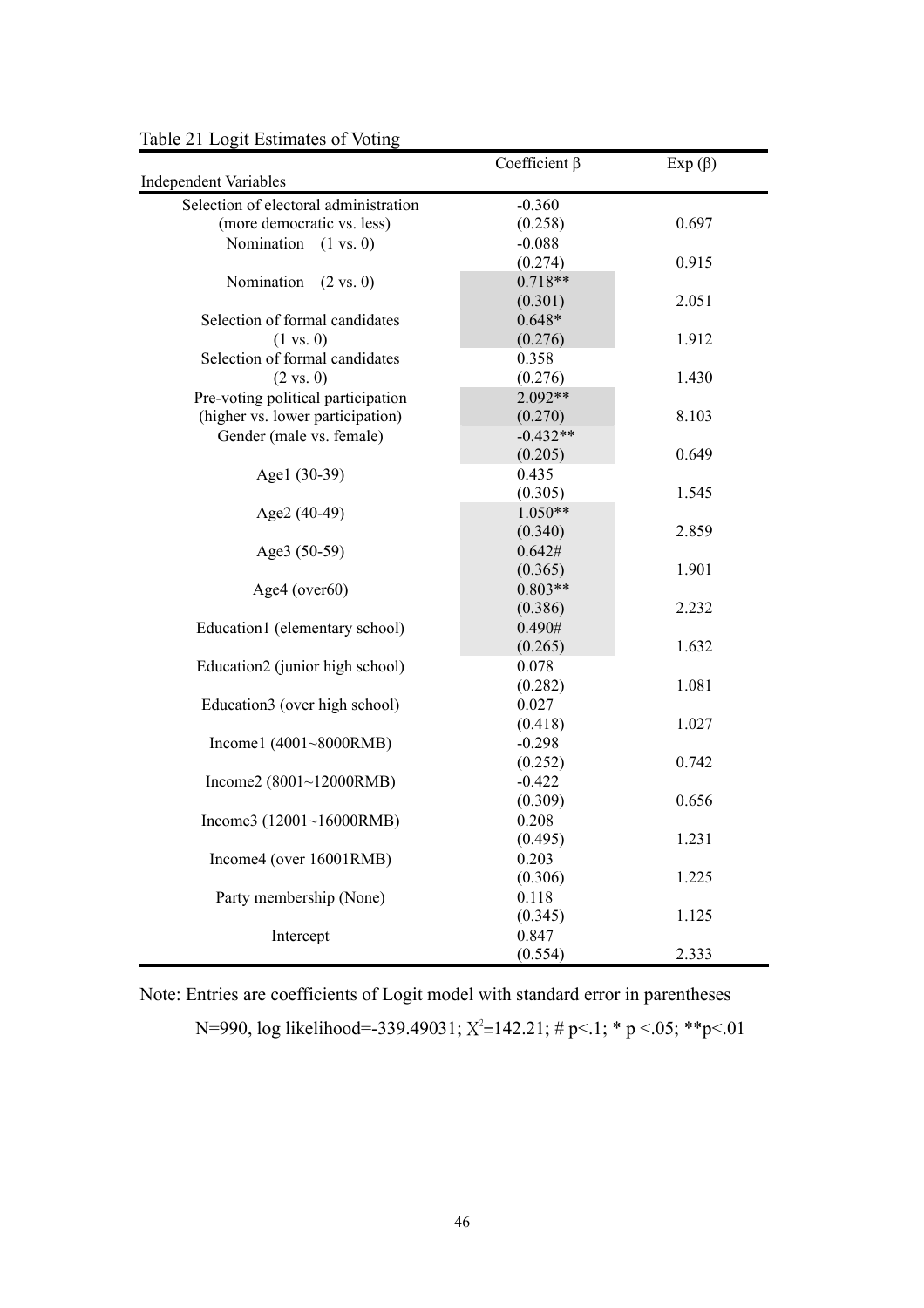|                                       | Coefficient $\beta$ | $Exp(\beta)$ |
|---------------------------------------|---------------------|--------------|
| <b>Independent Variables</b>          |                     |              |
|                                       | $-1.246**$          |              |
| Intercept                             | (0.427)             | 0.288        |
| Selection of electoral administration | $0.672**$           |              |
| (more democratic vs. less)            | (0.207)             | 1.958        |
| Nomination<br>$(1 \text{ vs. } 0)$    | $-0.029$            |              |
|                                       | (0.247)             | 1.030        |
| Nomination<br>$(2 \text{ vs. } 0)$    | 0.240               |              |
|                                       | (0.242)             | 1.310        |
| Selection of formal candidates        | 0.004               |              |
| $(1 \text{ vs. } 0)$                  | (0.227)             | 0.996        |
| Selection of formal candidates        | 0.065               |              |
| $(2 \text{ vs. } 0)$                  | (0.227)             | 1.064        |
| Pre-voting political participation    | 0.240               |              |
| (higher vs. lower participation)      | (0.160)             | 1.272        |
|                                       | $-0.095$            |              |
| Gender (male vs. female)              | (0.159)             | 0.909        |
|                                       | $-0.242$            |              |
| Agel (30-39)                          | (0.272)             | 0.785        |
|                                       | $-0.396$            |              |
| Age2 (40-49)                          | (0.278)             | 0.673        |
|                                       | $-0.378$            |              |
| Age3 (50-59)                          | (0.306)             | 0.685        |
|                                       | $-0.531$            |              |
| Age4 (over60)                         | (0.329)             | 0.588        |
|                                       | $0.478*$            |              |
| Education1 (elementary school)        | (0.197)             | 1.613        |
|                                       | $0.538*$            |              |
| Education2 (junior high school)       | (0.213)             | 1.712        |
|                                       | 0.246               |              |
| Education3 (over high school)         | (0.317)             | 1.279        |
|                                       | $-0.097$            |              |
| Income1 $(4001~8000$ RMB)             | (0.205)             | 0.908        |
|                                       | 0.332               |              |
| Income2 $(8001~12000$ RMB)            | (0.257)             | 1.394        |
|                                       | $-0.019$            |              |
| Income3 (12001~16000RMB)              | (0.320)             | 0.981        |
|                                       | 0.007               |              |
| Income4 (over 16001RMB)               | (0.221)             | 1.007        |
|                                       | $-0.204$            |              |
| Party membership (none)               | (0.232)             | 0.816        |

| Table 22 Logit Estimates of "Whom did you vote for" |
|-----------------------------------------------------|
|-----------------------------------------------------|

Note: Entries are coefficients of Logit model with standard error in parentheses

N=800, log likelihood=-494.46126;  $X^2$ =39.37; # p<.1; \* p <.05; \*\* p <.01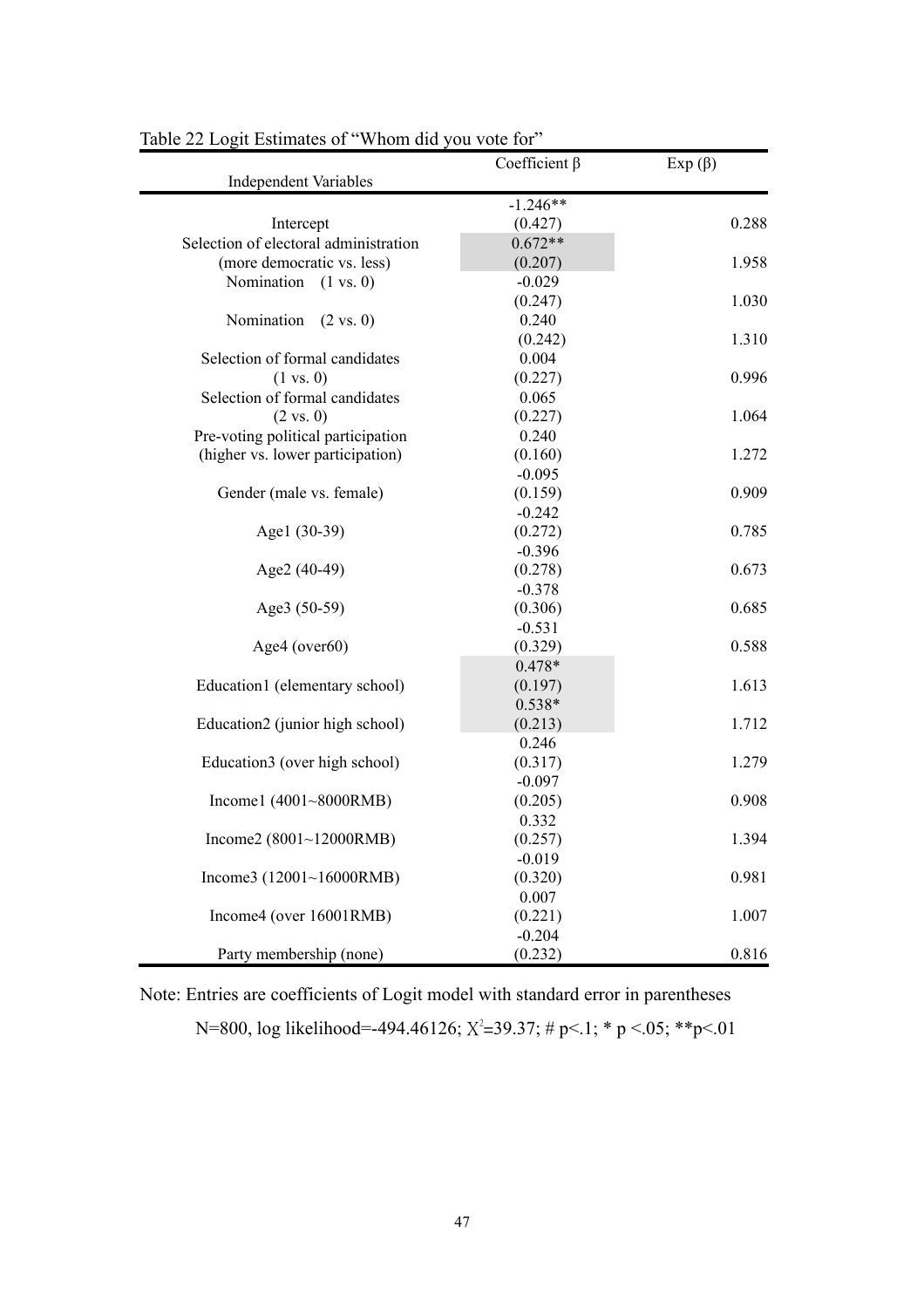|                                    | Coefficient $\beta$ | $Exp(\beta)$ |
|------------------------------------|---------------------|--------------|
| <b>Independent Variables</b>       |                     |              |
|                                    | $1.125**$           |              |
| Intercept                          | (0.370)             | 3.079        |
| Nomination $(1 \text{ vs. } 0)$    | 0.200               |              |
|                                    | (0.243)             | 1.221        |
| Nomination<br>$(2 \text{ vs. } 0)$ | 0.300               |              |
|                                    | (0.244)             | 1.349        |
| Selection of formal candidates     | 0.380#              |              |
| $(1 \text{ vs. } 0)$               | (0.228)             | 1.463        |
| Selection of formal candidates     | $-0.045$            |              |
| $(2 \text{ vs. } 0)$               | (0.222)             | 0.956        |
| Pre-voting political participation | $0.440**$           |              |
| (higher vs. lower participation)   | (0.167)             | 1.552        |
|                                    | $-0.200$            |              |
| Gender (male vs. female)           | (0.167)             | 0.819        |
| Education1                         | 0.013               |              |
| (elementary school)                | (0.212)             | 1.013        |
| Education2                         | $-0.415*$           |              |
| (junior high school)               | (0.205)             | 0.660        |
| Education3                         | $-0.127$            |              |
| (over high school)                 | (0.330)             | 0.881        |
| Party membership                   | $-0.150$            |              |
| (None)                             | (0.263)             | 0.861        |

Table 23 Logit Estimates of the Scale of Fairness

Note: Entries are coefficients of Multinomial logistic regression with standard error in

#### parentheses

Model1: N=828, log likelihood= -427.91806;  $X^2$ =26.34; # p<.1; \* p <.05; \*\*p<.01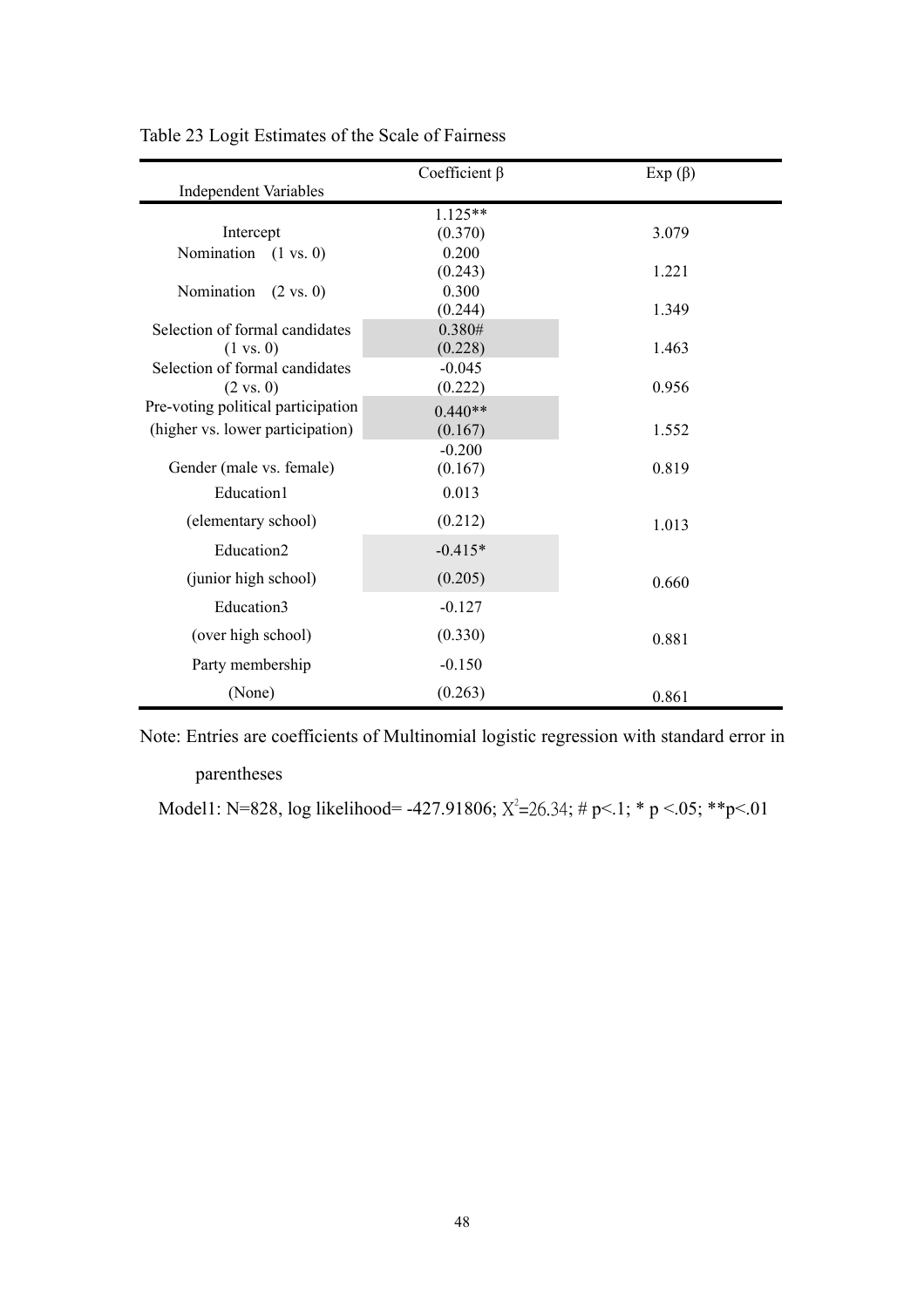| <b>Independent Variables</b>       | Village party branch<br>election    |       | Village party branch<br>election |       | Village party branch<br>election                                        |       |
|------------------------------------|-------------------------------------|-------|----------------------------------|-------|-------------------------------------------------------------------------|-------|
|                                    | $(1 \text{ vs. } 0)$                |       | $(2 \text{ vs. } 0)$             |       | $(3 \text{ vs. } 0)$                                                    |       |
|                                    | Coefficient $\beta$ Exp ( $\beta$ ) |       |                                  |       | Coefficient $\beta$ Exp ( $\beta$ ) Coefficient $\beta$ Exp ( $\beta$ ) |       |
| Selection of electoral             |                                     |       |                                  |       |                                                                         |       |
| administration                     | $0.647*$                            |       | $-0.395*$                        |       | 0.490#                                                                  |       |
| (more democratic vs. less)         | (0.298)                             | 1.910 | (0.200)                          | 0.674 | (0.252)                                                                 | 1.632 |
| Nomination<br>$(1 \text{ vs. } 0)$ | 0.237                               |       | $0.669**$                        |       | 0.399                                                                   |       |
|                                    | (0.291)                             | 1.267 | (0.229)                          | 1.951 | (0.260)                                                                 | 1.490 |
| Nomination<br>$(2 \text{ vs. } 0)$ | $-0.127$                            |       | $0.675**$                        |       | $0.774**$                                                               |       |
|                                    | (0.306)                             | 0.881 | (0.231)                          | 1.964 | (0.262)                                                                 | 2.168 |
| Selection of formal<br>candidates  | 17A)                                |       | $-0.329$                         |       | $0.977**$                                                               |       |
| $(1 \text{ vs. } 0)$               | 0.2031                              | 0.230 | (0.245)                          | 0.720 | (0.314)                                                                 | 2.656 |
| Selection of formal<br>candidates  | 188844                              |       | 1.635                            |       | 0.122                                                                   |       |
| $(2 \text{ vs. } 0)$               |                                     | 0.162 |                                  | 0.530 | (0.314)                                                                 | 1.130 |
|                                    | 0.036                               |       | $0.838**$                        |       | $-1.250$                                                                |       |
| Intercept                          | (0.334)                             | 1.037 | (0.266)                          | 2.311 | (0.366)                                                                 | 0.287 |

Table 24 Multinomial logistic regression of "electoral institution" on "electoral institutions of village party branch election"

Note:  $N= 1127$  LR chi2(15) = 141.50 Log likelihood = -1382.1189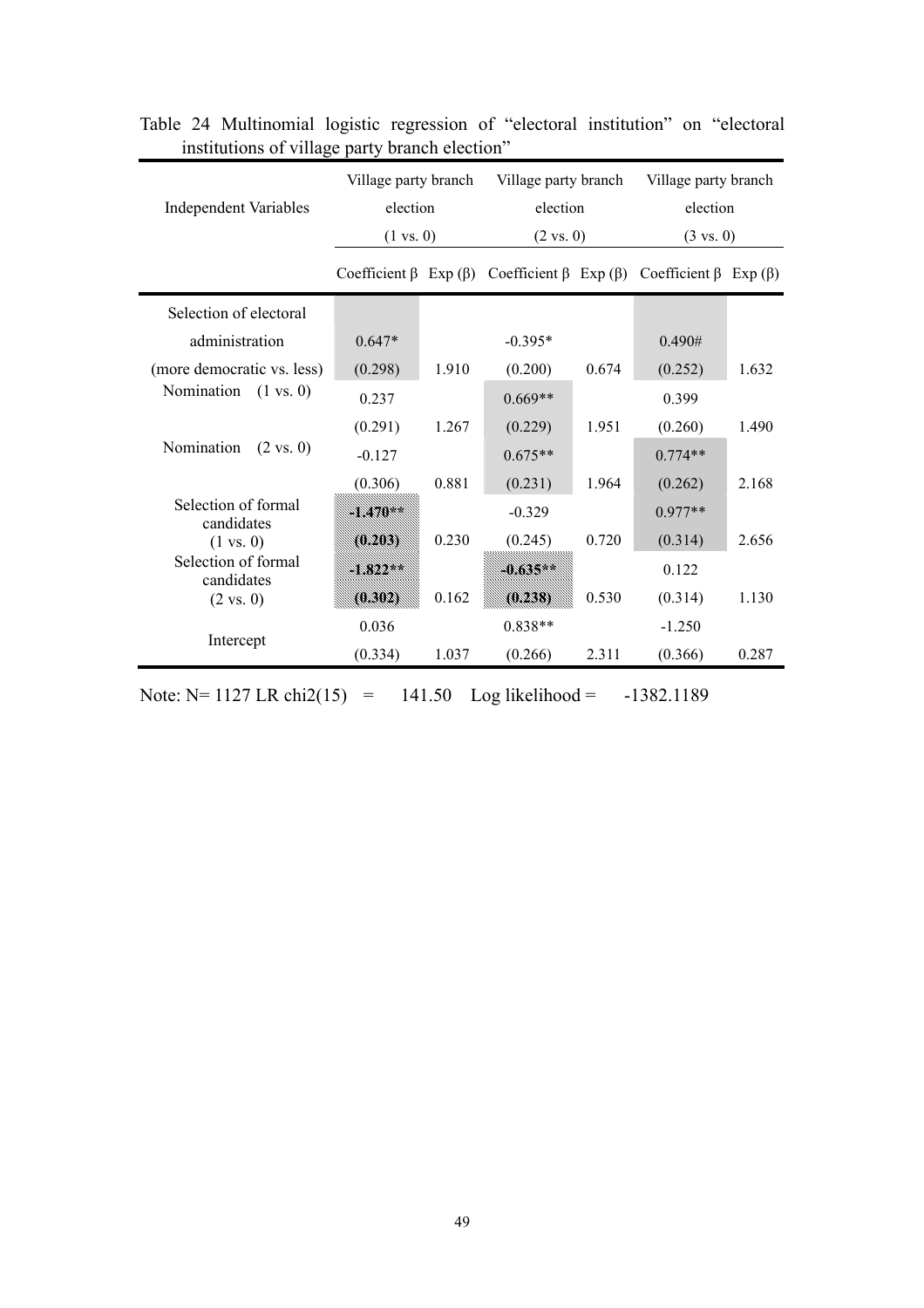|                                                                              | Model 1<br>"Village committee being<br>dominant" |              | Model 2<br>"Dominance of the village<br>party branch" |               |
|------------------------------------------------------------------------------|--------------------------------------------------|--------------|-------------------------------------------------------|---------------|
| <b>Independent Variables</b>                                                 | Coefficient $\beta$                              | $Exp(\beta)$ | Coefficient $\beta$                                   | Exp $(\beta)$ |
| Nomination<br>$(1 \text{ vs. } 0)$                                           | 0.213<br>(0.256)                                 | 1.237        | $-0.370$<br>(0.248)                                   | 0.691         |
| Nomination<br>$(2 \text{ vs. } 0)$                                           | $0.729**$<br>(0.253)                             | 2.073        | $-0.409#$<br>(0.246)                                  | 0.664         |
| Selection of formal<br>candidates<br>$(1 \text{ vs. } 0)$                    | $-0.141$<br>(0.232)                              | 0.869        | $-0.029$<br>(0.231)                                   | 0.971         |
| Selection of formal<br>candidates<br>$(2 \text{ vs. } 0)$                    | 0.267<br>(0.227)                                 | 1.306        | $-0.470*$<br>(0.230)                                  | 0.625         |
| Pre-voting political<br>participation<br>(higher vs. lower<br>participation) | $0.456**$<br>(0.158)                             | 1.577        | $-0.557**$<br>(0.159)                                 | 0.573         |
| Party branch electoral<br>institution $(1 \text{ vs. } 0)$                   | 1.318**<br>(0.293)                               | 3.734        | $-1.212**$<br>(0.295)                                 | 0.298         |
| Party branch electoral<br>institution $(2 \text{ vs. } 0)$                   | $0.945**$<br>(0.216)                             | 2.572        | $-0.903**$<br>(0.210)                                 | 0.405         |
| Party branch electoral<br>institution $(3 \text{ vs. } 0)$                   | 0.435#<br>(0.242)                                | 1.545        | $-0.383$<br>(0.233)                                   | 0.682         |
| Income1                                                                      | $-0.017$<br>(0.197)                              | 0.983        | 0.150<br>(0.198)                                      | 1.161         |
| Income2                                                                      | $-0.432#$<br>(0.251)                             | 0.649        | 0.302<br>(0.250)                                      | 1.353         |
| Income3                                                                      | 0.089<br>(0.307)                                 | 1.093        | 0.047<br>(0.314)                                      | 1.048         |
| Income4                                                                      | $-0.614*$<br>(0.239)                             | 0.541        | $0.592*$<br>(0.234)                                   | 1.808         |
| Party membership                                                             | $-0.023$<br>(0.238)                              | 0.977        | $-0.239$<br>(0.237)                                   | 0.787         |
| Survil1                                                                      | $-0.145$<br>(0.227)                              | 0.865        | 0.083<br>(0.228)                                      | 1.086         |
| Survil2                                                                      | $-0.002$<br>(0.227)                              | 0.998        | $-0.032$<br>(0.229)                                   | 0.969         |
| Constant                                                                     | $-1.252*$<br>(0.446)                             | 0.286        | 1.116#<br>(0.440)                                     | 3.052         |

Table 25 Logit Estimates of the conflict between village committees and party branch

Note: Entries are coefficients of Logit model with standard error in parentheses Model1: N=746, log likelihood=-481.70641;  $X^2 = 54.48$ ; # p<.1; \* p <.05; \*\* p <.01 Model2: N=746, log likelihood=-480.89359;  $X^2$ =69.30; # p<.1; \* p <.05; \*\*p<.01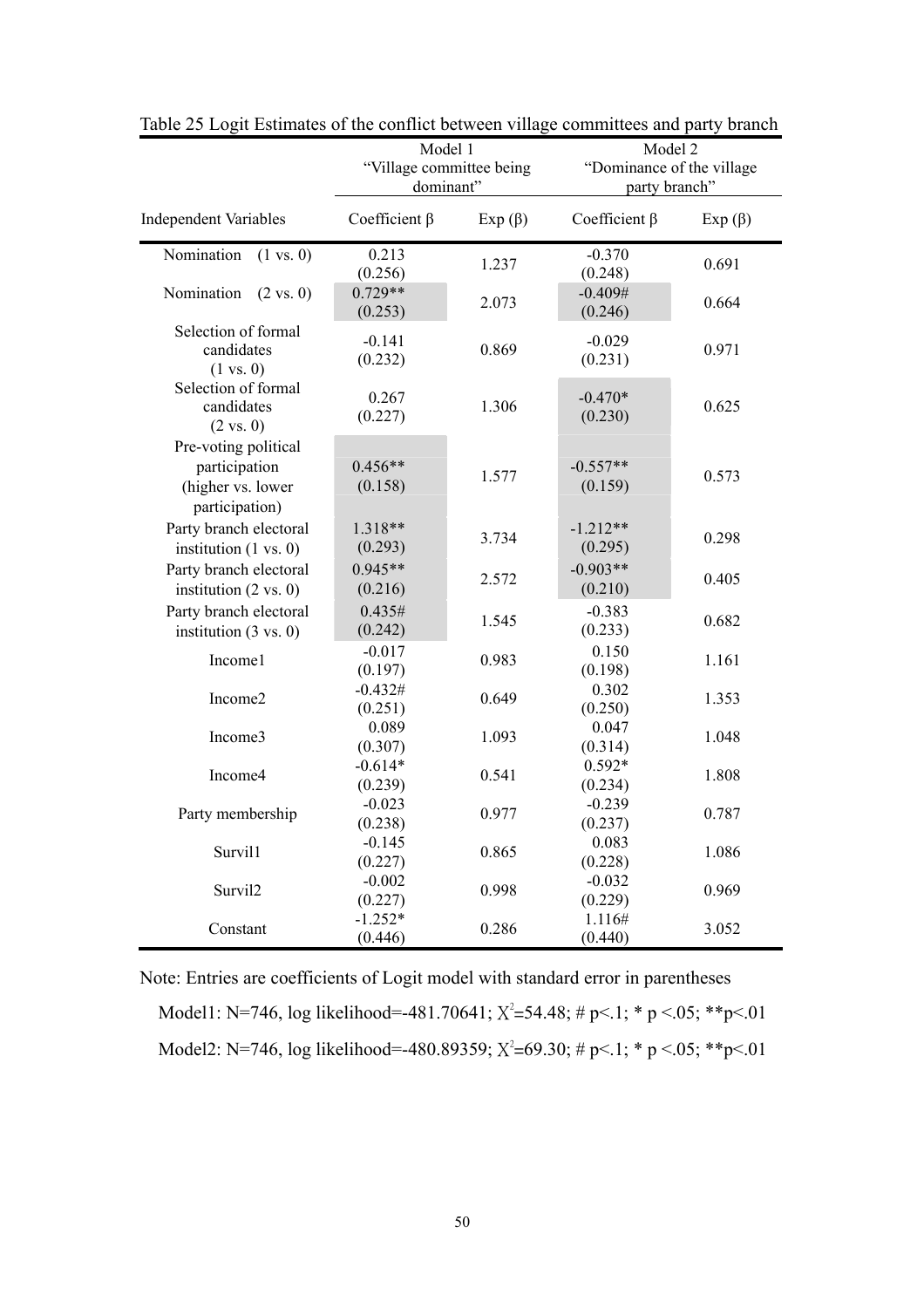|                                    | Model 1 Solidarity  |              |                     | Model 2 Conflict |  |  |
|------------------------------------|---------------------|--------------|---------------------|------------------|--|--|
| <b>Independent Variables</b>       | Coefficient $\beta$ | $Exp(\beta)$ | Coefficient $\beta$ | $Exp(\beta)$     |  |  |
| Nomination<br>$(1 \text{ vs. } 0)$ | $-0.063$            |              | $-0.384$            |                  |  |  |
|                                    | (0.265)             | 0.939        | (0.352)             | 0.681            |  |  |
| Nomination<br>$(2 \text{ vs. } 0)$ | 0.031               |              | 0.254               |                  |  |  |
|                                    | (0.265)             | 1.031        | (0.333)             | 1.289            |  |  |
| Selection of formal                |                     |              |                     |                  |  |  |
| candidates                         | $0.585*$            |              | $-0.397$            |                  |  |  |
| $(1 \text{ vs. } 0)$               | (0.0.243)           | 1.662        | (0.325)             | 0.673            |  |  |
| Selection of formal                |                     |              |                     |                  |  |  |
| candidates                         | 0.097               |              | 0.309               |                  |  |  |
| $(2 \text{ vs. } 0)$               | (0.0.242)           | 1.102        | (0.292)             | 1.362            |  |  |
| Pre-voting political               |                     |              |                     |                  |  |  |
| participation                      |                     |              |                     |                  |  |  |
| (higher vs. lower                  | 0.126               |              | $-0.252$            |                  |  |  |
| participation)                     | (0.164)             | 1.134        | (0.214)             | 0.777            |  |  |
| Party branch electoral             | $-0.299$            |              | 0.261               |                  |  |  |
| institution $(1 \text{ vs. } 0)$   | (0.309)             | 0.742        | (0.377)             | 1.298            |  |  |
| Party branch electoral             | $-0.148$            |              | 0.125               |                  |  |  |
| institution $(2 \text{ vs. } 0)$   | (0.223)             | 0.863        | (0.284)             | 1.133            |  |  |
| Party branch electoral             | $0.541*$            |              | 0.005               |                  |  |  |
| institution $(3 \text{ vs. } 0)$   | (0.244)             | 1.718        | (0.333)             | 1.005            |  |  |
| Village committee being            | 0.390               |              | $-0.739*$           |                  |  |  |
| dominant                           | (0.296)             | 1.477        | (0.339)             | 0.478            |  |  |
| Dominance of the village           | 0.393               |              | $-0.875*$           |                  |  |  |
| party branch                       | (0.294)             | 1.482        | (0.346)             | 0.417            |  |  |
|                                    | $-0.089$            |              | 0.280               |                  |  |  |
| Income1                            | (0.206)             | 0.915        | (0.270)             | 1.324            |  |  |
|                                    | $-0.189$            |              | 0.240               |                  |  |  |
| Income2                            | (0.264)             | 0.828        | (0.337)             | 1.271            |  |  |
|                                    | 0.160               |              | $-0.159$            |                  |  |  |
| Income3                            | (0.314)             | 1.174        | (0.438)             | 0.853            |  |  |
|                                    | $-0.099$            |              | 0.348               |                  |  |  |
| Income4                            | (0.245)             | 0.906        | (0.315)             | 1.416            |  |  |
|                                    | $-0.117$            |              | $-0.157$            |                  |  |  |
| Party membership                   | (0.242)             | 0.889        | (0.302)             | 0.855            |  |  |
|                                    | 0.034               |              | $-0.287$            |                  |  |  |
| Survil1                            | (0.234)             | 1.035        | (0.292)             | 0.751            |  |  |
|                                    | $-0.038$            |              | $-0.094$            |                  |  |  |
| Survil2                            | (0.528)             | 0.383        | (0.291)             | 0.910            |  |  |
|                                    | $-0.960$            |              | $-0.667$            |                  |  |  |
| Intercept                          | (0.528)             | 0.383        | (0.656)             | 0.656            |  |  |

Table 26 Logit Estimates of Solidarity and Conflict

Note: Entries are coefficients of Logit model with standard error in parentheses Model1: N=687, log likelihood=-446.09233;  $X^2$ =32.70; # p<.1; \* p <.05; \*\*p<.01 Model2: N=687, log likelihood=-301.64103;  $X^2$ =30.06; # p<.1; \* p <.05; \*\*p<.01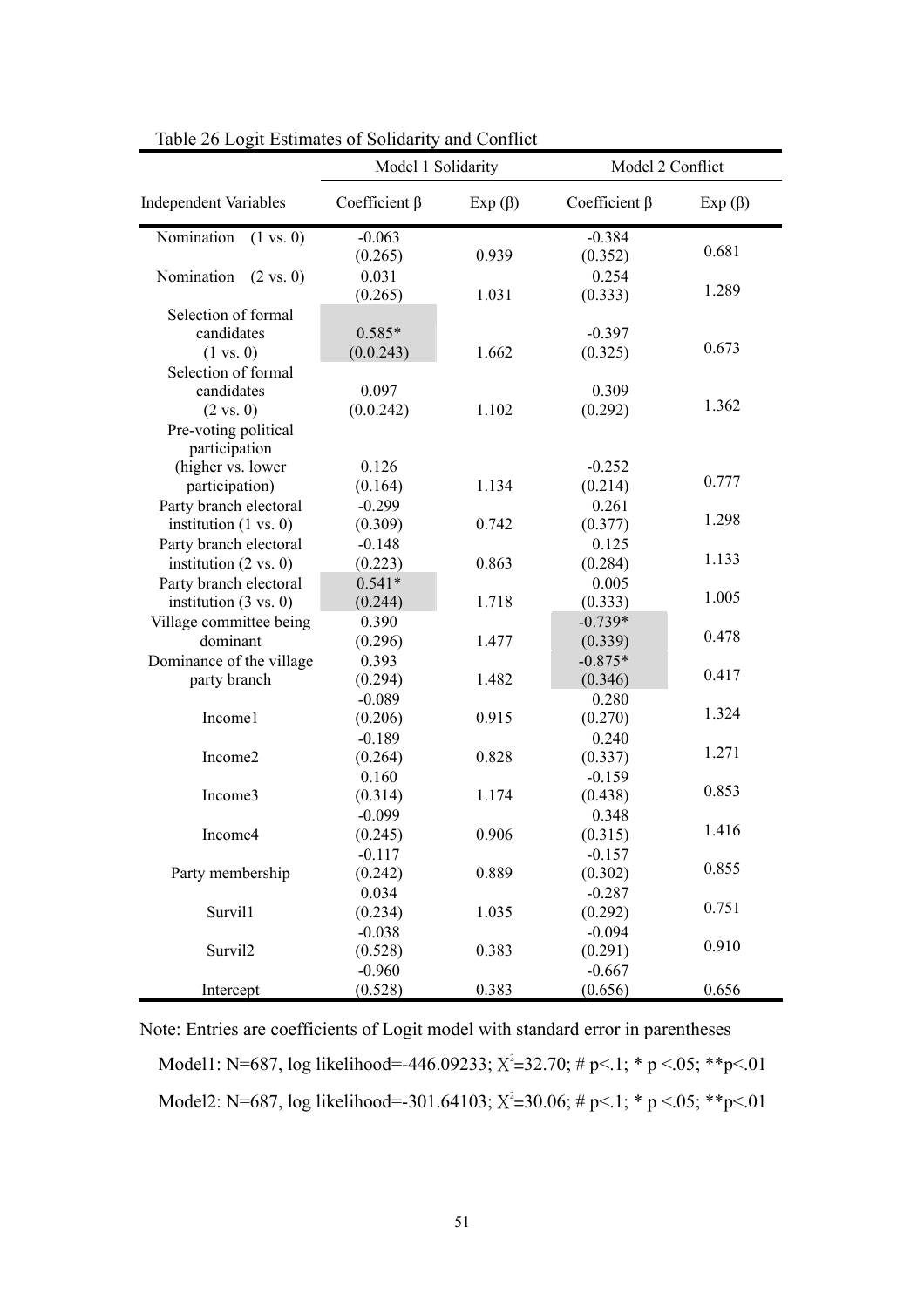|                                    | Harmful/ no influence |              | Helpful/ no influence |              |
|------------------------------------|-----------------------|--------------|-----------------------|--------------|
| <b>Independent Variables</b>       | Coefficient $\beta$   | $Exp(\beta)$ | Coefficient $\beta$   | $Exp(\beta)$ |
| Nomination<br>$(1 \text{ vs. } 0)$ | $-0.579$              |              | $-0.244$              |              |
|                                    | (0.440)               | 0.560        | (0.295)               | 0.783        |
| Nomination<br>$(2 \text{ vs. } 0)$ | 0.217                 |              | $-0.188$              |              |
|                                    | (0.423)               | 1.243        | (0.300)               | 0.829        |
| Selection of formal candidates     | $-0.149$              |              | 0.103                 |              |
| $(1 \text{ vs. } 0)$               | (0.399)               | 0.862        | (0.275)               | 1.108        |
| Selection of formal candidates     | $-0.106$              |              | $-0.087$              |              |
| $(2 \text{ vs. } 0)$               | (0.372)               | 0.900        | (0.272)               | 0.917        |
| Party branch electoral             | 0.832#                |              | $-0.330$              |              |
| institution $(1 \text{ vs. } 0)$   | (0.476)               | 2.297        | (0.337)               | 0.719        |
| Party branch electoral             | $0.793*$              |              | 0.287                 |              |
| institution $(2 \text{ vs. } 0)$   | (0.400)               | 2.209        | (0.260)               | 1.333        |
| Party branch electoral             | 0.107                 |              | 0.394                 |              |
| institution $(3 \text{ vs. } 0)$   | (0.492)               | 1.113        | (0.293)               | 1.482        |
| Village committee being            | 0.434                 |              | 0.523#                |              |
| dominant                           | (0.499)               | 1.543        | (0.312)               | 1.687        |
| Dominance of the village           | 0.428                 |              | 0.439                 |              |
| party branch                       | (0.502)               | 1.534        | (0.310)               | 1.551        |
|                                    | $-0.167$              |              | $-0.504*$             |              |
| Income1                            | (0.355)               | 0.846        | (0.228)               | 0.604        |
|                                    | 0.472                 |              | 0.005                 |              |
| Income2                            | (0.437)               | 1.603        | (0.313)               | 1.005        |
|                                    | 0.106                 |              | 0.444                 |              |
| Income3                            | (0.636)               | 1.112        | (0.423)               | 1.560        |
|                                    | 1.188**               |              | $0.774*$              |              |
| Income4                            | (0.456)               | 3.281        | (0.353)               | 2.168        |
|                                    | $-0.253$              |              | $-0.066$              |              |
| Party membership                   | (0.399)               | 0.776        | (0.306)               | 0.936        |
|                                    | $-0.152$              |              | 0.302                 |              |
| Survil1                            | (0.388)               | 0.859        | (0.280)               | 1.353        |
|                                    | $-0.196$              |              | 0.123                 |              |
| Survil2                            | (0.386)               | 0.822        | (0.277)               | 1.131        |
|                                    | $-1.061$              |              | 0.743                 |              |
| Intercept                          | (0.880)               | 0.346        | (0.580)               | 2.102        |

Table 27 Multinomial Logistic Estimates of Economic Development

Note: Entries are coefficients of Multinomial logistic regression with standard error in

## parentheses

Model1: N=751, log likelihood= -593.18668;  $X^2$ =63.82; # p<.1; \* p <.05; \*\*p<.01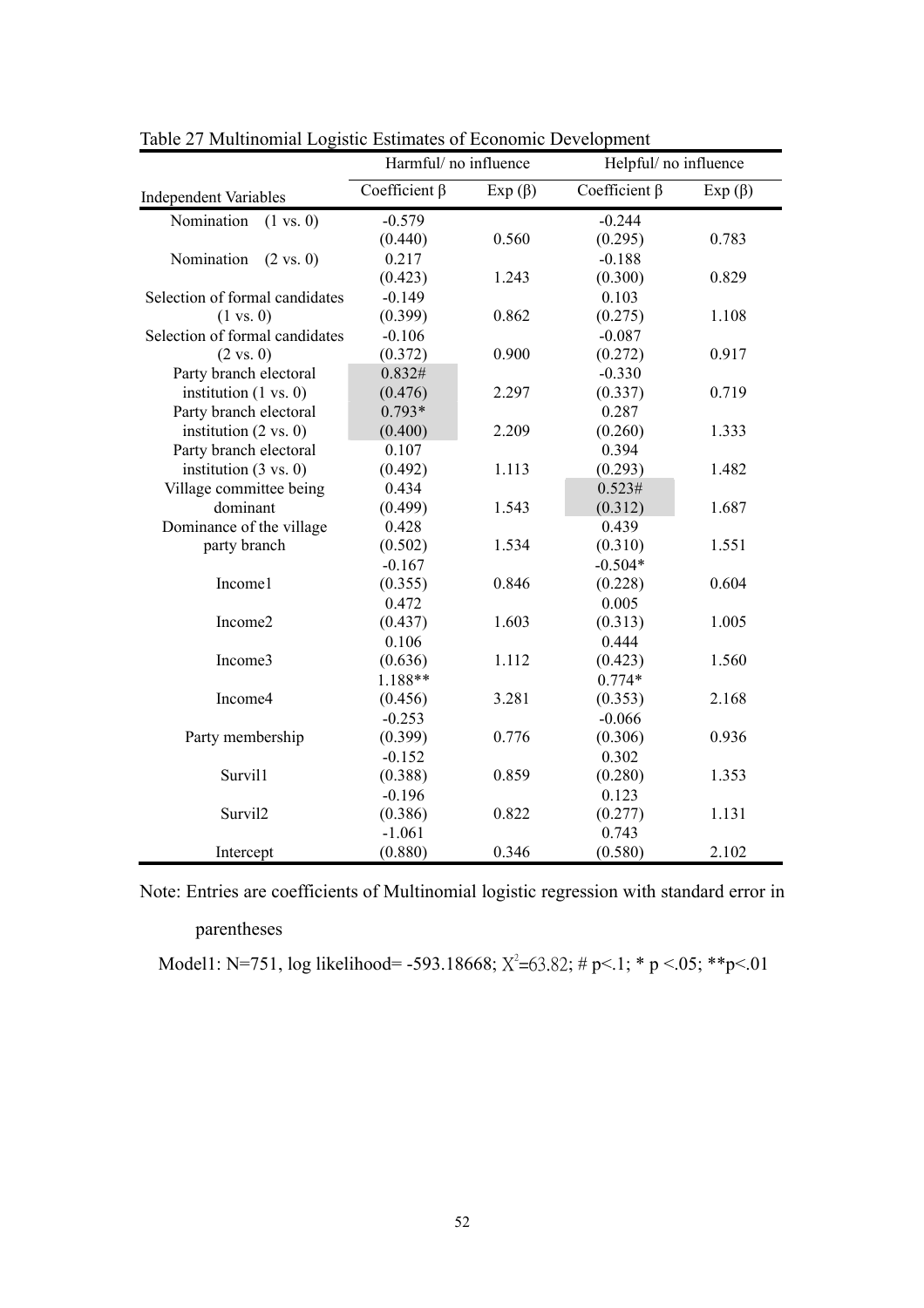|                                    | Coefficient $\beta$ | $Exp(\beta)$ |
|------------------------------------|---------------------|--------------|
| <b>Independent Variables</b>       |                     |              |
| Nomination<br>$(1 \text{ vs. } 0)$ | $0.706**$           |              |
|                                    | (0.245)             | 2.026        |
| Nomination<br>$(2 \text{ vs. } 0)$ | 0.451#              |              |
|                                    | (0.240)             | 1.582        |
| Selection of formal candidates     | 0.451#              |              |
| $(1 \text{ vs. } 0)$               | (0.240)             | 1.570        |
| Selection of formal candidates     | 0.062               |              |
| $(2 \text{ vs. } 0)$               | (0.228)             | 1.064        |
| Party branch electoral institution | 0.134               |              |
| $(1 \text{ vs. } 0)$               | (0.0.321)           | 1.143        |
| Party branch electoral institution | $-0.247$            |              |
| $(2 \text{ vs. } 0)$               | (0.228)             | 0.781        |
| Party branch electoral institution | 0.434               |              |
| $(3 \text{ vs. } 0)$               | (0.280)             | 1.543        |
| Dominance of                       | 0.495#              |              |
| the village committee              | (0.280)             | 1.641        |
| Dominance of the village           | 0.543#              |              |
| party branch                       | (0.285)             | 1.720        |
|                                    | $-0.167$            |              |
| Income1                            | (0.219)             | 0.846        |
|                                    | $-0.225$            |              |
| Income2                            | (0.275)             | 0.798        |
|                                    | 0.069               |              |
| Income3                            | (0.374)             | 1.072        |
|                                    | 0.081               |              |
| Income4                            | (0.249)             | 1.084        |
|                                    | 0.192               |              |
| Party membership                   | (0.239)             | 1.212        |
|                                    | 0.132               |              |
| Intercept                          | (0.0.458)           | 1.141        |

Table 28 Logit Estimates of People's Trust in the Local Government

Note: Entries are coefficients of Multinomial logistic regression with standard error in

parentheses

Model1: N=890, log likelihood= -434.8048;  $X^2 = 29.36$ ; # p<.1; \* p <.05; \*\* p <.01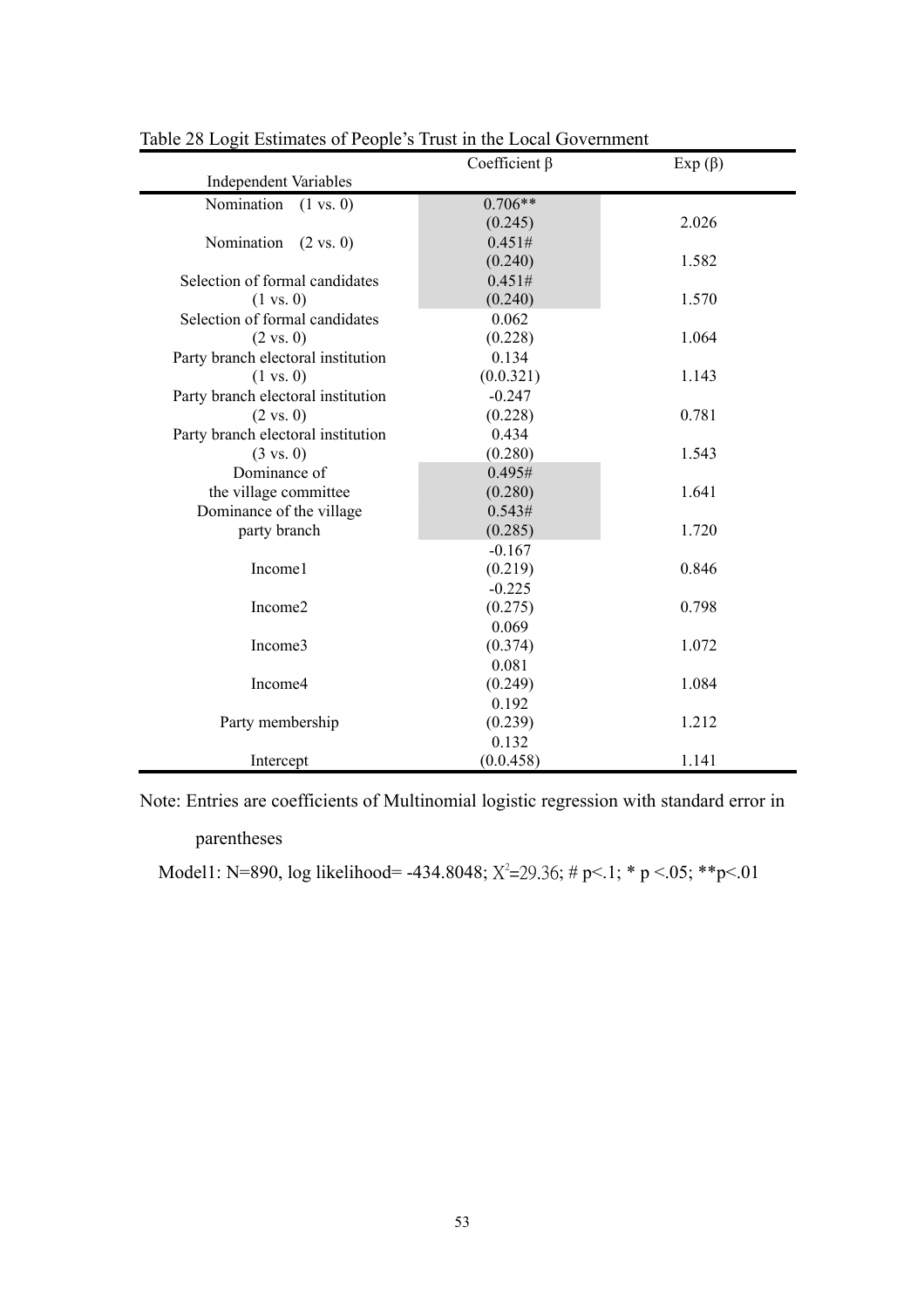#### Appendix 1

#### A Note on Data Sources

The East Asia Barometer Survey

The two surveys in China, the survey on Chinese citizens and the one on villages, were collected under the auspices of the Comparative Study of Democratization and Value Changes in East Asia Project (also known as East Asia Barometer Survey). The Project was launched in summer 2000 and funded by the Ministry of Education under the MOE-NSC Program for Promoting Academic Excellence of University. The Project is headquartered at the Department of Political Science of NTU in Taipei and under the co-directorship of Profs. Fu Hu and Yun-han Chu of National Taiwan University. The project involves eight country teams and more than thirty leading scholars from across the region and the United States. Coordination for the surveys was also supported by supplementary funding from National Taiwan University, the Academia Sinica and various national funding agencies across East Asia.

Leaders of the eight local teams and the international consultants collaboratively drew up a 125-item core questionnaire designed for a 40- to 45-minute face-to-face interview. The survey was designed in English and translated into local languages by the national teams. Between July 2001 and February 2003, the collaborating national teams administered one or more waves of this survey in eight Asian countries or territories – namely, Japan, South Korea, Taiwan, the Philippines, Thailand, Mongolia, Hong Kong and the PRC – countries that have experienced different trajectories of regime evolution and are currently at different stages of political transition..

#### The Barometer Survey in China

The China survey was conducted in March-June, 2002. Prof. Tianjian Shi of Duke University was responsible for overseeing the administration of the fieldwork with assistance and logistical support from Taiwan-based co-PIs and the Institute of Sociology of Chinese Academy of Social Sciences. The survey yielded 3183 valid cases out of 3,752 sampled cases for a response rate of 84.1%. The sample represents the adult population over eighteen years of age residing in family households at the time of the survey, excluding those living in the Tibetan Autonomous Region. A stratified multistage area sampling procedure with probabilities proportional to size measures (PPS) was employed to select the sample.

The Primary Sampling Units (PSUs) employed in the sample design are counties (*xian*) in rural areas and cities (*shi*) in urban areas. In province-level municipalities, districts (*qu*) were used as PSU. Before selection, counties were stratified by region and geographical characteristic and cities or districts by region and size. A total of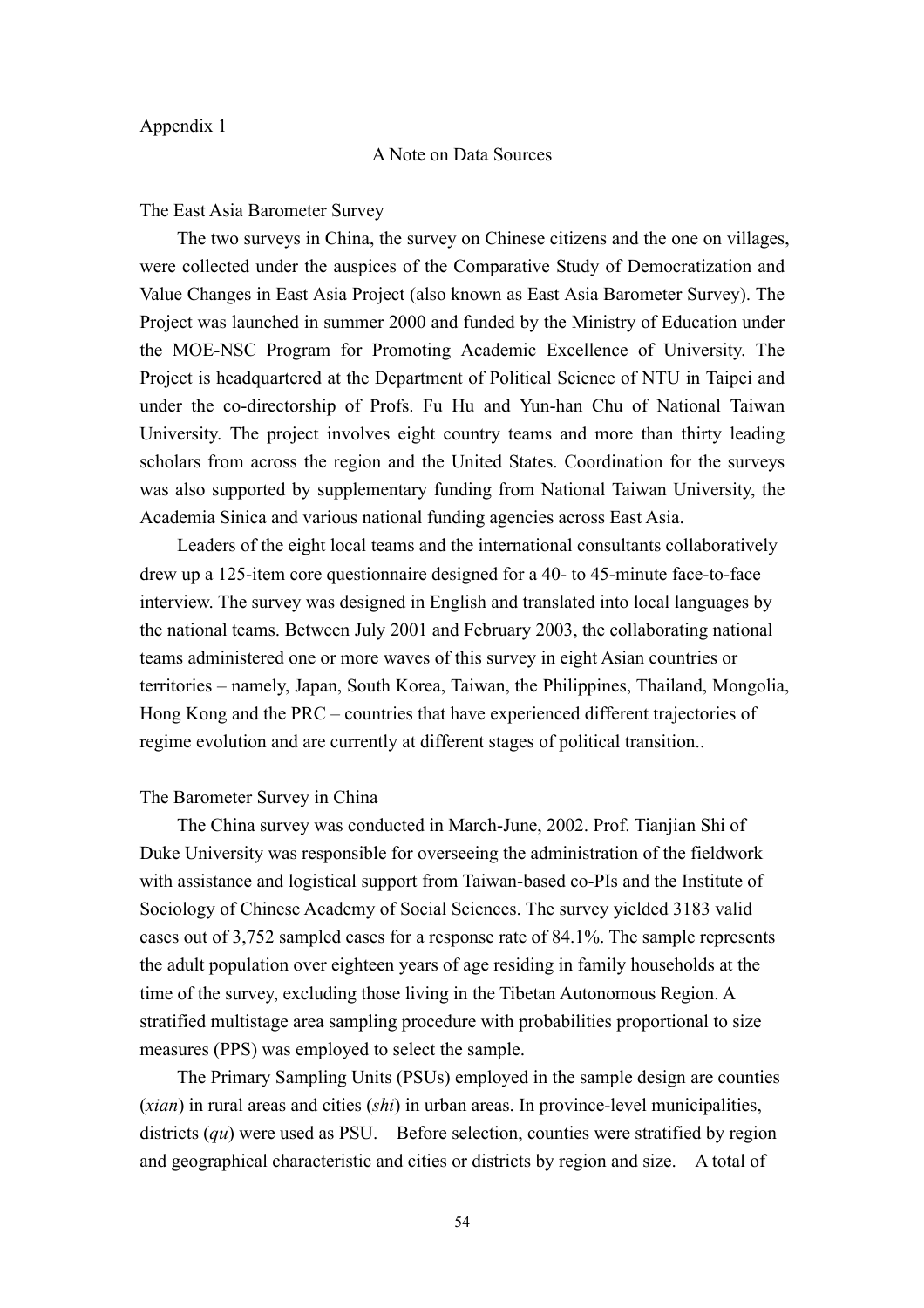sixty-seven cities or districts and sixty-two counties were selected as the primary sampling units. The secondary sampling units (SSUs) were townships (*xiang*) and districts (*qu*) or streets (*jiedao*). The third stage of selection was geared to administrative villages in rural areas and neighborhood committees (*juweihui*) or community committees (*shequweiyuanhui*) in urban areas. We selected 249 administrative villages and 247 neighborhood or community committees in the third stage of the sampling process. A total of 496 sampling units were selected. Households were used at the fourth stage of sampling.

 In the selection of PSUs, the National Statistical Bureau's 1999 volume of population statistics<sup>28</sup> was used as the basic source for constructing the sampling frame. The number of family households for each county or city was taken as the measure of size (MOS) in the PPS selection process. For the successive stages of sampling, population data were obtained from the All China Women's Association (ACWA), using data collected by that organization for a 2000 survey on women's status in China. For areas not covered in the ACWA survey, we asked local ACWA chapters to collect sampling data for us. All village and neighborhood committee levels, household registration (*hukou*) lists were obtained. The lists were used as the sampling frame for the fourth stage of the sampling process.

 The response rate for urban areas was lower than that for the rural areas. For urban area, the response rate was 82.5%, and rural areas it was 86.5%.

Weighting variables for the sample were calculated along the three dimensions of gender, age, and educational level using the method of raking.<sup>29</sup>

The questionnaire used in Mainland China varied from the core questionnaire used in the other societies in two ways. First, for all the questions in the core questionnaire asking respondents to compare the current situation in their society to that of the authoritarian past, we asked respondents to compare the current situation to that in Mao's period. Second, the questionnaire repeated some questions used in an 1993 survey, which was part of the Comparative Study of Political Culture and Political Participation in Mainland China, Taiwan, Hong Kong Project, to facilitate possible cross time comparison.

Retired middle school teachers were employed as interviewers for the survey. Before interviews started, our collaborators in China contacted the association of retired middle school teachers in Dongcheng and Haidian districts in Beijing to ask their help in identifying newly retired teachers. We invited retired teachers aged 55 to

<sup>&</sup>lt;sup>28</sup> Guojia tongjiju renkou tongjisi (National Statistical Bureau, Department of Population Statistics), *Zhongguo renkou tongji nianjian* (Population Statistics of the People's Republic of China) (Beijing: National Statistics Press, 1999).

<sup>&</sup>lt;sup>29</sup> Raking is a procedure to bring row and column totals of a table of survey estimates into close agreement with independent estimates of those totals by adjusting the entries in the table.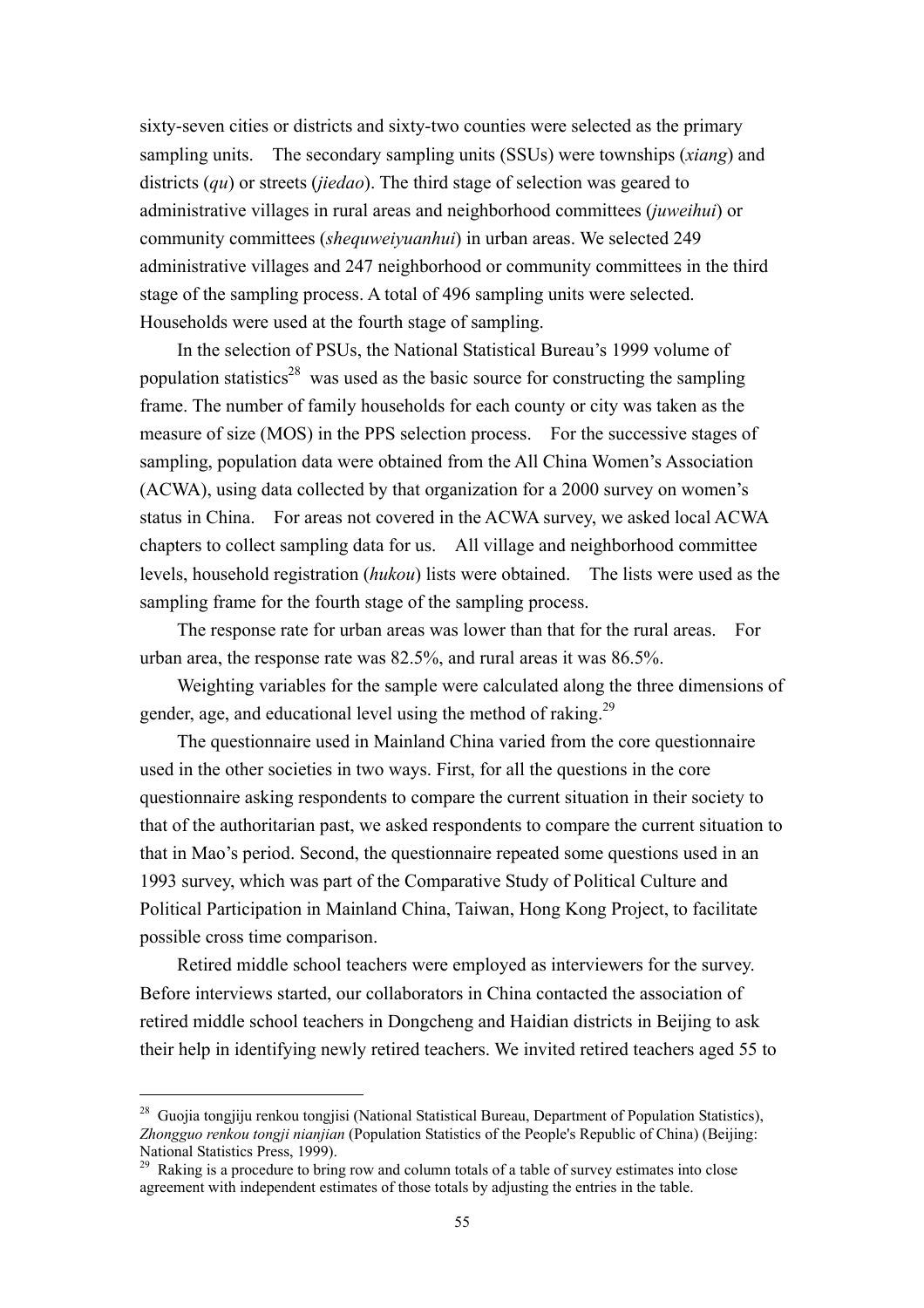62 to apply for jobs as interviewers. About 150 retired teachers applied, and we chose 67 as interviewers. The interviewers went through an intensive training program, which introduced basic concepts of social science research, survey sampling, and interview techniques, and familiarized them with the questionnaire to be used in the survey. After a course of lectures, the interviewers practiced among themselves and then conducted practice interviews with residents of a rural village near Beijing. At the end of the training course, interviewers were subjected to a rigorous test.

The mainland China team adopted two measures of quality control. First, we sent letters to prospective respondents, stating that an interviewer would come to his or her home to conduct an interview within a month. The letter included a self-addressed envelop and an evaluation form asking the respondent to report 1) whether the interviewer arrived as promised, and 2) the respondent's evaluation of the interviewer's attitude toward his or her job. Second, field supervisors randomly checked 5% of respondents to evaluate the quality of the interview. We informed interviewers about the control mechanisms to deter them from cheating. Mandarin was used for most interviews. Interviewers were authorized to hire interpreters to deal with respondents unable to understand Mandarin.

#### The Village Survey

The village survey was conducted in conjunction with the larger country-wide survey among Chinese citizens. The funding for the village survey was provided by National Taiwan University, Duke University, the Carter Center and other sources. Our research design tried to capitalize on the huge differences in the basic demographic, social, economic conditions as well as institutional contexts of villages across rural China. It has been well documented that there exist wide diversity in the formal institutional arrangements for the electoral process and in the ways they are implemented in practice. Even within the same province, the specific local structural and institutional conditions might differ significantly from one village to another. To take the advantage of this diversity, we implemented a parallel survey on village-level characteristics.

 In rural area, for each of the randomly selected villages, we normally interviewed five to eight villagers. At the same time, our fieldworkers approached the village committee for its assistance in filling out a village survey questionnaire. This village survey questionnaire was collectively designed by Tianjian Shi, Yun-han Chu, Chiy-yu Shih, Szu-chien Hsu and Chih-jou Chen, with input from Tom Bernstein, Xinxin Xu and Tangbiao Xiao. The questionnaire documented the macro-level traits as well as aggregate statistics of the village as a whole, such as geographical and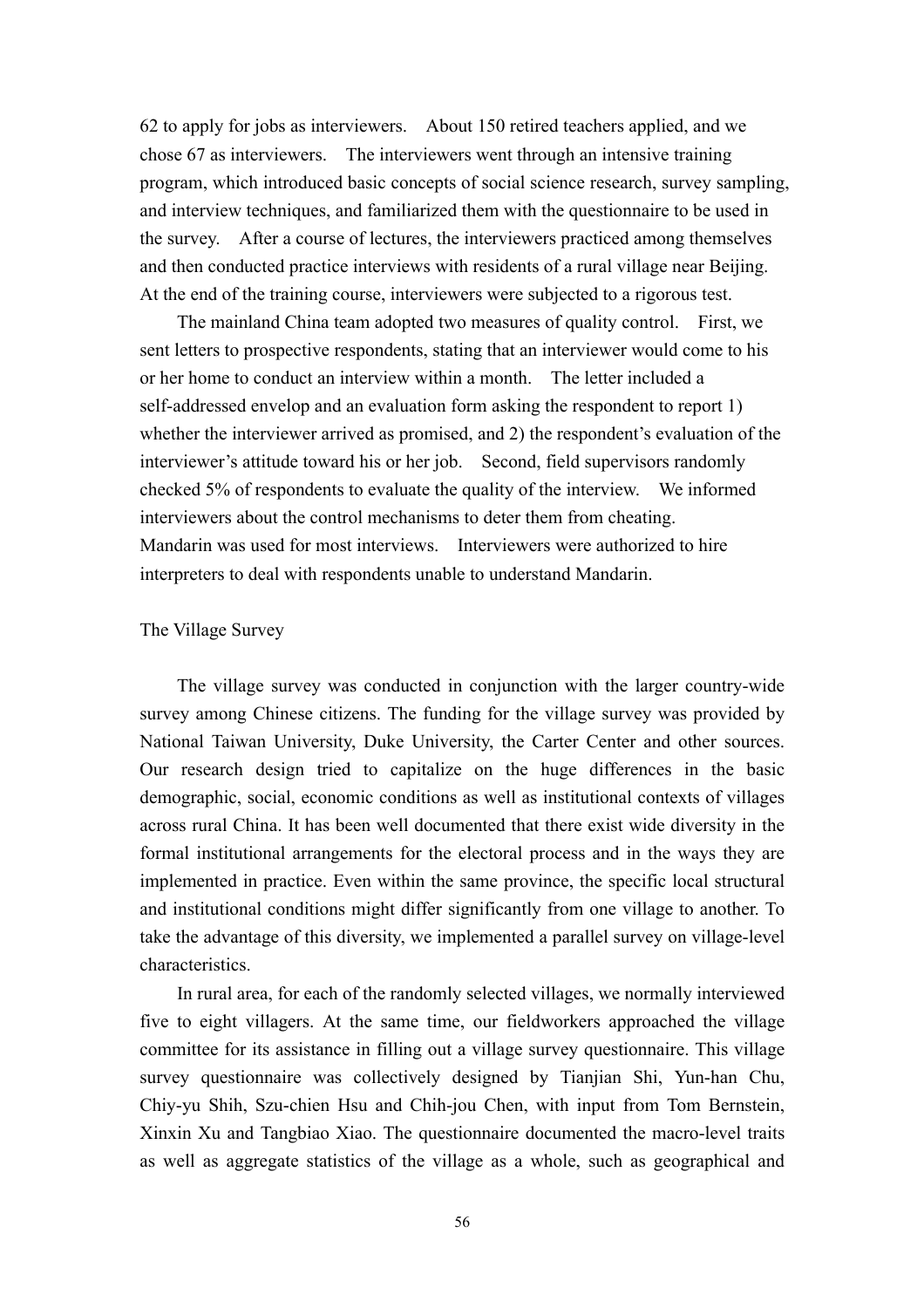demographic profile, lineage structure and kinship networks, economic activities and conditions, revenues and expenditures, history of village elections, village-level electoral institutions, party recruitment procedures, backgrounds of village cadres, and other aggregate information about the village.

 Altogether, we have successfully collected data from 242 villages, about 87% percent of the total sampled villages. At the next level, 1,202 villagers were interviewed across the 242 villages. For these 1,202 cases, we can undertake a cross-level analysis, employing both individual-level and village-level data. This unique sub-sample represents a miniature of China's rural population. This two-prone approach enable us not only to control for variation in village-level contextual variables but also to carry out cross-level analysis and ecological inference in the most rigorous way, something that has never been tried in the field of China studies.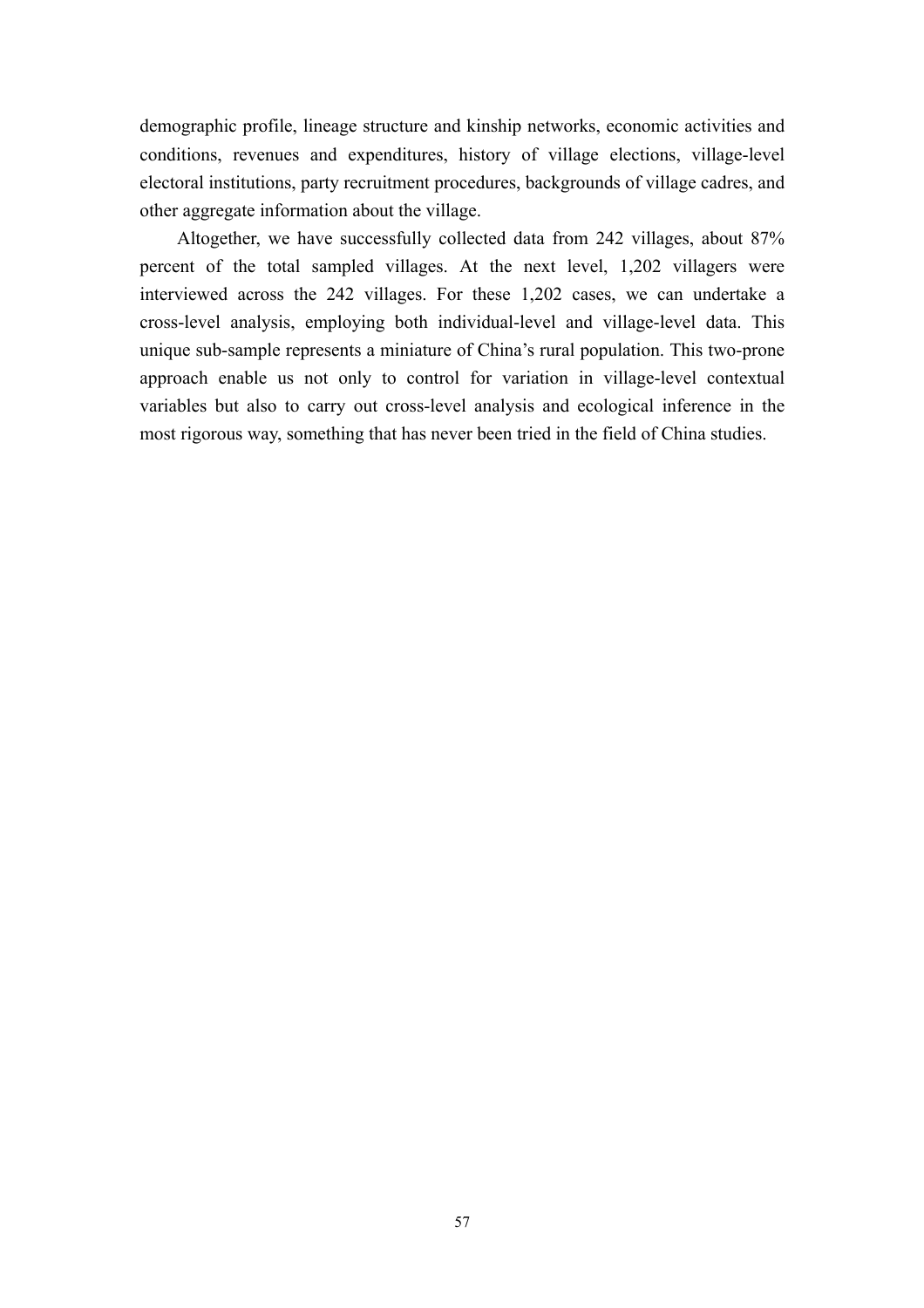#### Appendix 2 Coding of Variables

With Question M1 from the village questionnaire: "whether the leading group for village committee elections was generated by villager's meetings" ( $0=$ no,  $1=$ yes), and Question M2 from the village questionnaire: "whether the leading group for village committee elections was generated by villagers' representative meeting"  $(0=$ no,  $1 = yes$ ), we create a new variable "Electoral Administration" by merging the two variables. If  $M1=0$  (no) and  $M2=0$  (no) "Electoral Administration" is recoded as "0" (less democratic); others are recoded as "1" (more democratic). Coding of "Electoral Administration" from M1 and M2 is as follows:

| M <sub>1</sub> | M <sub>2</sub> | Frequency | Percentage $(\% )$ | Percentage $(\% )$ | Coding for     |
|----------------|----------------|-----------|--------------------|--------------------|----------------|
|                |                |           |                    |                    | electoral      |
|                |                |           |                    |                    | administration |
| $\bf{0}$       |                | 275       | 23.25              | 23.25              |                |
|                |                | 392       | 33.14              |                    |                |
|                |                | 467       | 39.48              | 76.75              |                |
|                |                | 49        | 4.14               |                    |                |

With question N11 from the village questionnaire: "whether to adopt direction election as the method for nomination of formal candidates for village committee" (0  $=$ no, 1 $=$ yes), Question N12 from the village questionnaire: "whether to adopt villagers' joint nomination as the method for nomination of formal candidates for village committee" ( $0 = no$ ,  $1 = yes$ ), and Question N15 from the village questionnaire: "whether to adopt villagers' small group or villager's representative meeting as the method for nomination of formal candidates for village committee" ( $0=$ no,  $1=$ yes), we create a variable "Nomination" by merging the three variables. If the responses to all three questions are all "no," then "Nomination" is coded as "0" (non-democratic). If  $N11=0$ , and either  $N12=1$  or  $N15=1$ , then "Nomination" is quoted as "1" (less democratic). If N11=1, then "Nomination" is coded as "2" (most democratic). Coding of "Nomination" is as follows: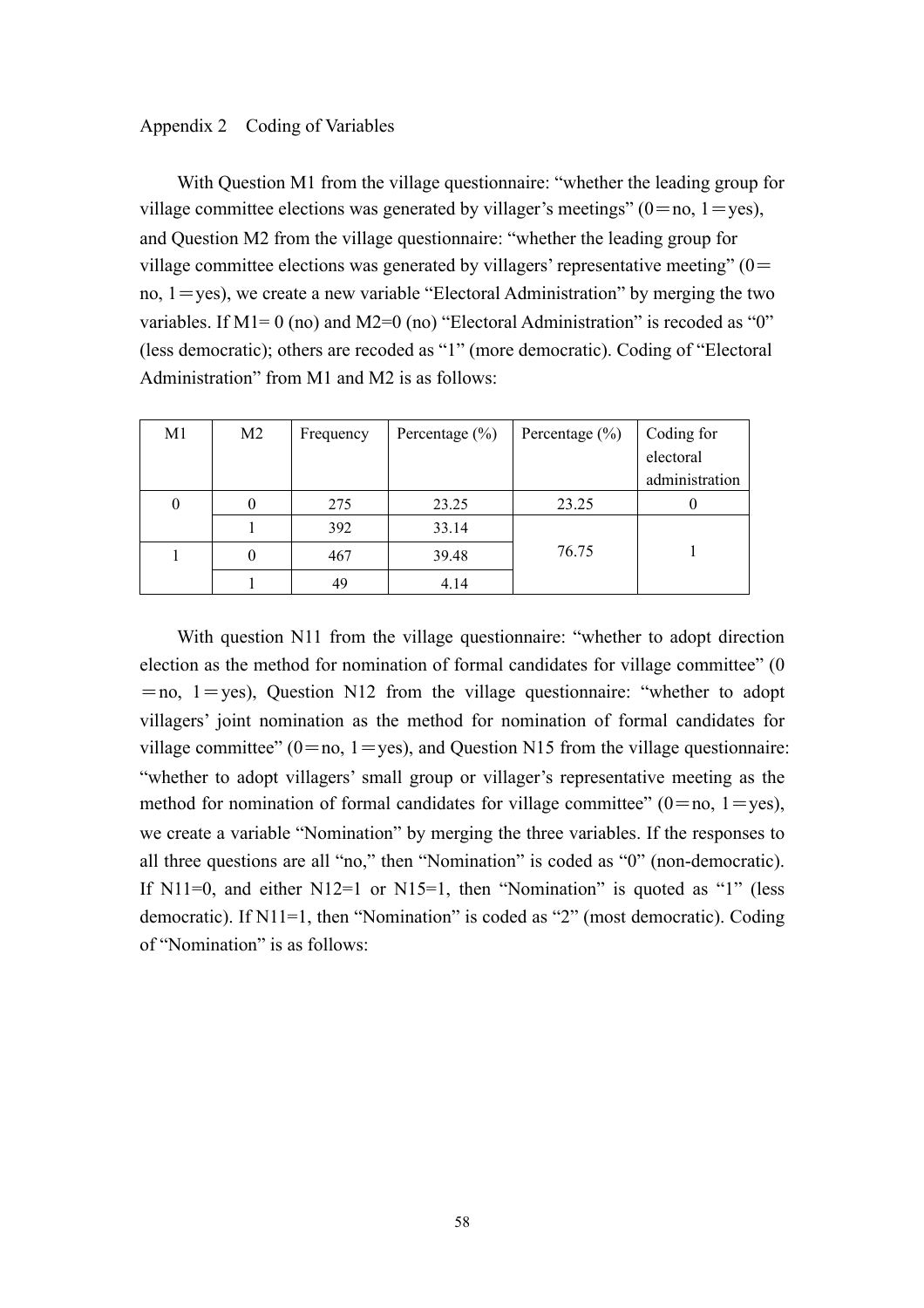| N11      | N12      | N15      | Frequency | Percentage | Percentage                 | Coding for     | Value label    |
|----------|----------|----------|-----------|------------|----------------------------|----------------|----------------|
|          |          |          |           | $(\%)$     | $\left(\frac{0}{0}\right)$ | Nomination     |                |
| $\theta$ | $\theta$ | $\Omega$ | 197       | 16.70      | 16.69                      | $\theta$       | Non-democratic |
|          |          |          | 183       | 15.51      |                            |                | Less           |
|          | 1        | $\Omega$ | 188       | 15.93      | 42.80                      |                | democratic     |
|          |          |          | 134       | 11.36      |                            |                |                |
|          | $\theta$ | $\Omega$ | 341       | 28.90      |                            |                | More           |
|          |          |          | 72        | 6.10       | 40.51                      | $\overline{2}$ | democratic     |
|          | 1        | $\theta$ | 35        | 2.97       |                            |                |                |
|          |          |          | 30        | 2.54       |                            |                |                |
|          |          |          | 1180      | 100.00     | 100.00                     |                |                |

With question N22 from the village questionnaire: "whether to adopt preliminary voting as the method for selecting formal candidates for village committee"  $(0=no, 1)$  $=$ yes), and Question N23 from the village questionnaire: "whether to adopt voting in villager representatives' meeting as the method for determining formal candidates for village committee"  $(0=no, 1=yes)$ , we create a new variable "formal candidates" selection" by merging them. If  $N22=0$  and  $N23=0$ , then "formal candidates selection" is recoded as "0" (non-democratic); if N22=0 and N23=1, then "formal candidates selection" is recoded as "1" (less democratic). If n22=1, then "formal candidates selection" is recoded as "3" (most democratic). Coding of "formal candidate selection" is as follows:

| N <sub>22</sub> | N23 | Frequency | Percentage | Percentage $(\% )$ | Coding for | Value label     |
|-----------------|-----|-----------|------------|--------------------|------------|-----------------|
|                 |     |           | (%)        |                    | Nomination |                 |
| 0               |     | 233       | 20.14      | 20.14              |            | Non-democratic  |
|                 |     | 493       | 42.61      | 42.61              |            | Less democratic |
|                 |     | 356       | 30.77      | 37.25              |            | More democratic |
|                 |     | 75        | 6.48       |                    |            |                 |

With questions Z3 from the village questionnaire: "How was the secretary of the village party branch come to the office"  $(1 =$  appointed by township leaders;  $2 =$ recommended by party members in the village, and then appointed by the township leaders;  $3 =$  elected by the party members in the village), and question Z4 from the village questionnaire: "whether the villagers (including non-Party members) were involved in the village-level secretary election"  $(0 = no, 1 = yes)$ , we create a new variable "party branch election" by merging them. If Z3 equals to 1 or 2 and Z4 equals to 0, "party branch election" is recoded as "0" (non-democratic); If Z3 equals to 1 or 2 and z4 equals to 1, "party branch election" is recoded as "1" (less democratic); If Z3 equals to 3 and Z4 equals to 0, "party branch election" is recoded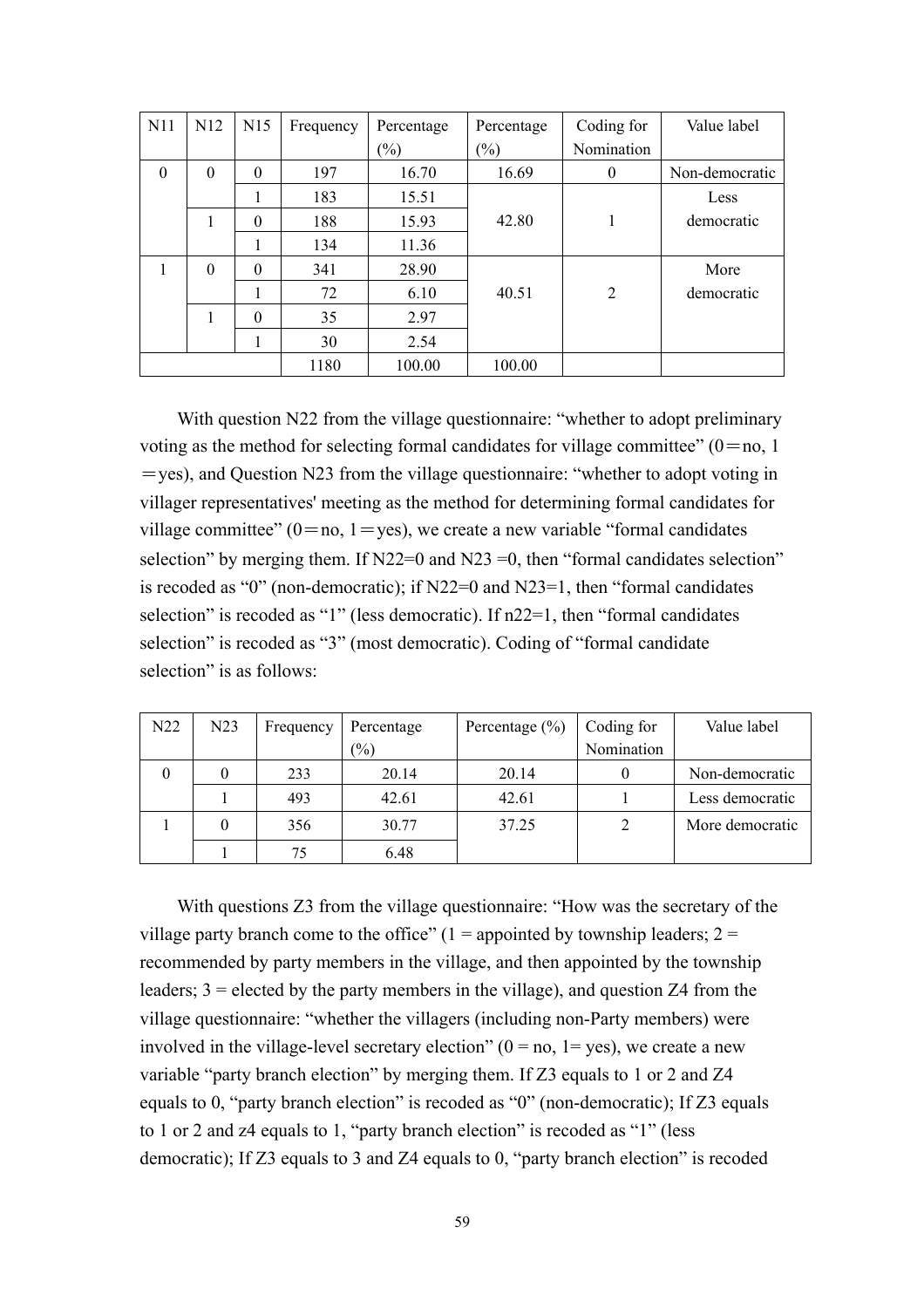| Z <sub>3</sub> | Z4 | Frequency | Percentage $(\% )$ | Coding for<br>Nomination | Value label     |
|----------------|----|-----------|--------------------|--------------------------|-----------------|
|                |    |           |                    |                          |                 |
| $1$ or $2$     |    | 255       | 21.89              |                          | Non-democratic  |
|                |    | 133       | 11.42              |                          | Less democratic |
|                |    | 496       | 42.58              |                          | More democratic |
|                |    | 281       | 24.12              |                          | Most democratic |
| Total          |    | 1,165     | 100.00             |                          |                 |

as "2" (more democratic); If Z3 equals to 3 and Z4 equals to 1, "party branch election" is recoded as "3" (most democratic). Coding of "party branch election" from Z3 and Z4 is as follows:

The variable "two-committee relationship" is operationalized by the question from the village questionnaire: "After the village committee election, how were the decisions made in the village"  $(1 = \text{decided by village party branch}; 2 = \text{decided by }$ the village committee head;  $3 =$  decided by the village committee collectively;  $4 =$ decided by vote). It is recoded into two dummy variables: "village party branch being dominant," and "village committee being dominant." "Village party branch being dominant" is coded "1" when "two-committee relationship" is 1, and "0" when "two-committee relationship" is 2, 3, or 4. "Village committee being dominant" is coded "1" when "two-committee relationship" is 2, 3, or 4, and "0" when "two-committee relationship" is 1. Coding of these two dummy variables is as follows:

| Items                             | Frequency |       | Percent $(\%)$ Percentage $(\%)$ | Coding fir       | Value label  |
|-----------------------------------|-----------|-------|----------------------------------|------------------|--------------|
|                                   |           |       |                                  | Dominance of     |              |
|                                   |           |       |                                  | party branch     |              |
|                                   |           |       |                                  |                  | party branch |
|                                   |           |       |                                  |                  | being        |
| 1 (Decided by party branch)       | 422       | 41.37 | 41.37                            |                  | dominant     |
| 2 (Decided by the chairman of VC) | 38        | 3.73  | 58.64                            | $\boldsymbol{0}$ | party branch |
| 3 (Negotiated through VC)         | 441       | 43.24 |                                  |                  | not being    |
| 4 (Decided by voting)             | 119       | 11.67 |                                  |                  | dominant     |
| Total                             | 1,020     | 100   | 100                              |                  |              |

Coding of "village party branch being dominant" from "two-committee relationship"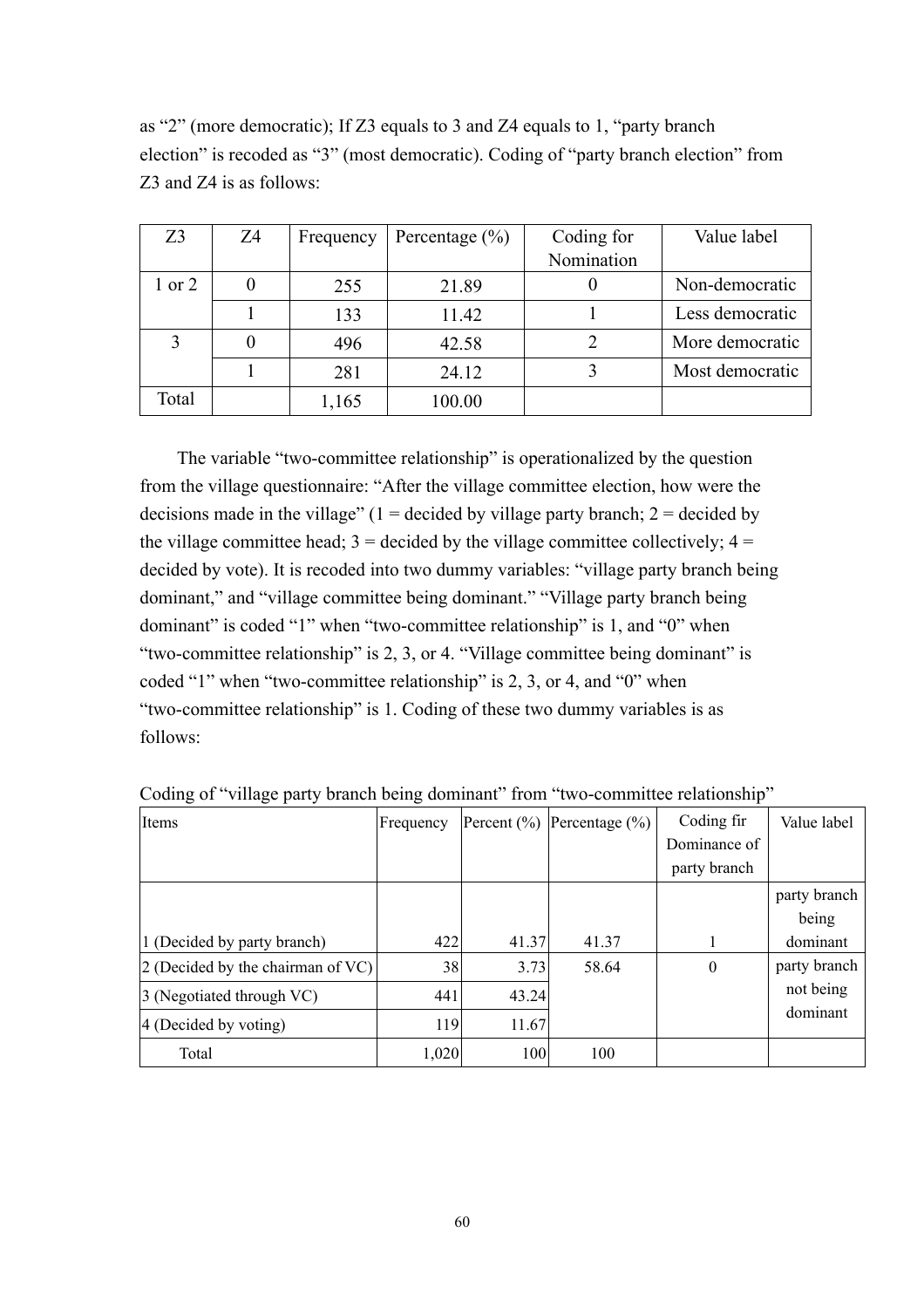| Items                               | Frequency | Percent<br>$(\%)$ | Percentage<br>$(\%)$ | Coding for<br>Village<br>committee<br>being dominant | Value label           |
|-------------------------------------|-----------|-------------------|----------------------|------------------------------------------------------|-----------------------|
| $2$ (Decided by the chairman of VC) | 38        | 3.73              | 46.97                |                                                      | Village<br>committee  |
| 3 (Negotiated through VC)           | 441       | 43.24             |                      |                                                      | being<br>dominant     |
| 1 (Decided by party branch)         | 422       | 41.37             | 53.04                | $\theta$                                             | Village<br>committee  |
| 4 (Decided by voting)               | 119       | 11.67             |                      |                                                      | not being<br>dominant |
| Total                               | 1,020     | 100               |                      | 100                                                  |                       |

Coding of "village committee being dominant" from "two-committee relationship"

From Question 42 from the individual questionnaire: "Has there been more solidarity or more conflict among villagers after the village committee election", we created two dummy variables: "Solidarity" and "Conflict." The original coding of Question 42 is as follows:  $1 =$  more solidarity;  $2 =$  no influence;  $3 =$  more conflict; 7 = not applicable;  $8 =$  don't remember;  $9 =$  refuse to answer. We recode 7(not applicable), 8(don't remember) and 9 (refuse to answer) as missing value. Then we create the dummy variable "Solidarity" by recoding Q 42. "Solidarity" is coded "1" (more solidarity) when Q 42 is 1, and "0" (less solidarity) when Q 42 is 2 or 3. "Conflict" is coded "1" (more conflict) when Q 42 is 3, and "0" (less conflict) when Q 42 is 1 or 2. Coding of these two dummy variables is as follows:

| Coding of the<br>original question | Frequency | Percent $(\% )$ | Percent $(\% )$ | Coding of<br>Solidarity | Value label     |
|------------------------------------|-----------|-----------------|-----------------|-------------------------|-----------------|
| 1 (more solidarity)                | 413       | 40.81           | 40.81           |                         | Solidarity      |
| $2$ (no influence)                 | 435       | 42.98           | 59.19           | $\theta$                | Less solidarity |
| 3 (more conflict)                  | 164       | 16.21           |                 |                         |                 |
| Total                              | 1,012     | 100.00          | 100.00          |                         |                 |

Coding of Solidarity from "solidarity vs. conflict"

Coding of Conflict from "solidarity vs. conflict"

| Coding of the<br>original question | Frequency | Percent $(\% )$ | Percent $(\% )$ | Coding of<br>Conflict | Value label   |
|------------------------------------|-----------|-----------------|-----------------|-----------------------|---------------|
|                                    |           |                 |                 |                       |               |
| 3 (more conflict)                  | 164       | 16.21           | 16.21           |                       | More conflict |
| 1 (more solidarity)                | 413       | 40.81           | 83.79           |                       | Less conflict |
| $\alpha$ (no influence)            | 435       | 42.98           |                 |                       |               |
| Total                              | 1,012     | 100.00          | 100.00          |                       |               |